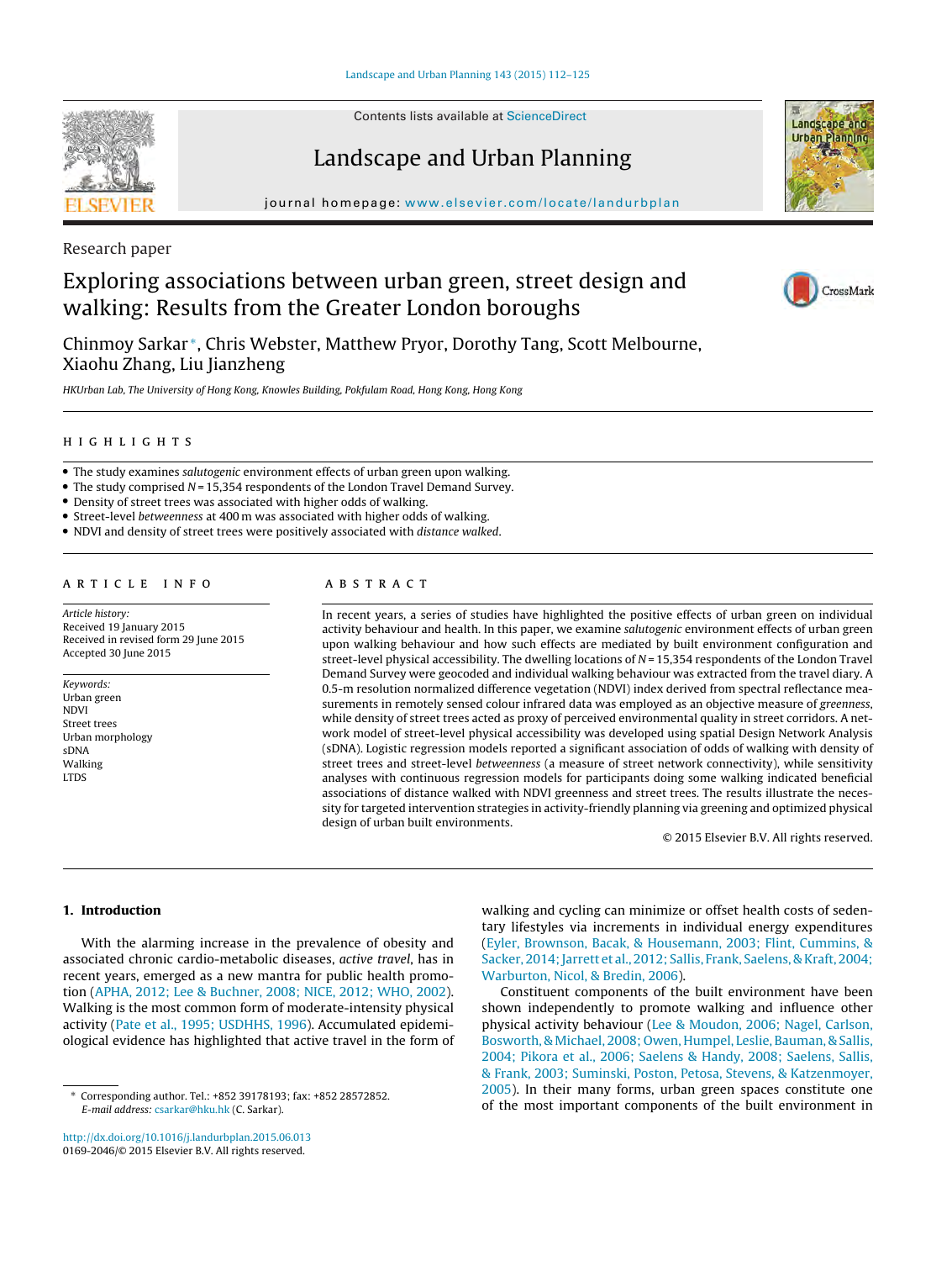influencing walking, physical activity, health and mortality [\(Astell-](#page-12-0)Burt, [Mitchell,](#page-12-0) [&](#page-12-0) [Hartig,](#page-12-0) [2014;](#page-12-0) [De](#page-12-0) [Vries,](#page-12-0) [Verheij,](#page-12-0) [Groenewegen,](#page-12-0) [&](#page-12-0) [Spreeuwenberg,](#page-12-0) [2003;](#page-12-0) [Giles-Corti](#page-12-0) [&](#page-12-0) [Donovan,](#page-12-0) [2002;](#page-12-0) [Lee](#page-12-0) [&](#page-12-0) [Maheswaran,](#page-12-0) [2011;](#page-12-0) [Mitchell](#page-12-0) [&](#page-12-0) [Popham,](#page-12-0) [2008;](#page-12-0) [Sugiyama,](#page-12-0) [Leslie,](#page-12-0) [Giles-Corti,](#page-12-0) [&](#page-12-0) [Owen,](#page-12-0) [2008;](#page-12-0) [Takano,](#page-12-0) [Nakamura,](#page-12-0) [&](#page-12-0) [Watanabe,](#page-12-0) [2002\).](#page-12-0) The planting of trees in urban streetscapes has been practised for many centuries, as manifested in some of the earliest historic plans and paintings of European cities from the Renaissance period. [Lawrence](#page-12-0) [\(2008\)](#page-12-0) sets out the history of street trees in Europe and America, and their impact on the social and economic activity of the city. Following late 17th century French and Dutch landscape design traditions, street trees have been typically formalized as allées/avenues and boulevards of tall, evenly sized trees planted along major thoroughfares; and these continue to constitute an integral part of contemporary urban design practices [\(Grey](#page-12-0) [&](#page-12-0) [Deneke,](#page-12-0) [1986;](#page-12-0) [Southworth,](#page-13-0) [2005\).](#page-13-0) The health-promoting role of street trees has been highlighted in several studies [\(Lovasi,](#page-12-0) [Quinn,](#page-12-0) [Neckerman,](#page-12-0) [Perzanowski,](#page-12-0) [&](#page-12-0) [Rundle,](#page-12-0) [2008;](#page-12-0) [Lovasi](#page-12-0) et [al.,](#page-12-0) [2013\).](#page-12-0)

Urban green has been shown to influence walking, physical activity and health outcomes ([Hartig,](#page-12-0) [Mitchell,](#page-12-0) [De](#page-12-0) [Vries,](#page-12-0) [&](#page-12-0) [Frumkin,](#page-12-0) [2014;](#page-12-0) [Webster](#page-13-0) et [al.,](#page-13-0) [2015\)](#page-13-0) and five underlying causal mechanisms have been identified:

- providing facilitative settings that promote physical activity in the form of enhanced walking, green exercise and cycling [\(Bedimo-Rung,](#page-12-0) [Mowen,](#page-12-0) [&](#page-12-0) [Cohen,](#page-12-0) [2005;](#page-12-0) [Maas,](#page-12-0) [Verheij,](#page-12-0) [Spreeuwenberg,](#page-12-0) [&](#page-12-0) [Groenewegen,](#page-12-0) [2008\),](#page-12-0)
- facilitating social contact and fostering a sense of community [\(Kweon,](#page-12-0) [Sullivan,](#page-12-0) [&](#page-12-0) [Wiley,](#page-12-0) [1998;](#page-12-0) [Maas,](#page-12-0) [Van](#page-12-0) [Dillen,](#page-12-0) [Verheij,](#page-12-0) [&](#page-12-0) [Groenewegen,](#page-12-0) [2009\),](#page-12-0)
- providing opportunities for natural healing through recovery from physiological and psychological stress [\(Grahn](#page-12-0) [&](#page-12-0) [Stigsdotter,](#page-12-0) [2003;](#page-12-0) [Hartig,](#page-12-0) [Evans,](#page-12-0) [Jamner,](#page-12-0) [Davis,](#page-12-0) [&](#page-12-0) [Gärling,](#page-12-0) [2003;](#page-12-0) [Ward](#page-13-0) [Thompson](#page-13-0) et [al.,](#page-13-0) [2012;](#page-13-0) [Woo,](#page-13-0) [Tang,](#page-13-0) [Suen,](#page-13-0) [Leung,](#page-13-0) [&](#page-13-0) [Wong,](#page-13-0) [2009\),](#page-13-0)
- acting as natural sieves, absorbing and diluting urban pollution and thereby ameliorating adverse environmental exposures [\(Nowak,](#page-13-0) [Crane,](#page-13-0) [&](#page-13-0) [Stevens,](#page-13-0) [2006\)](#page-13-0) and
- mitigating adverse health impacts of urban heat island effects [\(Loughner](#page-12-0) et [al.,](#page-12-0) [2012;](#page-12-0) [Shashua-Bar](#page-12-0) [&](#page-12-0) [Hoffman,](#page-12-0) [2000\).](#page-12-0)

Considerable research effort has begun to be focussed on both understanding the causal mechanisms listed above as well as on the design and configuration of walkable cities ([Boer,](#page-12-0) [Zheng,](#page-12-0) [Overton,](#page-12-0) [Ridgeway,](#page-12-0) [&](#page-12-0) [Cohen,](#page-12-0) [2007;](#page-12-0) [Cerin,](#page-12-0) [Leslie,](#page-12-0) [Toit,](#page-12-0) [Owen,](#page-12-0) [&](#page-12-0) [Frank,](#page-12-0) [2007;](#page-12-0) [Forsyth,](#page-12-0) [Hearst,](#page-12-0) [Oakes,](#page-12-0) [&](#page-12-0) [Schmitz,](#page-12-0) [2008;](#page-12-0) [Gómez](#page-12-0) et [al.,](#page-12-0) [2010;](#page-12-0) [King](#page-12-0) et [al.,](#page-12-0) [2003\).](#page-12-0) This agenda is gathering momentum as public health scientists and professionals have discovered a renewed appreciation of the link between health and the built environment. The urgency from the landscape and planning side is influenced, among other factors, by the continuing threat to city eco-systems brought about by densification and, ironically, restrictive growth boundary policies [\(Moll,](#page-13-0) [1989](#page-13-0) on New York; [Pauleit,](#page-13-0) [Ennos,](#page-13-0) [&](#page-13-0) [Golding,](#page-13-0) [2005](#page-13-0) on Sheffiled and [Länsstyrelsen,](#page-12-0) [1996,](#page-12-0) on Stockholm). A recent survey of cities by the WHO European Healthy Cities Network highlights significant cross-country variability in accessibility to urban green; with almost all residents of the Northern European cities of Brussels, Copenhagen and Glasgow, for example, having access to neighbourhood green space within 15 minutes, but only 47% of the population of the cities of Bratislava and Kiev having the same level of access [\(Tsourou,](#page-13-0) [1998\).](#page-13-0) In England, English Nature has stipulated standards for assessing provision of natural green space, termed the Accessible Natural Green space Standard (ANGsT). ANGsT recommends that everyone should have access to natural green space of:

- At least 2 ha within 300 m of their home,
- At least 20 ha within 2 km,
- At least 100 ha within 5 km, and
- At least 500 ha within 10 km.

Traditionally, greening pedestrianization has largely been limited to a small proportion of segments around city centres where pedestrian use outweighs vehicular movement needs. Contemporary landscape design practices continue generally to aim towards the creation of shared places, creating provisions for appropriate mixed modes of travel. In the Greater London Authority (GLA), approximately 47% of land area is green with 33% of this being vegetated public space and an additional 14% vegetated private green space and domestic gardens [\(http://www.gigl.org.uk/our](http://www.gigl.org.uk/our-data-holdings/keyfigures/)[data-holdings/keyfigures/\)](http://www.gigl.org.uk/our-data-holdings/keyfigures/). The Mayor's London Plan has set standards of accessibility to urban greenery that aim for every Londoner to have a small or local park (less than 20 ha) within 400 m of their home, a district park (20–60 ha) within 1.2 km and a metropolitan scale park (60–400 ha) within 3.2 km ([Mayor](#page-12-0) [of](#page-12-0) [London,](#page-12-0) [2008\).](#page-12-0) A study of the English city of Bristol found that 55% of people live within 300 m of an urban green space with mean distances ranging from 2207 m for young people's type of space, 1758 m for formal, 1082 m for sports, 570 m for natural green, and 481 m for informal green space types [\(Hillsdon,](#page-12-0) [Jones,](#page-12-0) [&](#page-12-0) [Coombes,](#page-12-0) [2011\).](#page-12-0)

Recently, [The](#page-13-0) [Marmot](#page-13-0) [Review](#page-13-0) [\(2010\)](#page-13-0) highlighted the benefits of improving quality and accessibility of green spaces across socio-economic gradients as well as emphasizing the role of welldesigned car-free pleasant streets in achieving this. In the UK several studies have highlighted significant spatial inequalities in access to health-promoting physical environments, urban parks and hence health induced by neighbourhood deprivation ([CABE,](#page-12-0) [2010;](#page-12-0) [Mitchell](#page-12-0) [&](#page-12-0) [Popham,](#page-12-0) [2008;](#page-12-0) [Pearce,](#page-12-0) [Richardson,](#page-12-0) [Mitchell,](#page-12-0) [&](#page-12-0) [Shortt,](#page-12-0) [2010;](#page-12-0) [Shortt,](#page-12-0) [Rind,](#page-12-0) [Pearce,](#page-12-0) [&](#page-12-0) [Mitchell,](#page-12-0) [2014\).](#page-12-0)

Notwithstanding the heightened interest and the scientific research and official reports mentioned above, there is still ambiguity in the evidence about the relationship between access to urban greenery and walking and physical activity. This arises primarily as a result of the varied definitions of urban green; diverse methods employed to parameterize them; as well as the problem of causal inference. It is difficult to establish causality as a large proportion of studies focus on parks and open spaces as the unit of analysis in defining 'urban green', thereby conflating their functional roles in delivering a specific health benefit. It is difficult in such studies to conclude whether the health benefits have accrued from their functional roles as 'purely recreational spaces' or from their role more generally as 'salutogenic' environmental spaces'. Furthermore, there have been very few studies of the direct associations between urban greenery and individual-level active travel behaviour that adjust for urban morphology, neighbouhood-level deprivation and other confounding factors. In the absence of such adjustments (statistical controls), it cannot be confidently asserted that any variations in walking behaviour observed between individuals or between sampled neighbourhoods or other spatial units of analysis, is caused by differences in green space access and configuration per se. Where studies use aggregate measures, for example, correlating green space density and walking trips for sampled zones, there are the additional complications of the so called Modifiable Area Unit Problem and Ecological Fallacy. The former means that we cannot be sure whether a measured relationship between greenery and walking is reliable because alternative methods of aggregating will always yield different results. The latter problem means that we cannot reliably make generalised statements about individuals, the fundamental agents of an urban eco-system, on the basis of aggregate data because we are not accounting for possibly causally significant variations of individual patterns within the population in aggregated spatial units.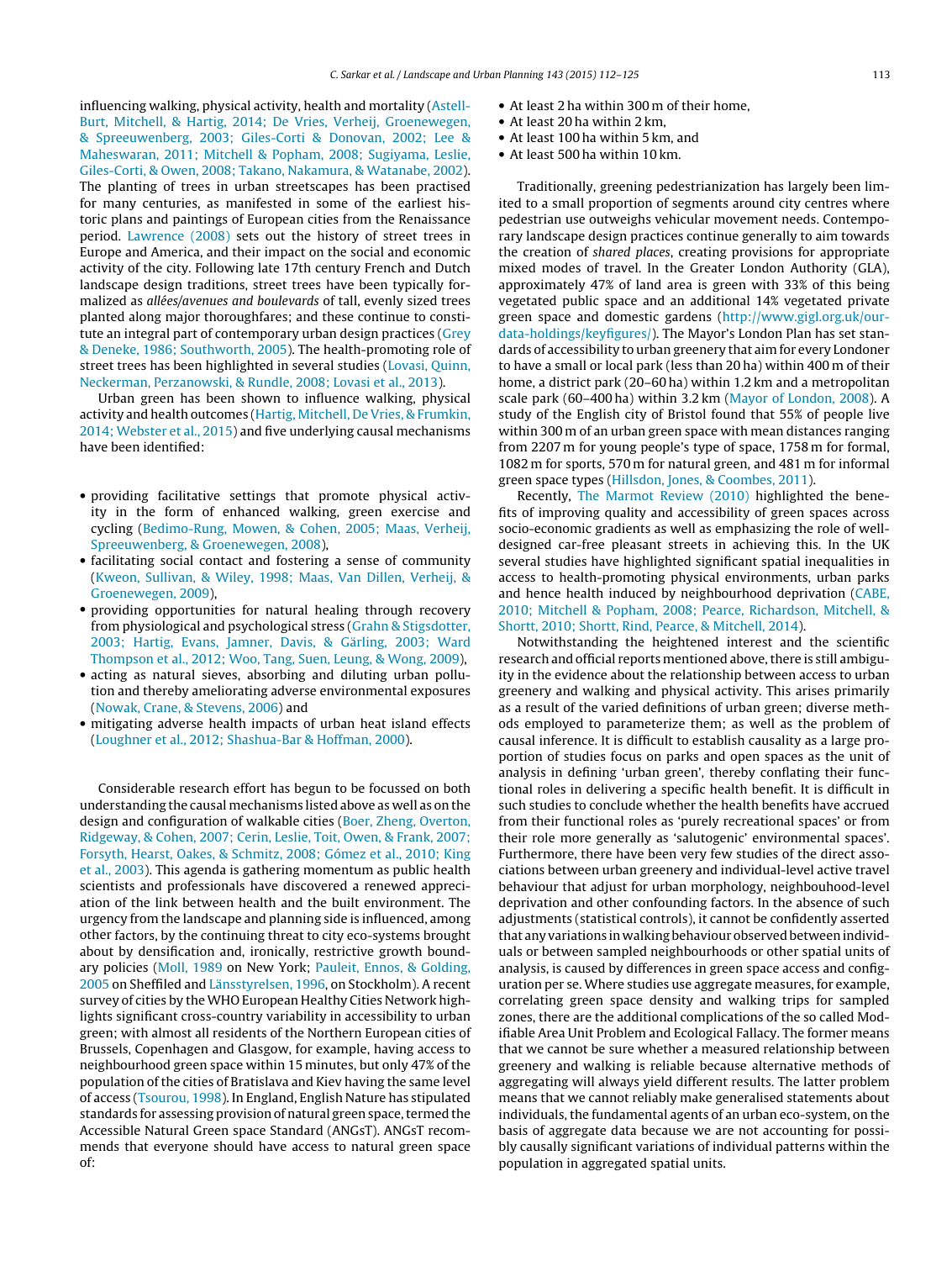By using individual data on walking behaviour and predominantly point-based spatial analysis, we can reduce these structural research design problems. The focus of the present study is to capture the salutogenic environment effects of urban greenness operationalized in terms of total green surface area. A Normalized Difference Vegetation Index (NDVI) of greenness acts as a measure of objective greenness while, density of street trees has been used to capture the perception of greenness and quality of street environments. We hypothesize that the presence of urban green and well-designed street layout beneficially influences individual's walking behaviour. We employ the large-scale London Travel Demand Survey data with the objective of assessing independent associations between urban green, density of street trees and individual-level walking behaviour. The study also explores how the above-mentioned associations are mediated by urban morphology, expressed as street-level physical accessibility, as well as by neighbourhood deprivation. Our unique contribution to this field of research is thus made by (a) measuring the associations between greenness and walking at an individual level of analysis; (b) doing this while controlling for socio-economics, accessibility and other factors that can also be expected to influence walking; (c) investigating the effects of accessibility using sensitive network measures of connectivity; and (d) conducting an analysis of both walking/non-walking and degree of walking. To our knowledge, this is the first study to have conducted such a refined study of this nature with a large N.

### **2. Materials and methods**

# 2.1. Study sample

Travel data were obtained from the London Travel Demand Survey (LTDS), an annual household rolling survey conducted by Transport for London over 2005/6–2009/10 to study the travel patterns across 32 London boroughs as well as the area outside Greater London Authority but within the M25 motorway ([TFL,](#page-13-0) [2011\).](#page-13-0) LTDS (2005-2010) comprised 85,650 individuals residing in 37,248 households and achieved a 52.6% response rate. A stratified sampling design was used so that there were 250 participants per borough. Face to face interviews conducted by trained interviewers captured information across key domains of individual participant, their household, trips, trip stages and vehicles. An individual questionnaire captured information on personal sociodemographics and travel behaviour of the interviewee; and a household questionnaire captured information about the individual's household location, structure and basic demographics. The trip component included details of trip purposes, modes used, trip start and end times, and the locations of trip origins and destinations while the stage component contained information about the origin and destination of individual trip stages. The present study comprised a geocoded sample of  $N = 15,354$  (80%) participants of LTDS2009/2010 survey aged 5 and above and residing within the Greater London Authority in 7161 households within 3770 lower super output area neighbourhoods.

The individual, household, trip and trip stage components of LTDS were linked together via unique IDs; and total distance walked by an individual participant was enumerated from the trip stage data by summing up all walk stages.

# 2.2. Measures of urban greenery and built environment configuration

The study employed two separate measures of urban green to capture the various attributes of urban green environments. Normalized Difference Vegetation Index (NDVI) was employed as an objective measure of general urban greenness. This index has already been validated as a measure of neighbourhood greenness in epidemiological research, showing a strong correlation with expert's ratings [\(Rhew,](#page-13-0) [Vander](#page-13-0) [Stoep,](#page-13-0) [Kearney,](#page-13-0) [Smith,](#page-13-0) [&](#page-13-0) [Dunbar,](#page-13-0) [2011\).](#page-13-0) It has been employed in several studies of associations between greenness and walkability and physical activity ([Bell,](#page-12-0) [Wilson,](#page-12-0) [&](#page-12-0) [Liu,](#page-12-0) [2008;](#page-12-0) [Grigsby-Toussaint,](#page-12-0) [Chi,](#page-12-0) [&](#page-12-0) [Fiese,](#page-12-0) [2011;](#page-12-0) [Liu,](#page-12-0) [Wilson,](#page-12-0) [Qi,](#page-12-0) [&](#page-12-0) [Ying,](#page-12-0) [2007;](#page-12-0) [Pereira](#page-13-0) et [al.,](#page-13-0) [2013;](#page-13-0) [Troped,](#page-13-0) [Wilson,](#page-13-0) [Matthews,](#page-13-0) [Cromley,](#page-13-0) [&](#page-13-0) [Melly,](#page-13-0) [2010;](#page-13-0) [Wendel-Vos](#page-13-0) et [al.,](#page-13-0) [2004\).](#page-13-0) The NDVI is an unit-less index calculated from the spectral reflectance measures in satellite data, comparing the amount of energy absorbed by the chlorophyll in the red portion and the amount scattered by the internal structure of the leaves in the near-infrared region. This contrast has been employed as an estimate for vegetation greenness, as indicated by the following formula:

$$
NDVI = \frac{(NIR - RED)}{(NIR + +RED)}
$$

where RED and NIR stand for the spectral reflectance measurements acquired in the visible (red) and near-infrared regions, respectively. The index ranges between −1 and +1, with higher values reflective of healthy green vegetation and vice versa. Typical NDVI values range from 0.6–0.8 for temperate and tropical rainforest, 0.2–0.3 for shrub and grassland, 0.1–0.2 for bare soil, 0.1–0.0 for barren rock, sand and snow while free-standing water bodies may have very low positive or negative NDVI. A collection of 0.50 m resolution Colour Infrared (CIR) imagery data generated by Blue Sky across the similar temporal scales were merged together (to avoid temporal mismatch and the resulting influence on account of seasonal variability in greenness), with areas of interest extracted and employed in the calculation of NDVI index in Raster Calculator Spatial Analyst, ArcGIS 10.2. The CIR band 2, 630–690 nm, was used as the red region of the electromagnetic spectrum, while band 1, 760–900 nm, acted as the infrared region, so that the formulae used was NDVI = (band 1 − band 2)/(band 1 + band 2). Neighbourhood greenness was calculated in terms of mean and standard deviation in the NDVI values within 0.5 kilometre circular buffers around the LTDS respondent's dwelling (see [Fig.](#page-3-0) 1).

The second measure employed in this study is the density of street trees, as a proxy of perceived urban green and street environment. We posit that as an individual navigates through urban space, the presence of street trees in the constantly updating visual field (longest lines of sight) helps constitute a positive perception of the environment and hence promotes walkability. Trees in urban street corridors are associated with shade, shelter, environmental comfort and general aesthetics. Not only do they define our perception of the quality of street environments, but also to a considerable degree, help form our perception of neighbourhood urban green more generally. The density of street trees was calculated as the number of street trees per sq kilometre within a 1 kilometre street network buffer of each participant's dwelling location. The locations of digitized single-tree canopies were extracted from the Topo-Overlay layer of the UK Map spatial database [\(http://www.geoinformationgroup.co.uk/products/ukmap\)](http://www.geoinformationgroup.co.uk/products/ukmap).

The impact of urban morphology on walking, physical activity and health can be captured through measures of street-level physical accessibility ([Sarkar,](#page-13-0) [Gallacher,](#page-13-0) [&](#page-13-0) [Webster,](#page-13-0) [2013a,](#page-13-0) [2013b,](#page-13-0) [2014a;](#page-13-0) [Sarkar,](#page-13-0) [Webster,](#page-13-0) [&](#page-13-0) [Gallacher,](#page-13-0) [2014b\).](#page-13-0) In our study, this has been modelled through a sophisticated urban network analysis technique called spatial Design Network Analysis (sDNA) [\(Chiaradia,](#page-12-0) [Crispin,](#page-12-0) [&](#page-12-0) [Webster,](#page-12-0) [2012\).](#page-12-0) sDNA can be employed with any standard network database and is able to model 20 localized network accessibility indices (pertaining to network centrality, detour, shape and efficiency, link characteristics, radius-based measures) at user-specified network spatial scales (catchments) and append these measures to individual network links. This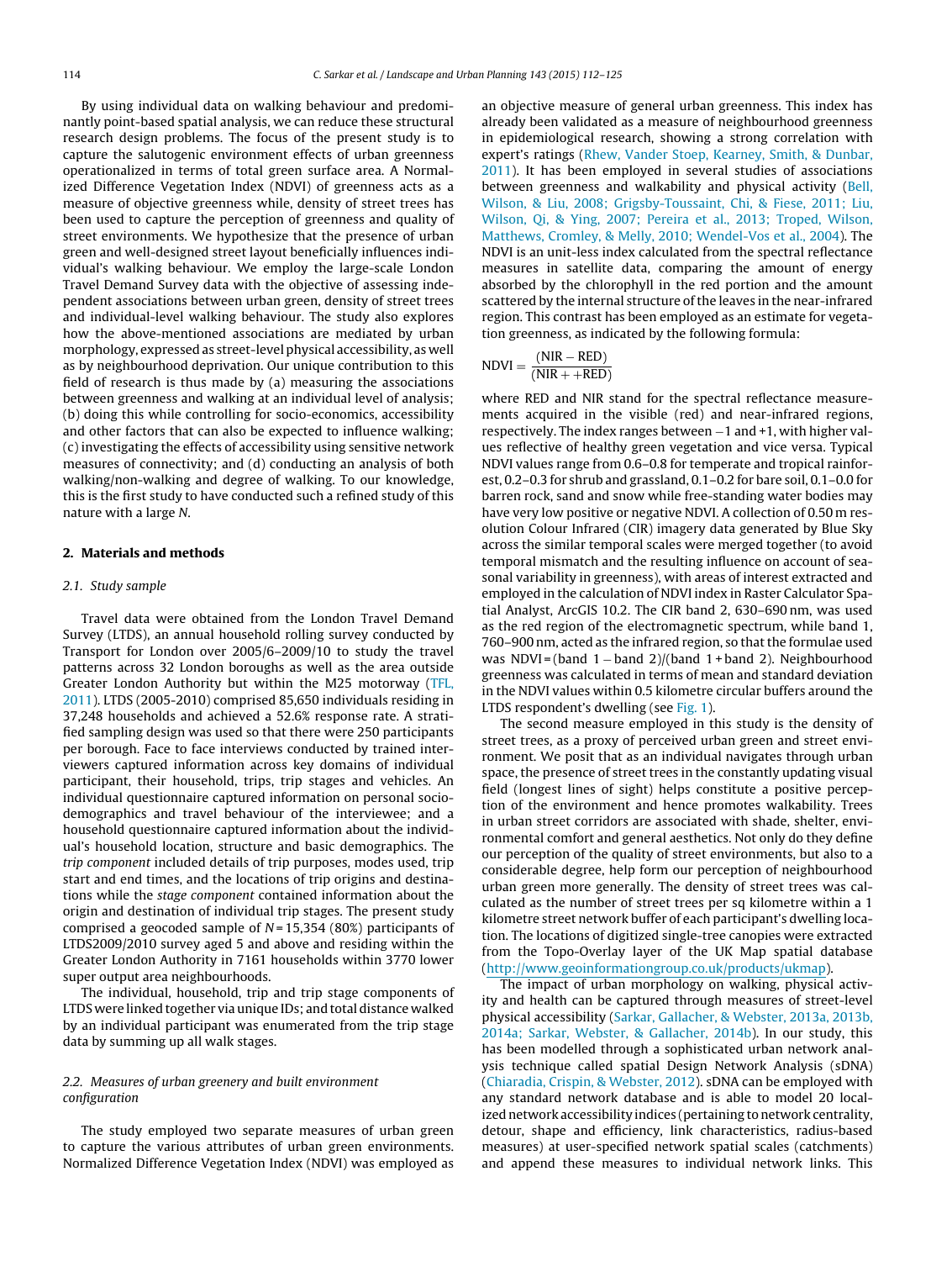<span id="page-3-0"></span>

**Fig. 1.** (a) Indicates the extents of the study area and 0.5 m resolution index of greenery (as captured by NDVI modelled from colour infrared imagery). (b) and (c) Depict the urban green around a specific LTDS dwelling address 'A'. (For interpretation of the references to colour in this figure legend, the reader is referred to the web version of this article.)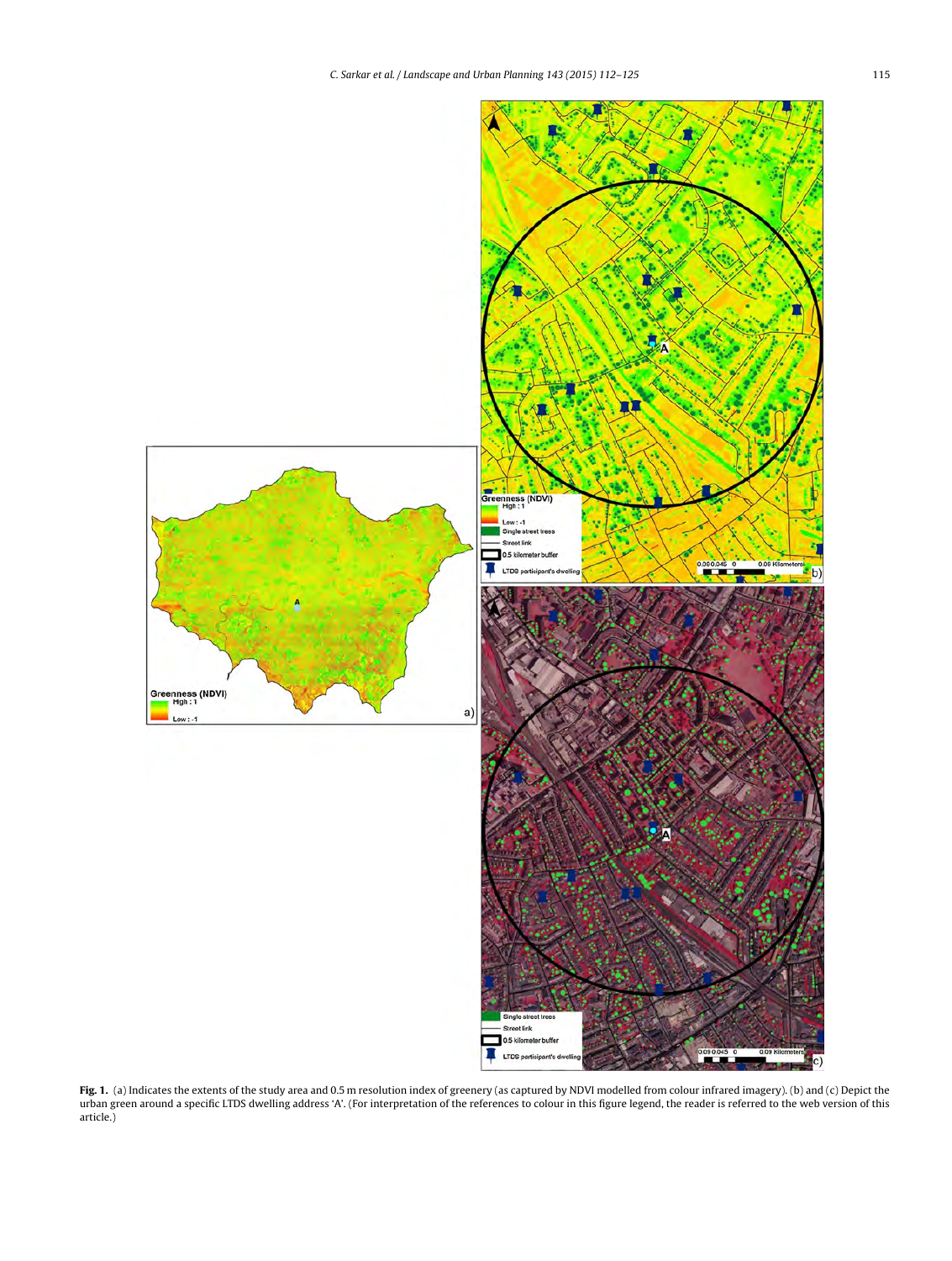allows the analyst to capture behaviourally meaningful subtleties in urban street networks influencing individuals' walking and travel behaviour. In the present study, Ordnance Survey Mastermap Integrated Transport Network (ITN) layer was employed as the base network database to prepare an sDNA physical accessibility model of street links within the study area. In an urban network, geometric distance cost ('angular turning friction through a network') rather than metric distance cost ('linear length of network traversed') has been shown to act as better a predictor of pedestrian movements [\(Hillier](#page-12-0) [&](#page-12-0) [Iida,](#page-12-0) [2005\).](#page-12-0) Least angular (geometric) analysis was conducted within a metric catchment area (radius) to measure connectedness at different spatial scales that correspond to different modes of travel (behavioural justification further elaborated below). Network centrality was assessed through betweenness, which measures the through-movement potential of a street link in that part of the urban network included within the chosen radius. Betweenness is proportional to the estimated count of movements passing through the link from and to all other parts of the network, assuming that journeys in the network follow the shortest angular path between all pairs of segments. The betweenness of a road network link measured within a subset of the network contained within, for example, a 400 m radius centred on that link, represents the degree of through-movement expected along the link on the basis of its connectivity to other parts of the network within a walking distance radius. As such, when compared with betweenness measures (400 m radius) for other links, it can be taken as a relative indicator of the degree of pedestrian through-traffic. The equivalent 3000 m betweenness measures for links can be taken as indicators of relative degrees of through movement of car-born traffic.

Since longer street links generally tend to have more origins and destinations (OD) than shorter street links, thereby supporting more trips; it is customary to account for this using link lengthweighted betweenness. In graph notation, link length-weighted sDNA betweenness of x in a graph of N links may be defined as:

$$
Bt W1(x) = \sum_{y \in N} \sum_{z \in R_y} L(y) L(z) P(z) OD(y, z, x)
$$

where y and z are the geodesic end points;  $R<sub>v</sub>$  is the set of links within a defined radius from  $y$ ;  $L(y)$  and  $L(z)$  are length of links  $y$ and z, respectively;  $P_z$  is the proportion of link z within the defined radius.

OD is a function defined as:

|        | if x is on the geodesics from y to z |                              |  |
|--------|--------------------------------------|------------------------------|--|
|        | $\overline{2}$ ,                     | $if x \equiv y \not\equiv z$ |  |
| $OD =$ | $\frac{1}{2}$ ,                      | if $x \equiv z \not\equiv y$ |  |
|        | $\frac{1}{2}$ ,                      | if $x \equiv z \equiv y$     |  |
|        | 0.                                   | otherwise                    |  |

The notions of metric and geometric costs and betweenness are illustrated in [Fig.](#page-5-0) 2. Betweenness was measured at catchment radii of 400 m(for walk trips) and3000 m(for longest walk trips), as illustrated in [Fig.](#page-6-0) 3. We chose these radii to correspond to the median distance walked and the top 99 percentile of the walk trips for LTDS 2009/10 (445 m and 2875 m respectively). This corresponds well with other studies [\(Porta,](#page-13-0) [Romice,](#page-13-0) [Maxwell,](#page-13-0) [Russell,](#page-13-0) [&](#page-13-0) [Baird,](#page-13-0) [2014\).](#page-13-0) Once calculated, these measures were attributed to the street link closest to a given LTDS participant's dwelling location.

Other measures of built environment quality used comprised access to service destinations, crime, road safety and deprivation measured at the level of lower super output areas (LSOAs). The UK Office of National Statistics defines LSOAs as relatively stable, compact geographical units with reasonable degrees of homogeneity in shape and social composition ([Bates,](#page-12-0) [2006\).](#page-12-0) The geographical barriers sub-domain of the English Indices of Multiple Deprivation (EIMD), 2010, which is a composite index of street distances to GP surgery, supermarkets/convenience store, post office and primary school, was employed as a proxy of access to service destinations. The crime sub-domain of EIMD, which is a composite index of number of reported violent crimes, theft, burglary and criminal damage per 1000 individuals, was employed as an indicator of public space insecurity that inhibits walking. Road safety was operationalized in terms of number of fatal or major accidents in the LSOA of a respondent's dwelling. The STATS19 accidents database of 2009 was geocoded for this purpose ([http://data.gov.uk/dataset/road-accidents-safety-data\)](http://data.gov.uk/dataset/road-accidents-safety-data). The income and employment domains of EIMD were used as indicators of neighbourhood-level deprivation.

### 2.3. Individual covariates

Self-reported individual-level covariates were extracted from the individual component of LTDS and comprised age, gender, ethnic group, prevalence of disability, household income and access to car. Since we have income at the individual level, the deprivation measure acts as a neighbourhood effect variable rather than an income surrogate.

# 2.4. Statistical analyses

Walking, expressed as total distance walked in kilometres, was modelled as a two-level outcome (doing some walking vs. not walking) using a cut-off point of 100 m to minimize underreporting in cases of short walk stages. In the second series of models for sensitivity analyses, with a subset of the LTDS participants in the category 'doing some walking', walking was treated as a continuous outcome variable.

Ethnic group was expressed in 20-categories in the original LTDS data and subsequently collapsed into a four level factor (White, Asian, Black, Mixed and others). Prevalence of disability was modelled as a two-level factor expressed in terms of presence or absence of one or more of the eight disability categories. Access to cars was modelled as a three level factor (none, one and more than one). The 10-category imputed household income was banded into a four level factor (<£15,000, £15,000–£35,000, £35,000–£75,000 and >£75,000).

For ease of interpretation of results, the continuous scale NDVI index, betweenness indices at 400 and 3000 m, neighbourhood accessibility to services, crime index, and income and employment deprivation were all transformed into quartiles with the lowest quartile acting as a reference category. Neighbourhood road safety was a three-level factor expressed as zero, one or more than one major/fatal accidents. Standardized z-scores were used for density of street trees.

We used a two-part modelling strategy to examine the independent associations between urban green and walking after statistically adjusting for urban morphology and deprivation. In the first part, distance walked was calculated from the LTDS trip-stage database and transformed to a binary outcome variable (cut-off ≥100 m). A series of logistic regression models were fitted on 'doing some walking vs. not walking' to explore the independent associations with neighbourhood-level built environment attributes. For sensitivity analysis, the second part focussed on a subset of LTDS data falling under the category doing some walking, with walking being expressed as a continuous variable (total distance walked in kilometres). A series of continuous regression models were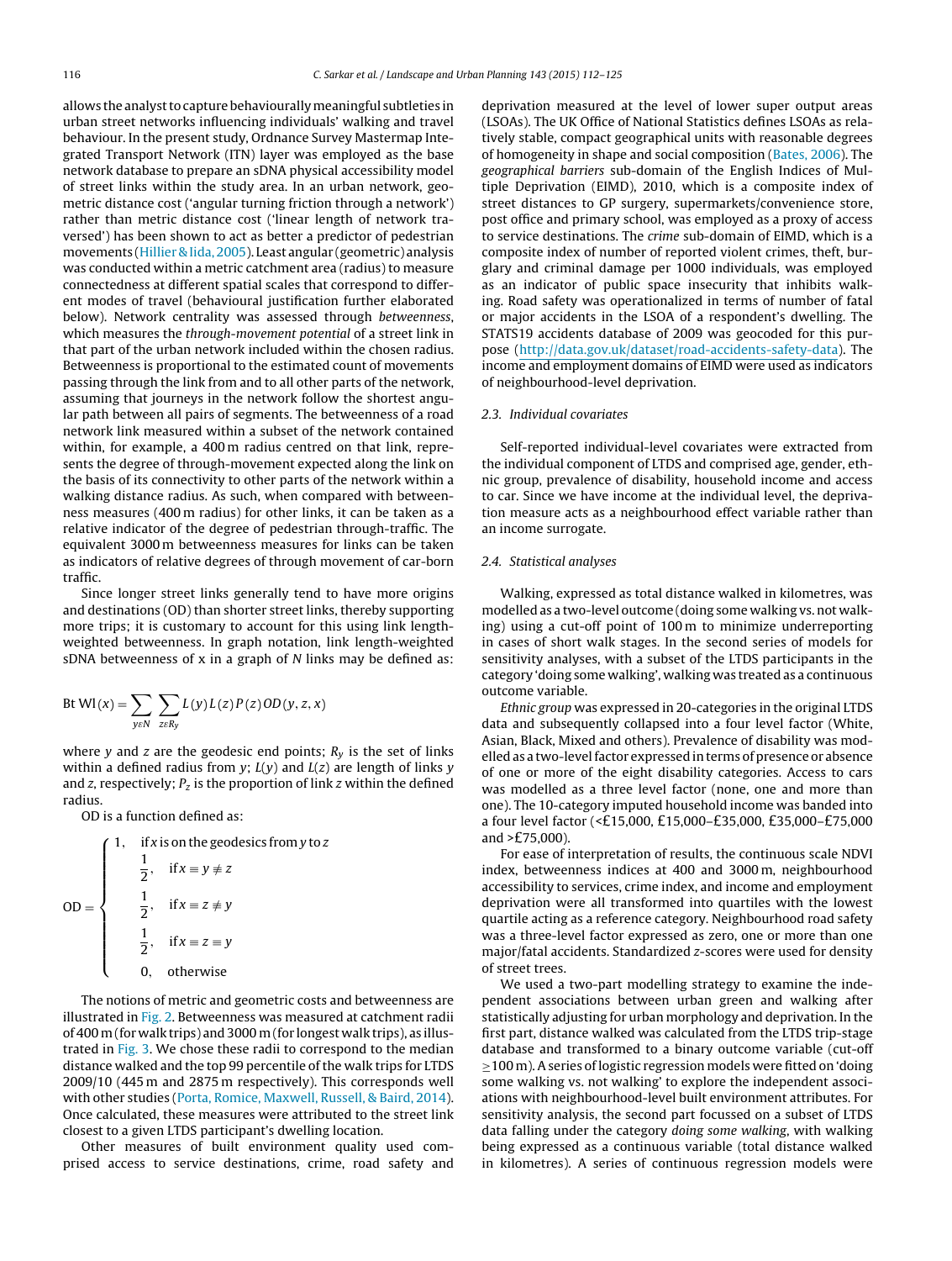<span id="page-5-0"></span>

**Fig. 2.** Street network configurations (a) Route section AB associated with least metric costs and higher geometric and topological costs (b) Route section AB associated with least angular costs (c) Route section AB associated with high path overlap and high through movement potential (betweenness). Source: Reproduced from [Sarkar](#page-13-0) et [al.](#page-13-0) [\(2013a\)](#page-13-0) Health and Place, 19, 33–44.

constructed to examine the relationship between distance walked and neighbourhood-level built environment attributes, including greenery.

Statistical analyses were performed in Stata 11.2 statistical software package. Robust standard errors in Stata 11.2 enabled us to take account of potential LSOA-level clustering.

# **3. Results**

The LTDS (2009/2010) data comprised 37,330 walk stages for 25,614 trips with 49.9% of all trips being walk only trips, where the participant walked all the way. The median and top 99% percentile walk distances were 445 and 2875 m, respectively. 56.1%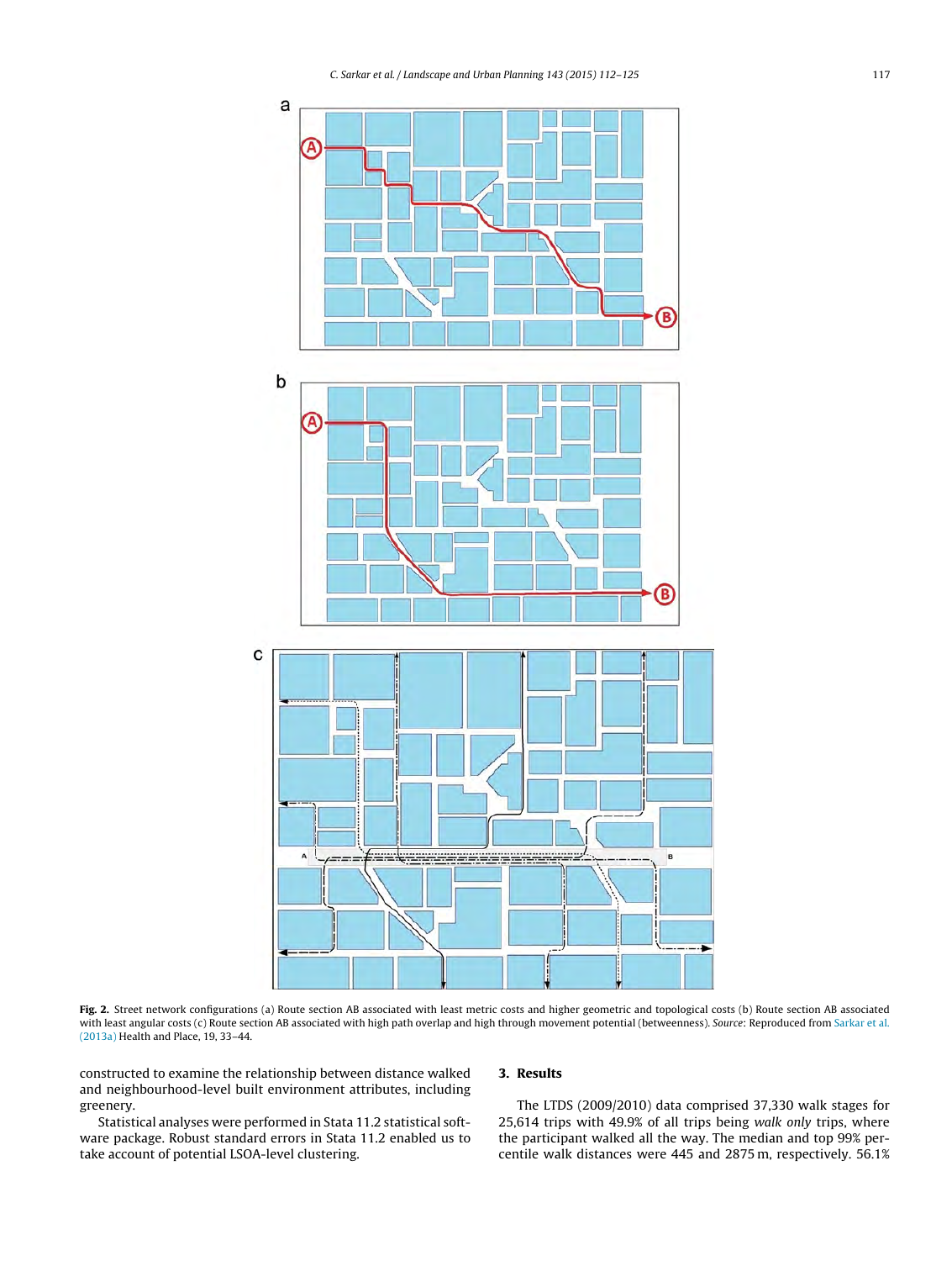<span id="page-6-0"></span>

**Fig. 3.** Street-level betweenness measured at 400 and 3000 m as indices of urban morphology and physical accessibility.

of the study participants did some walking. The descriptive statistics of individual-level variables are presented in Table 1. The LTDS (2009/2010) participants had a mean age of 39.4 years (SD = 20.9 years) and walked an average distance of 0.93 km over 21.1 min duration. Females accounted for 52.20% of the cohort while 10.03% of the whole sample had some form of disability. The ethnic

#### **Table 1**

Descriptive statistics of covariates.

| Variable name          | Mean $(SD)/$ frequency $(\%)$ |
|------------------------|-------------------------------|
| Age                    | 39.37 (20.89)                 |
| Gender                 |                               |
| Male                   | 47.80%                        |
| Female                 | 52.20%                        |
| Ethnic group           |                               |
| White                  | 65.90%                        |
| Asian                  | 16.57%                        |
| Black                  | 11.41%                        |
| Mixed and others       | 6.12%                         |
| Disability             |                               |
| None                   | 89.97%                        |
| Yes                    | 10.03%                        |
| Access to cars         |                               |
| None                   | 28.53%                        |
| <b>One</b>             | 42.91%                        |
| >One                   | 25.63%                        |
| Household income $(E)$ |                               |
| $<$ 15 $k$             | 28.95%                        |
| $15-35k$               | 30.70%                        |
| $35 - 75k$             | 27.15%                        |
| >75k                   | 13.20%                        |

make-up comprised 65.90% White, 16.57% Asian, 11.41% Black and 6.12% Mixed and other ethnicity. 28.53% of the households had no access to private car, 42.91% had one car and 25.63% had more than one car. The lowest category of annual household income (less than £15,000) constituted 28.95% of the cohort, while 13.20% fell into the highest income category (greater than £75,000). The mean NDVI was  $0.28$  (SD = 0.06). [Table](#page-7-0) 2 summarizes the mean distance walked against individual and neighbourhood-level attributes. Data indicate that a smaller proportion of adults walked as compared to children and the mean distance walked was 0.82, 1.20, 1.10, 0.86 and 0.63 km for age groups 5–16, 17–30, 31–42, 43–58 and 59–99 years, respectively. The proportion of females and males doing some walking was 57.3% and 54.8%, while the mean distance walked was 0.92 and 0.94 km, respectively. Comparing ethnic groups, a smaller percentage of Whites did some walking compared to Black and Asian participants, while their mean distance walked was comparatively higher than the later. As expected, distance walked was much less among participants with disability and participants with access to vehicles. Walking behaviour increases with increasing local-level street betweenness at 400 m as well as with access to service destinations.

The results of logistic regression models associating doing some walking and urban green, street design and neighbourhood level factors are presented in [Table](#page-8-0) 3. Model 1 comprises urban green variables adjusted for individual-level factors of age, gender, ethnic group, prevalence of disability, access to vehicles and household income. Variables for urban morphology and accessibility have been added in model 2, while neighbourhood-level deprivation and road safety have been added in model 3. Among the urban green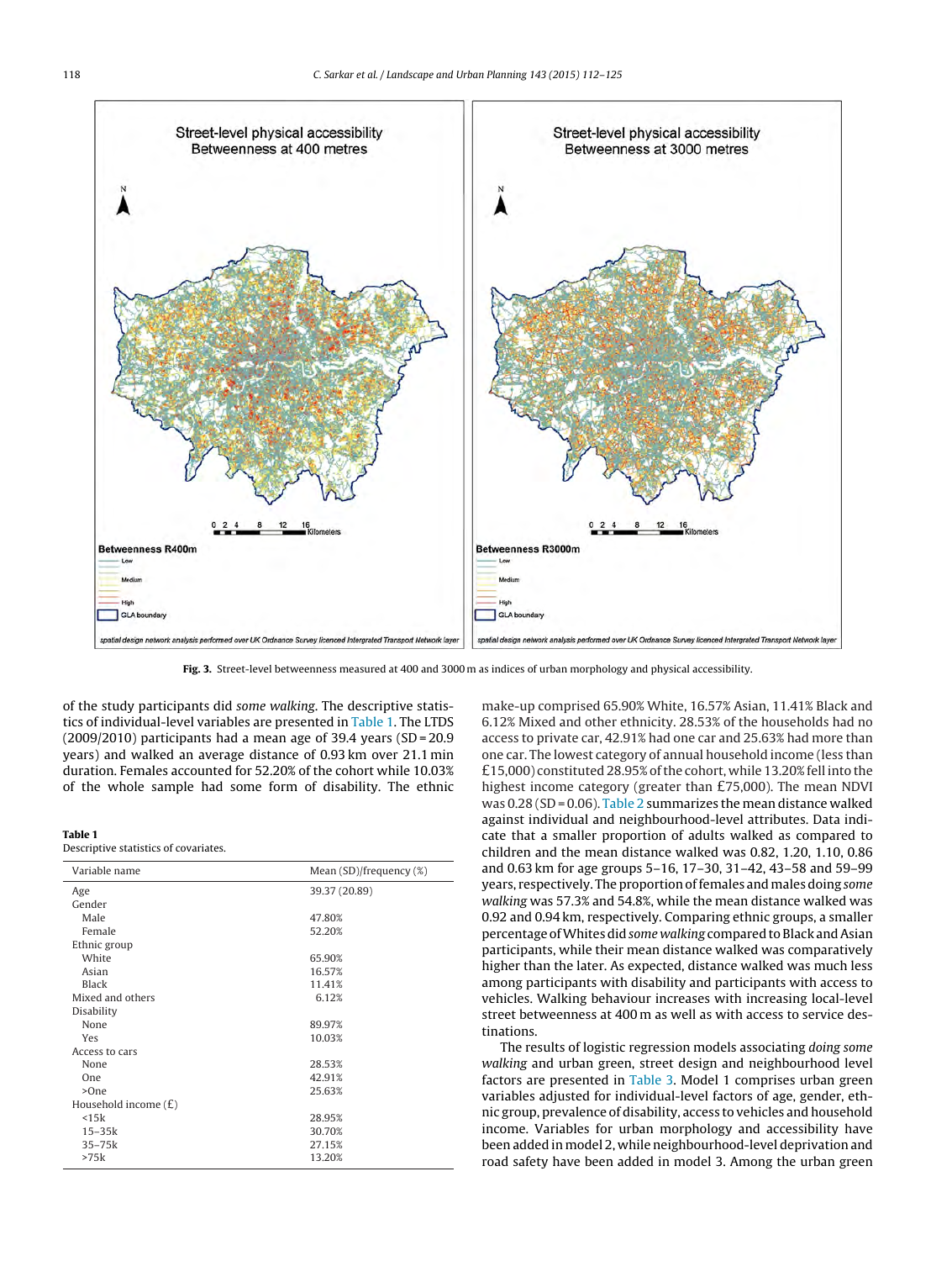# <span id="page-7-0"></span>**Table 2**

Mean distance walked by individual and neighbourhood-level attributes.

| Age<br>$5 - 16$<br>62.2<br>2448<br>0.82(0.78, 0.87)<br>3423<br>63.4<br>$17 - 30$<br>1.20(1.15, 1.25)<br>3158<br>58.1<br>$31 - 42$<br>1.10(1.05, 1.16)<br>$43 - 58$<br>50.6<br>3139<br>0.86(0.81, 0.91)<br>59-99<br>3186<br>48.9<br>0.63(0.59, 0.67)<br>Gender<br>Male<br>7338<br>54.8<br>0.94(0.91, 0.98)<br>57.3<br>Female<br>8016<br>0.92(0.90, 0.95)<br>Ethnic group<br>White<br>10,119<br>55.2<br>0.96(0.93, 0.99)<br>2544<br>Asian<br>56.3<br>0.84(0.79, 0.89)<br>Black<br>1752<br>57.2<br>0.86(0.80, 0.92)<br>939<br>Mixed and others<br>62.3<br>1.02(0.94, 1.11)<br>Disability<br>13,814<br>57.9<br>None<br>0.98(0.96, 1.01)<br>Yes<br>1540<br>39.5<br>0.49(0.44, 0.53)<br>Access to cars<br>None<br>4381<br>77.1<br>1.23(1.19, 1.27)<br>6588<br>53.2<br>One<br>0.88(0.84, 0.91)<br>>One<br>3935<br>43.9<br>0.66(0.62, 0.70)<br>Household income<br>56.0<br><15k<br>4445<br>0.84(0.81, 0.88)<br>56.8<br>$15 - 35k$<br>4713<br>0.92(0.89, 0.96)<br>35-75k<br>4169<br>56.2<br>0.99(0.95, 1.04)<br>>75k<br>2027<br>54.5<br>1.02(0.96, 1.09)<br>Urban morphology and accessibility<br>Street-level betweenness 400 m<br>3839<br>55.6<br>Q1-Lowest<br>0.92(0.87, 0.96)<br>53.9<br>Q <sub>2</sub><br>3839<br>0.88(0.84, 0.93)<br>Q <sub>3</sub><br>3839<br>54.5<br>0.92(0.88, 0.97)<br>Q4-Highest<br>3837<br>60.3<br>1.01(0.96, 1.05)<br>Street-level betweenness 3000 m<br>3840<br>56.7<br>Q1 - Lowest<br>0.94(0.89, 0.98)<br>Q <sub>2</sub><br>3839<br>54.9<br>0.91(0.86, 0.95)<br>Q <sub>3</sub><br>3837<br>55.8<br>0.94(0.90, 0.98)<br>Q4-Highest<br>3838<br>56.9<br>0.95(0.91, 0.99)<br>Lack of access to service destinations<br>Q1-Lowest<br>3848<br>63.0<br>1.10(1.05, 1.14)<br>Q <sub>2</sub><br>3831<br>58.6<br>0.98(0.93, 1.02)<br>3840<br>53.0<br>Q <sub>3</sub><br>0.82(0.87, 0.91)<br>Q4-Highest<br>3835<br>49.7<br>0.79(0.75, 0.83)<br>Income deprivation<br>Q1-Lowest<br>3957<br>54.3<br>0.96(0.91, 1.01)<br>3932<br>55.0<br>Q <sub>2</sub><br>0.93(0.89, 0.97)<br><b>Q3</b><br>3907<br>56.1<br>0.92(0.88, 0.96)<br>Q4-Highest<br>3558<br>59.3<br>0.92(0.88, 0.96)<br><b>Employment deprivation</b><br>Q1-Lowest<br>4925<br>54.3<br>0.95(0.91, 1.00)<br>Q <sub>2</sub><br>3466<br>53.9<br>0.87(0.83, 0.92)<br>Q <sub>3</sub><br>3719<br>58.5<br>0.96(0.91, 1.00)<br>Q4-Highest<br>3244<br>58.4<br>0.94(0.89, 0.98)<br>Crime index<br>Q1-Lowest<br>3856<br>53.2<br>0.93(0.88, 0.97)<br>Q <sub>2</sub><br>3849<br>56.1<br>0.92(0.88, 0.97)<br>Q <sub>3</sub><br>3888<br>56.3<br>0.95(0.90, 0.99)<br>Q4-Highest<br>3761<br>58.8<br>0.93(0.89, 0.97)<br>Road safety (No. of major/fatal accidents)<br>Zero<br>9629<br>55.3<br>0.93(0.90, 0.96)<br>One<br>3745<br>57.0<br>0.92(0.88, 0.97)<br>>One<br>58.3<br>1980<br>0.96(0.90, 1.02) | Individual and neighbourhood level attributes | Sample size | Do some walking (%) | Mean (95% CI) |
|----------------------------------------------------------------------------------------------------------------------------------------------------------------------------------------------------------------------------------------------------------------------------------------------------------------------------------------------------------------------------------------------------------------------------------------------------------------------------------------------------------------------------------------------------------------------------------------------------------------------------------------------------------------------------------------------------------------------------------------------------------------------------------------------------------------------------------------------------------------------------------------------------------------------------------------------------------------------------------------------------------------------------------------------------------------------------------------------------------------------------------------------------------------------------------------------------------------------------------------------------------------------------------------------------------------------------------------------------------------------------------------------------------------------------------------------------------------------------------------------------------------------------------------------------------------------------------------------------------------------------------------------------------------------------------------------------------------------------------------------------------------------------------------------------------------------------------------------------------------------------------------------------------------------------------------------------------------------------------------------------------------------------------------------------------------------------------------------------------------------------------------------------------------------------------------------------------------------------------------------------------------------------------------------------------------------------------------------------------------------------------------------------------------------------------------------------------------------------------------------------------------------------------------------------------------------------------------------------------------------------------------------------------------------------------------------------------------------------------------------------|-----------------------------------------------|-------------|---------------------|---------------|
|                                                                                                                                                                                                                                                                                                                                                                                                                                                                                                                                                                                                                                                                                                                                                                                                                                                                                                                                                                                                                                                                                                                                                                                                                                                                                                                                                                                                                                                                                                                                                                                                                                                                                                                                                                                                                                                                                                                                                                                                                                                                                                                                                                                                                                                                                                                                                                                                                                                                                                                                                                                                                                                                                                                                                    |                                               |             |                     |               |
|                                                                                                                                                                                                                                                                                                                                                                                                                                                                                                                                                                                                                                                                                                                                                                                                                                                                                                                                                                                                                                                                                                                                                                                                                                                                                                                                                                                                                                                                                                                                                                                                                                                                                                                                                                                                                                                                                                                                                                                                                                                                                                                                                                                                                                                                                                                                                                                                                                                                                                                                                                                                                                                                                                                                                    |                                               |             |                     |               |
|                                                                                                                                                                                                                                                                                                                                                                                                                                                                                                                                                                                                                                                                                                                                                                                                                                                                                                                                                                                                                                                                                                                                                                                                                                                                                                                                                                                                                                                                                                                                                                                                                                                                                                                                                                                                                                                                                                                                                                                                                                                                                                                                                                                                                                                                                                                                                                                                                                                                                                                                                                                                                                                                                                                                                    |                                               |             |                     |               |
|                                                                                                                                                                                                                                                                                                                                                                                                                                                                                                                                                                                                                                                                                                                                                                                                                                                                                                                                                                                                                                                                                                                                                                                                                                                                                                                                                                                                                                                                                                                                                                                                                                                                                                                                                                                                                                                                                                                                                                                                                                                                                                                                                                                                                                                                                                                                                                                                                                                                                                                                                                                                                                                                                                                                                    |                                               |             |                     |               |
|                                                                                                                                                                                                                                                                                                                                                                                                                                                                                                                                                                                                                                                                                                                                                                                                                                                                                                                                                                                                                                                                                                                                                                                                                                                                                                                                                                                                                                                                                                                                                                                                                                                                                                                                                                                                                                                                                                                                                                                                                                                                                                                                                                                                                                                                                                                                                                                                                                                                                                                                                                                                                                                                                                                                                    |                                               |             |                     |               |
|                                                                                                                                                                                                                                                                                                                                                                                                                                                                                                                                                                                                                                                                                                                                                                                                                                                                                                                                                                                                                                                                                                                                                                                                                                                                                                                                                                                                                                                                                                                                                                                                                                                                                                                                                                                                                                                                                                                                                                                                                                                                                                                                                                                                                                                                                                                                                                                                                                                                                                                                                                                                                                                                                                                                                    |                                               |             |                     |               |
|                                                                                                                                                                                                                                                                                                                                                                                                                                                                                                                                                                                                                                                                                                                                                                                                                                                                                                                                                                                                                                                                                                                                                                                                                                                                                                                                                                                                                                                                                                                                                                                                                                                                                                                                                                                                                                                                                                                                                                                                                                                                                                                                                                                                                                                                                                                                                                                                                                                                                                                                                                                                                                                                                                                                                    |                                               |             |                     |               |
|                                                                                                                                                                                                                                                                                                                                                                                                                                                                                                                                                                                                                                                                                                                                                                                                                                                                                                                                                                                                                                                                                                                                                                                                                                                                                                                                                                                                                                                                                                                                                                                                                                                                                                                                                                                                                                                                                                                                                                                                                                                                                                                                                                                                                                                                                                                                                                                                                                                                                                                                                                                                                                                                                                                                                    |                                               |             |                     |               |
|                                                                                                                                                                                                                                                                                                                                                                                                                                                                                                                                                                                                                                                                                                                                                                                                                                                                                                                                                                                                                                                                                                                                                                                                                                                                                                                                                                                                                                                                                                                                                                                                                                                                                                                                                                                                                                                                                                                                                                                                                                                                                                                                                                                                                                                                                                                                                                                                                                                                                                                                                                                                                                                                                                                                                    |                                               |             |                     |               |
|                                                                                                                                                                                                                                                                                                                                                                                                                                                                                                                                                                                                                                                                                                                                                                                                                                                                                                                                                                                                                                                                                                                                                                                                                                                                                                                                                                                                                                                                                                                                                                                                                                                                                                                                                                                                                                                                                                                                                                                                                                                                                                                                                                                                                                                                                                                                                                                                                                                                                                                                                                                                                                                                                                                                                    |                                               |             |                     |               |
|                                                                                                                                                                                                                                                                                                                                                                                                                                                                                                                                                                                                                                                                                                                                                                                                                                                                                                                                                                                                                                                                                                                                                                                                                                                                                                                                                                                                                                                                                                                                                                                                                                                                                                                                                                                                                                                                                                                                                                                                                                                                                                                                                                                                                                                                                                                                                                                                                                                                                                                                                                                                                                                                                                                                                    |                                               |             |                     |               |
|                                                                                                                                                                                                                                                                                                                                                                                                                                                                                                                                                                                                                                                                                                                                                                                                                                                                                                                                                                                                                                                                                                                                                                                                                                                                                                                                                                                                                                                                                                                                                                                                                                                                                                                                                                                                                                                                                                                                                                                                                                                                                                                                                                                                                                                                                                                                                                                                                                                                                                                                                                                                                                                                                                                                                    |                                               |             |                     |               |
|                                                                                                                                                                                                                                                                                                                                                                                                                                                                                                                                                                                                                                                                                                                                                                                                                                                                                                                                                                                                                                                                                                                                                                                                                                                                                                                                                                                                                                                                                                                                                                                                                                                                                                                                                                                                                                                                                                                                                                                                                                                                                                                                                                                                                                                                                                                                                                                                                                                                                                                                                                                                                                                                                                                                                    |                                               |             |                     |               |
|                                                                                                                                                                                                                                                                                                                                                                                                                                                                                                                                                                                                                                                                                                                                                                                                                                                                                                                                                                                                                                                                                                                                                                                                                                                                                                                                                                                                                                                                                                                                                                                                                                                                                                                                                                                                                                                                                                                                                                                                                                                                                                                                                                                                                                                                                                                                                                                                                                                                                                                                                                                                                                                                                                                                                    |                                               |             |                     |               |
|                                                                                                                                                                                                                                                                                                                                                                                                                                                                                                                                                                                                                                                                                                                                                                                                                                                                                                                                                                                                                                                                                                                                                                                                                                                                                                                                                                                                                                                                                                                                                                                                                                                                                                                                                                                                                                                                                                                                                                                                                                                                                                                                                                                                                                                                                                                                                                                                                                                                                                                                                                                                                                                                                                                                                    |                                               |             |                     |               |
|                                                                                                                                                                                                                                                                                                                                                                                                                                                                                                                                                                                                                                                                                                                                                                                                                                                                                                                                                                                                                                                                                                                                                                                                                                                                                                                                                                                                                                                                                                                                                                                                                                                                                                                                                                                                                                                                                                                                                                                                                                                                                                                                                                                                                                                                                                                                                                                                                                                                                                                                                                                                                                                                                                                                                    |                                               |             |                     |               |
|                                                                                                                                                                                                                                                                                                                                                                                                                                                                                                                                                                                                                                                                                                                                                                                                                                                                                                                                                                                                                                                                                                                                                                                                                                                                                                                                                                                                                                                                                                                                                                                                                                                                                                                                                                                                                                                                                                                                                                                                                                                                                                                                                                                                                                                                                                                                                                                                                                                                                                                                                                                                                                                                                                                                                    |                                               |             |                     |               |
|                                                                                                                                                                                                                                                                                                                                                                                                                                                                                                                                                                                                                                                                                                                                                                                                                                                                                                                                                                                                                                                                                                                                                                                                                                                                                                                                                                                                                                                                                                                                                                                                                                                                                                                                                                                                                                                                                                                                                                                                                                                                                                                                                                                                                                                                                                                                                                                                                                                                                                                                                                                                                                                                                                                                                    |                                               |             |                     |               |
|                                                                                                                                                                                                                                                                                                                                                                                                                                                                                                                                                                                                                                                                                                                                                                                                                                                                                                                                                                                                                                                                                                                                                                                                                                                                                                                                                                                                                                                                                                                                                                                                                                                                                                                                                                                                                                                                                                                                                                                                                                                                                                                                                                                                                                                                                                                                                                                                                                                                                                                                                                                                                                                                                                                                                    |                                               |             |                     |               |
|                                                                                                                                                                                                                                                                                                                                                                                                                                                                                                                                                                                                                                                                                                                                                                                                                                                                                                                                                                                                                                                                                                                                                                                                                                                                                                                                                                                                                                                                                                                                                                                                                                                                                                                                                                                                                                                                                                                                                                                                                                                                                                                                                                                                                                                                                                                                                                                                                                                                                                                                                                                                                                                                                                                                                    |                                               |             |                     |               |
|                                                                                                                                                                                                                                                                                                                                                                                                                                                                                                                                                                                                                                                                                                                                                                                                                                                                                                                                                                                                                                                                                                                                                                                                                                                                                                                                                                                                                                                                                                                                                                                                                                                                                                                                                                                                                                                                                                                                                                                                                                                                                                                                                                                                                                                                                                                                                                                                                                                                                                                                                                                                                                                                                                                                                    |                                               |             |                     |               |
|                                                                                                                                                                                                                                                                                                                                                                                                                                                                                                                                                                                                                                                                                                                                                                                                                                                                                                                                                                                                                                                                                                                                                                                                                                                                                                                                                                                                                                                                                                                                                                                                                                                                                                                                                                                                                                                                                                                                                                                                                                                                                                                                                                                                                                                                                                                                                                                                                                                                                                                                                                                                                                                                                                                                                    |                                               |             |                     |               |
|                                                                                                                                                                                                                                                                                                                                                                                                                                                                                                                                                                                                                                                                                                                                                                                                                                                                                                                                                                                                                                                                                                                                                                                                                                                                                                                                                                                                                                                                                                                                                                                                                                                                                                                                                                                                                                                                                                                                                                                                                                                                                                                                                                                                                                                                                                                                                                                                                                                                                                                                                                                                                                                                                                                                                    |                                               |             |                     |               |
|                                                                                                                                                                                                                                                                                                                                                                                                                                                                                                                                                                                                                                                                                                                                                                                                                                                                                                                                                                                                                                                                                                                                                                                                                                                                                                                                                                                                                                                                                                                                                                                                                                                                                                                                                                                                                                                                                                                                                                                                                                                                                                                                                                                                                                                                                                                                                                                                                                                                                                                                                                                                                                                                                                                                                    |                                               |             |                     |               |
|                                                                                                                                                                                                                                                                                                                                                                                                                                                                                                                                                                                                                                                                                                                                                                                                                                                                                                                                                                                                                                                                                                                                                                                                                                                                                                                                                                                                                                                                                                                                                                                                                                                                                                                                                                                                                                                                                                                                                                                                                                                                                                                                                                                                                                                                                                                                                                                                                                                                                                                                                                                                                                                                                                                                                    |                                               |             |                     |               |
|                                                                                                                                                                                                                                                                                                                                                                                                                                                                                                                                                                                                                                                                                                                                                                                                                                                                                                                                                                                                                                                                                                                                                                                                                                                                                                                                                                                                                                                                                                                                                                                                                                                                                                                                                                                                                                                                                                                                                                                                                                                                                                                                                                                                                                                                                                                                                                                                                                                                                                                                                                                                                                                                                                                                                    |                                               |             |                     |               |
|                                                                                                                                                                                                                                                                                                                                                                                                                                                                                                                                                                                                                                                                                                                                                                                                                                                                                                                                                                                                                                                                                                                                                                                                                                                                                                                                                                                                                                                                                                                                                                                                                                                                                                                                                                                                                                                                                                                                                                                                                                                                                                                                                                                                                                                                                                                                                                                                                                                                                                                                                                                                                                                                                                                                                    |                                               |             |                     |               |
|                                                                                                                                                                                                                                                                                                                                                                                                                                                                                                                                                                                                                                                                                                                                                                                                                                                                                                                                                                                                                                                                                                                                                                                                                                                                                                                                                                                                                                                                                                                                                                                                                                                                                                                                                                                                                                                                                                                                                                                                                                                                                                                                                                                                                                                                                                                                                                                                                                                                                                                                                                                                                                                                                                                                                    |                                               |             |                     |               |
|                                                                                                                                                                                                                                                                                                                                                                                                                                                                                                                                                                                                                                                                                                                                                                                                                                                                                                                                                                                                                                                                                                                                                                                                                                                                                                                                                                                                                                                                                                                                                                                                                                                                                                                                                                                                                                                                                                                                                                                                                                                                                                                                                                                                                                                                                                                                                                                                                                                                                                                                                                                                                                                                                                                                                    |                                               |             |                     |               |
|                                                                                                                                                                                                                                                                                                                                                                                                                                                                                                                                                                                                                                                                                                                                                                                                                                                                                                                                                                                                                                                                                                                                                                                                                                                                                                                                                                                                                                                                                                                                                                                                                                                                                                                                                                                                                                                                                                                                                                                                                                                                                                                                                                                                                                                                                                                                                                                                                                                                                                                                                                                                                                                                                                                                                    |                                               |             |                     |               |
|                                                                                                                                                                                                                                                                                                                                                                                                                                                                                                                                                                                                                                                                                                                                                                                                                                                                                                                                                                                                                                                                                                                                                                                                                                                                                                                                                                                                                                                                                                                                                                                                                                                                                                                                                                                                                                                                                                                                                                                                                                                                                                                                                                                                                                                                                                                                                                                                                                                                                                                                                                                                                                                                                                                                                    |                                               |             |                     |               |
|                                                                                                                                                                                                                                                                                                                                                                                                                                                                                                                                                                                                                                                                                                                                                                                                                                                                                                                                                                                                                                                                                                                                                                                                                                                                                                                                                                                                                                                                                                                                                                                                                                                                                                                                                                                                                                                                                                                                                                                                                                                                                                                                                                                                                                                                                                                                                                                                                                                                                                                                                                                                                                                                                                                                                    |                                               |             |                     |               |
|                                                                                                                                                                                                                                                                                                                                                                                                                                                                                                                                                                                                                                                                                                                                                                                                                                                                                                                                                                                                                                                                                                                                                                                                                                                                                                                                                                                                                                                                                                                                                                                                                                                                                                                                                                                                                                                                                                                                                                                                                                                                                                                                                                                                                                                                                                                                                                                                                                                                                                                                                                                                                                                                                                                                                    |                                               |             |                     |               |
|                                                                                                                                                                                                                                                                                                                                                                                                                                                                                                                                                                                                                                                                                                                                                                                                                                                                                                                                                                                                                                                                                                                                                                                                                                                                                                                                                                                                                                                                                                                                                                                                                                                                                                                                                                                                                                                                                                                                                                                                                                                                                                                                                                                                                                                                                                                                                                                                                                                                                                                                                                                                                                                                                                                                                    |                                               |             |                     |               |
|                                                                                                                                                                                                                                                                                                                                                                                                                                                                                                                                                                                                                                                                                                                                                                                                                                                                                                                                                                                                                                                                                                                                                                                                                                                                                                                                                                                                                                                                                                                                                                                                                                                                                                                                                                                                                                                                                                                                                                                                                                                                                                                                                                                                                                                                                                                                                                                                                                                                                                                                                                                                                                                                                                                                                    |                                               |             |                     |               |
|                                                                                                                                                                                                                                                                                                                                                                                                                                                                                                                                                                                                                                                                                                                                                                                                                                                                                                                                                                                                                                                                                                                                                                                                                                                                                                                                                                                                                                                                                                                                                                                                                                                                                                                                                                                                                                                                                                                                                                                                                                                                                                                                                                                                                                                                                                                                                                                                                                                                                                                                                                                                                                                                                                                                                    |                                               |             |                     |               |
|                                                                                                                                                                                                                                                                                                                                                                                                                                                                                                                                                                                                                                                                                                                                                                                                                                                                                                                                                                                                                                                                                                                                                                                                                                                                                                                                                                                                                                                                                                                                                                                                                                                                                                                                                                                                                                                                                                                                                                                                                                                                                                                                                                                                                                                                                                                                                                                                                                                                                                                                                                                                                                                                                                                                                    |                                               |             |                     |               |
|                                                                                                                                                                                                                                                                                                                                                                                                                                                                                                                                                                                                                                                                                                                                                                                                                                                                                                                                                                                                                                                                                                                                                                                                                                                                                                                                                                                                                                                                                                                                                                                                                                                                                                                                                                                                                                                                                                                                                                                                                                                                                                                                                                                                                                                                                                                                                                                                                                                                                                                                                                                                                                                                                                                                                    |                                               |             |                     |               |
|                                                                                                                                                                                                                                                                                                                                                                                                                                                                                                                                                                                                                                                                                                                                                                                                                                                                                                                                                                                                                                                                                                                                                                                                                                                                                                                                                                                                                                                                                                                                                                                                                                                                                                                                                                                                                                                                                                                                                                                                                                                                                                                                                                                                                                                                                                                                                                                                                                                                                                                                                                                                                                                                                                                                                    |                                               |             |                     |               |
|                                                                                                                                                                                                                                                                                                                                                                                                                                                                                                                                                                                                                                                                                                                                                                                                                                                                                                                                                                                                                                                                                                                                                                                                                                                                                                                                                                                                                                                                                                                                                                                                                                                                                                                                                                                                                                                                                                                                                                                                                                                                                                                                                                                                                                                                                                                                                                                                                                                                                                                                                                                                                                                                                                                                                    |                                               |             |                     |               |
|                                                                                                                                                                                                                                                                                                                                                                                                                                                                                                                                                                                                                                                                                                                                                                                                                                                                                                                                                                                                                                                                                                                                                                                                                                                                                                                                                                                                                                                                                                                                                                                                                                                                                                                                                                                                                                                                                                                                                                                                                                                                                                                                                                                                                                                                                                                                                                                                                                                                                                                                                                                                                                                                                                                                                    |                                               |             |                     |               |
|                                                                                                                                                                                                                                                                                                                                                                                                                                                                                                                                                                                                                                                                                                                                                                                                                                                                                                                                                                                                                                                                                                                                                                                                                                                                                                                                                                                                                                                                                                                                                                                                                                                                                                                                                                                                                                                                                                                                                                                                                                                                                                                                                                                                                                                                                                                                                                                                                                                                                                                                                                                                                                                                                                                                                    |                                               |             |                     |               |
|                                                                                                                                                                                                                                                                                                                                                                                                                                                                                                                                                                                                                                                                                                                                                                                                                                                                                                                                                                                                                                                                                                                                                                                                                                                                                                                                                                                                                                                                                                                                                                                                                                                                                                                                                                                                                                                                                                                                                                                                                                                                                                                                                                                                                                                                                                                                                                                                                                                                                                                                                                                                                                                                                                                                                    |                                               |             |                     |               |
|                                                                                                                                                                                                                                                                                                                                                                                                                                                                                                                                                                                                                                                                                                                                                                                                                                                                                                                                                                                                                                                                                                                                                                                                                                                                                                                                                                                                                                                                                                                                                                                                                                                                                                                                                                                                                                                                                                                                                                                                                                                                                                                                                                                                                                                                                                                                                                                                                                                                                                                                                                                                                                                                                                                                                    |                                               |             |                     |               |
|                                                                                                                                                                                                                                                                                                                                                                                                                                                                                                                                                                                                                                                                                                                                                                                                                                                                                                                                                                                                                                                                                                                                                                                                                                                                                                                                                                                                                                                                                                                                                                                                                                                                                                                                                                                                                                                                                                                                                                                                                                                                                                                                                                                                                                                                                                                                                                                                                                                                                                                                                                                                                                                                                                                                                    |                                               |             |                     |               |
|                                                                                                                                                                                                                                                                                                                                                                                                                                                                                                                                                                                                                                                                                                                                                                                                                                                                                                                                                                                                                                                                                                                                                                                                                                                                                                                                                                                                                                                                                                                                                                                                                                                                                                                                                                                                                                                                                                                                                                                                                                                                                                                                                                                                                                                                                                                                                                                                                                                                                                                                                                                                                                                                                                                                                    |                                               |             |                     |               |
|                                                                                                                                                                                                                                                                                                                                                                                                                                                                                                                                                                                                                                                                                                                                                                                                                                                                                                                                                                                                                                                                                                                                                                                                                                                                                                                                                                                                                                                                                                                                                                                                                                                                                                                                                                                                                                                                                                                                                                                                                                                                                                                                                                                                                                                                                                                                                                                                                                                                                                                                                                                                                                                                                                                                                    |                                               |             |                     |               |
|                                                                                                                                                                                                                                                                                                                                                                                                                                                                                                                                                                                                                                                                                                                                                                                                                                                                                                                                                                                                                                                                                                                                                                                                                                                                                                                                                                                                                                                                                                                                                                                                                                                                                                                                                                                                                                                                                                                                                                                                                                                                                                                                                                                                                                                                                                                                                                                                                                                                                                                                                                                                                                                                                                                                                    |                                               |             |                     |               |
|                                                                                                                                                                                                                                                                                                                                                                                                                                                                                                                                                                                                                                                                                                                                                                                                                                                                                                                                                                                                                                                                                                                                                                                                                                                                                                                                                                                                                                                                                                                                                                                                                                                                                                                                                                                                                                                                                                                                                                                                                                                                                                                                                                                                                                                                                                                                                                                                                                                                                                                                                                                                                                                                                                                                                    |                                               |             |                     |               |
|                                                                                                                                                                                                                                                                                                                                                                                                                                                                                                                                                                                                                                                                                                                                                                                                                                                                                                                                                                                                                                                                                                                                                                                                                                                                                                                                                                                                                                                                                                                                                                                                                                                                                                                                                                                                                                                                                                                                                                                                                                                                                                                                                                                                                                                                                                                                                                                                                                                                                                                                                                                                                                                                                                                                                    |                                               |             |                     |               |
|                                                                                                                                                                                                                                                                                                                                                                                                                                                                                                                                                                                                                                                                                                                                                                                                                                                                                                                                                                                                                                                                                                                                                                                                                                                                                                                                                                                                                                                                                                                                                                                                                                                                                                                                                                                                                                                                                                                                                                                                                                                                                                                                                                                                                                                                                                                                                                                                                                                                                                                                                                                                                                                                                                                                                    |                                               |             |                     |               |
|                                                                                                                                                                                                                                                                                                                                                                                                                                                                                                                                                                                                                                                                                                                                                                                                                                                                                                                                                                                                                                                                                                                                                                                                                                                                                                                                                                                                                                                                                                                                                                                                                                                                                                                                                                                                                                                                                                                                                                                                                                                                                                                                                                                                                                                                                                                                                                                                                                                                                                                                                                                                                                                                                                                                                    |                                               |             |                     |               |
|                                                                                                                                                                                                                                                                                                                                                                                                                                                                                                                                                                                                                                                                                                                                                                                                                                                                                                                                                                                                                                                                                                                                                                                                                                                                                                                                                                                                                                                                                                                                                                                                                                                                                                                                                                                                                                                                                                                                                                                                                                                                                                                                                                                                                                                                                                                                                                                                                                                                                                                                                                                                                                                                                                                                                    |                                               |             |                     |               |
|                                                                                                                                                                                                                                                                                                                                                                                                                                                                                                                                                                                                                                                                                                                                                                                                                                                                                                                                                                                                                                                                                                                                                                                                                                                                                                                                                                                                                                                                                                                                                                                                                                                                                                                                                                                                                                                                                                                                                                                                                                                                                                                                                                                                                                                                                                                                                                                                                                                                                                                                                                                                                                                                                                                                                    |                                               |             |                     |               |
|                                                                                                                                                                                                                                                                                                                                                                                                                                                                                                                                                                                                                                                                                                                                                                                                                                                                                                                                                                                                                                                                                                                                                                                                                                                                                                                                                                                                                                                                                                                                                                                                                                                                                                                                                                                                                                                                                                                                                                                                                                                                                                                                                                                                                                                                                                                                                                                                                                                                                                                                                                                                                                                                                                                                                    |                                               |             |                     |               |
|                                                                                                                                                                                                                                                                                                                                                                                                                                                                                                                                                                                                                                                                                                                                                                                                                                                                                                                                                                                                                                                                                                                                                                                                                                                                                                                                                                                                                                                                                                                                                                                                                                                                                                                                                                                                                                                                                                                                                                                                                                                                                                                                                                                                                                                                                                                                                                                                                                                                                                                                                                                                                                                                                                                                                    |                                               |             |                     |               |
|                                                                                                                                                                                                                                                                                                                                                                                                                                                                                                                                                                                                                                                                                                                                                                                                                                                                                                                                                                                                                                                                                                                                                                                                                                                                                                                                                                                                                                                                                                                                                                                                                                                                                                                                                                                                                                                                                                                                                                                                                                                                                                                                                                                                                                                                                                                                                                                                                                                                                                                                                                                                                                                                                                                                                    |                                               |             |                     |               |
|                                                                                                                                                                                                                                                                                                                                                                                                                                                                                                                                                                                                                                                                                                                                                                                                                                                                                                                                                                                                                                                                                                                                                                                                                                                                                                                                                                                                                                                                                                                                                                                                                                                                                                                                                                                                                                                                                                                                                                                                                                                                                                                                                                                                                                                                                                                                                                                                                                                                                                                                                                                                                                                                                                                                                    |                                               |             |                     |               |
|                                                                                                                                                                                                                                                                                                                                                                                                                                                                                                                                                                                                                                                                                                                                                                                                                                                                                                                                                                                                                                                                                                                                                                                                                                                                                                                                                                                                                                                                                                                                                                                                                                                                                                                                                                                                                                                                                                                                                                                                                                                                                                                                                                                                                                                                                                                                                                                                                                                                                                                                                                                                                                                                                                                                                    |                                               |             |                     |               |
|                                                                                                                                                                                                                                                                                                                                                                                                                                                                                                                                                                                                                                                                                                                                                                                                                                                                                                                                                                                                                                                                                                                                                                                                                                                                                                                                                                                                                                                                                                                                                                                                                                                                                                                                                                                                                                                                                                                                                                                                                                                                                                                                                                                                                                                                                                                                                                                                                                                                                                                                                                                                                                                                                                                                                    |                                               |             |                     |               |
|                                                                                                                                                                                                                                                                                                                                                                                                                                                                                                                                                                                                                                                                                                                                                                                                                                                                                                                                                                                                                                                                                                                                                                                                                                                                                                                                                                                                                                                                                                                                                                                                                                                                                                                                                                                                                                                                                                                                                                                                                                                                                                                                                                                                                                                                                                                                                                                                                                                                                                                                                                                                                                                                                                                                                    |                                               |             |                     |               |
|                                                                                                                                                                                                                                                                                                                                                                                                                                                                                                                                                                                                                                                                                                                                                                                                                                                                                                                                                                                                                                                                                                                                                                                                                                                                                                                                                                                                                                                                                                                                                                                                                                                                                                                                                                                                                                                                                                                                                                                                                                                                                                                                                                                                                                                                                                                                                                                                                                                                                                                                                                                                                                                                                                                                                    |                                               |             |                     |               |
|                                                                                                                                                                                                                                                                                                                                                                                                                                                                                                                                                                                                                                                                                                                                                                                                                                                                                                                                                                                                                                                                                                                                                                                                                                                                                                                                                                                                                                                                                                                                                                                                                                                                                                                                                                                                                                                                                                                                                                                                                                                                                                                                                                                                                                                                                                                                                                                                                                                                                                                                                                                                                                                                                                                                                    |                                               |             |                     |               |
|                                                                                                                                                                                                                                                                                                                                                                                                                                                                                                                                                                                                                                                                                                                                                                                                                                                                                                                                                                                                                                                                                                                                                                                                                                                                                                                                                                                                                                                                                                                                                                                                                                                                                                                                                                                                                                                                                                                                                                                                                                                                                                                                                                                                                                                                                                                                                                                                                                                                                                                                                                                                                                                                                                                                                    |                                               |             |                     |               |
|                                                                                                                                                                                                                                                                                                                                                                                                                                                                                                                                                                                                                                                                                                                                                                                                                                                                                                                                                                                                                                                                                                                                                                                                                                                                                                                                                                                                                                                                                                                                                                                                                                                                                                                                                                                                                                                                                                                                                                                                                                                                                                                                                                                                                                                                                                                                                                                                                                                                                                                                                                                                                                                                                                                                                    |                                               |             |                     |               |

variables, mean NDVI remains non-significant in all three models, while the density of street trees was consistently associated with higher odds of walking (OR = 1.06,  $95\%$  CI = 1.03–1.10 in the fully adjusted model). Among the street-level design and accessibility variables, local-scale betweenness at 400 m was beneficially associated with walking. In reference to the lowest quartile, the second and fourth quartile had significantly higher odds of walking (1.15, 0.99–1.32 and 1.29, 1.09–1.53, respectively in model 3). On the contrary, meso-scale betweenness measured at 3000 m was associated with lower odds of falling into the doing some walking category (0.86, 0.75–0.99; 0.84, 0.72–0.98; 0.84, 0.71–0.99 for the second, third and fourth quartiles, respectively). Reduced access to service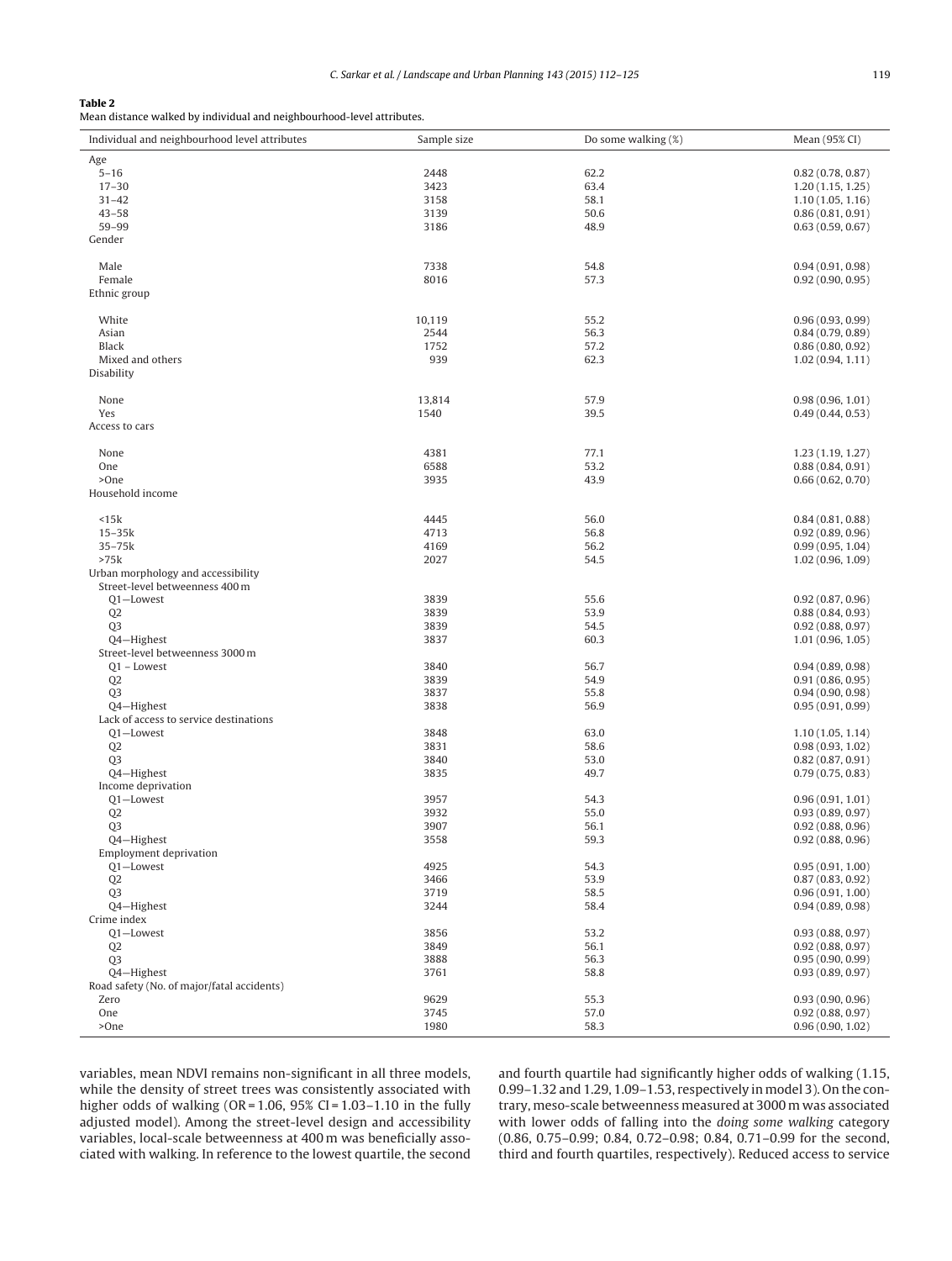$\overline{a}$ 

# <span id="page-8-0"></span>**Table 3**

Results of logistic regression models examining association between odds of doing some walking and built environment for  $N = 15,354$  participants of LTDS (2009/2010).

| Model predictors                                        | Model 1 OR (95% CI) p                                              | Model 2 OR (95% CI) $p$                                    | Model 3 OR (95% CI) p                                        |
|---------------------------------------------------------|--------------------------------------------------------------------|------------------------------------------------------------|--------------------------------------------------------------|
| Built environment                                       |                                                                    |                                                            |                                                              |
| Urban green                                             |                                                                    |                                                            |                                                              |
| Mean NDVI                                               |                                                                    |                                                            |                                                              |
| Q1 (lowest)-Reference<br>Q <sub>2</sub>                 | $1.04(0.95, 1.15)p = 0.38$                                         | $1.03(0.94, 1.13)p=0.55$                                   | $1.05(0.95, 1.15)p=0.36$                                     |
| Q <sub>3</sub>                                          | $1.04(0.94, 1.14)p = 0.46$                                         | 1.02 (0.93, 1.12) $p = 0.71$                               | 1.03 (0.94, 1.13) $p = 0.52$                                 |
| Q4 (highest)                                            | $0.96(0.87, 1.05) p = 0.37$                                        | $0.95(0.86, 1.04) p = 0.26$                                | $0.96(0.87, 1.06) p = 0.43$                                  |
| Density of street trees                                 | 1.08(1.04, 1.12) p < 0.001                                         | 1.07(1.04, 1.11)p < 0.001                                  | 1.06(1.03, 1.10) p < 0.001                                   |
| Urban morphology and accessibility                      |                                                                    |                                                            |                                                              |
| Street design and accessibility                         |                                                                    |                                                            |                                                              |
| Street-level betweenness 400 m<br>Q1 (lowest)-Reference |                                                                    |                                                            |                                                              |
| Q <sub>2</sub>                                          |                                                                    | $1.15(1.00, 1.33)p=0.05$                                   | 1.15 (0.99, 1.32) $p = 0.06$                                 |
| Q <sub>3</sub>                                          |                                                                    | 1.13 (0.97, 1.33) $p = 0.11$                               | $1.14(0.97, 1.33)p=0.11$                                     |
| Q4 (highest)                                            |                                                                    | 1.29 (1.09, 1.53) $p < 0.001$                              | 1.29(1.09, 1.53) p < 0.001                                   |
| Street-level betweenness 3000 m                         |                                                                    |                                                            |                                                              |
| 01 (lowest)-Reference                                   |                                                                    |                                                            |                                                              |
| Q <sub>2</sub><br>Q <sub>3</sub>                        |                                                                    | $0.86(0.75, 0.99) p = 0.04$<br>$0.84(0.72, 0.98) p = 0.03$ | $0.86(0.75, 0.99) p = 0.03$<br>$0.84(0.72, 0.98) p = 0.03$   |
| Q4 (highest)                                            |                                                                    | $0.84(0.71, 0.99) p = 0.03$                                | $0.84(0.71, 0.99) p = 0.03$                                  |
| Lack of access to service destinations                  |                                                                    |                                                            |                                                              |
| Q1 (lowest)-Reference                                   |                                                                    |                                                            |                                                              |
| Q <sub>2</sub>                                          |                                                                    | $0.90(0.82, 0.99) p = 0.03$                                | $0.90(0.81, 0.99) p = 0.03$                                  |
| Q <sub>3</sub>                                          |                                                                    | 0.8(0.73, 0.88) p < 0.001                                  | 0.80(0.72, 0.88) p < 0.001                                   |
| Q4 (highest)<br>Neighbourhood deprivation               |                                                                    | 0.76(0.69, 0.84)p < 0.001                                  | 0.75(0.67, 0.83)p < 0.001                                    |
| Income deprivation                                      |                                                                    |                                                            |                                                              |
| Q1 (lowest)-Reference                                   |                                                                    |                                                            |                                                              |
| Q <sub>2</sub>                                          |                                                                    |                                                            | $0.91(0.8, 1.03) p = 0.12$                                   |
| Q <sub>3</sub>                                          |                                                                    |                                                            | $0.86(0.73, 1.02) p = 0.08$                                  |
| Q4 (highest)                                            |                                                                    |                                                            | $0.97(0.79, 1.18) p = 0.74$                                  |
| <b>Employment deprivation</b><br>Q1 (lowest)-Reference  |                                                                    |                                                            |                                                              |
| Q <sub>2</sub>                                          |                                                                    |                                                            | 1.00 (0.89, 1.14) $p = 0.95$                                 |
| Q <sub>3</sub>                                          |                                                                    |                                                            | $1.08(0.92, 1.27) p = 0.35$                                  |
| Q4 (highest)                                            |                                                                    |                                                            | $0.92$ (0.76, 1.11) $p = 0.38$                               |
| Crime                                                   |                                                                    |                                                            |                                                              |
| Q1 (lowest)-Reference                                   |                                                                    |                                                            |                                                              |
| Q <sub>2</sub><br>Q <sub>3</sub>                        |                                                                    |                                                            | $1.06(0.96, 1.16) p = 0.28$<br>$1.00(0.9, 1.11)p = 0.95$     |
| Q4 (highest)                                            |                                                                    |                                                            | $1.00(0.89, 1.12)p=0.94$                                     |
| Road safety (No. of fatal/major accidents)              |                                                                    |                                                            |                                                              |
| One vs. zero                                            |                                                                    |                                                            | 1.02 (0.94, 1.1) $p = 0.67$                                  |
| >One vs. zero                                           |                                                                    |                                                            | $1.00(0.9, 1.11)p = 0.95$                                    |
| Individual socio-demographics                           |                                                                    |                                                            |                                                              |
| Age<br>5-16 years-Reference                             |                                                                    |                                                            |                                                              |
| $17-30$ years                                           | $0.88(0.79, 0.98) p = 0.03$                                        | $0.87(0.78, 0.98) p = 0.02$                                | $0.87(0.78, 0.98) p = 0.02$                                  |
| $31-42$ years                                           | 0.76(0.68, 0.85)p < 0.001                                          | 0.76(0.68, 0.85)p < 0.001                                  | 0.76(0.68, 0.85)p < 0.001                                    |
| $43-58$ years                                           | $0.64$ (0.57, 0.72) $p < 0.001$                                    | $0.64$ (0.57, 0.72) $p < 0.001$                            | $0.64$ (0.57, 0.72) $p < 0.001$                              |
| $59-99$ years                                           | 0.58(0.51, 0.65)p < 0.001                                          | 0.59(0.52, 0.66) p < 0.001                                 | 0.58(0.51, 0.65)p < 0.001                                    |
| Gender (female vs. male)<br>Ethnic group                | 1.10 (1.03, 1.18) $p < 0.001$                                      | 1.11 $(1.03, 1.18) p < 0.001$                              | 1.10 (1.03, 1.18) $p < 0.001$                                |
| Asian vs. White                                         | $1.01(0.92, 1.11)p = 0.88$                                         | 1.01 (0.92, 1.1) $p = 0.92$                                | $1.02$ (0.92, 1.12) $p = 0.76$                               |
| Black vs. White                                         | $0.82$ (0.74, 0.92) $p < 0.001$                                    | 0.81(0.73, 0.9) p < 0.001                                  | 0.83(0.74, 0.92)p < 0.001                                    |
| Mixed & others vs. White                                | 1.04 (0.89, 1.2) $p = 0.64$                                        | 1.01 (0.87, 1.17) $p = 0.88$                               | $1.02(0.88, 1.19) p = 0.75$                                  |
| Disability (yes vs. none)                               | $0.47$ (0.41, 0.53) $p < 0.001$                                    | 0.47(0.41, 0.53) p < 0.001                                 | 0.47(0.41, 0.53)p < 0.001                                    |
| Access to vehicles                                      |                                                                    |                                                            |                                                              |
| One vs. none                                            | $0.40$ (0.37, 0.44) $p < 0.001$<br>$0.24$ (0.22, 0.27) $p < 0.001$ | $0.41$ (0.38, 0.45) $p < 0.001$                            | $0.41$ (0.38, 0.45) $p < 0.001$<br>0.26(0.23, 0.28)p < 0.001 |
| >One vs. none<br>Household income                       |                                                                    | 0.26(0.23, 0.29) p < 0.001                                 |                                                              |
| £15-35k vs. >£15k                                       | 1.25 (1.14, 1.38) $p < 0.001$                                      | 1.25 (1.14, 1.38) $p < 0.001$                              | 1.25 (1.14, 1.37) $p < 0.001$                                |
| £35–75 $k$ vs. >£15 $k$                                 | 1.42 (1.28, 1.58) $p < 0.001$                                      | 1.41 $(1.27, 1.57) p < 0.001$                              | 1.40 (1.26, 1.56) $p < 0.001$                                |
| $>75k$ vs. $>E15k$                                      | 1.42 (1.25, 1.61) $p < 0.001$                                      | 1.41 $(1.24, 1.6) p < 0.001$                               | 1.39 (1.22, 1.58) $p < 0.001$                                |
| $-2 \times$ Log likelihood                              | 19,844.6                                                           | 19,788.9                                                   | 19,773.3                                                     |

destinations measured atthe LSOA-level was associated with lower odds of walking (0.90, 0.81–0.99; 0.80, 0.72–0.88; 0.75, 0.67–0.83 for the second, third and fourth quartiles, respectively, in reference to the first quartile). In reference to children aged 5–16 years, the odds of doing some walking reduced with the upper age categories (0.87, 0.78–0.98 for 17–30 years, 0.76, 0.68–0.85 for 31–42 years, 0.64, 0.57–0.72 for 43–58 years, and 0.58, 0.51–0.65 for 59–99 years in model 3). In reference to males, females had higher odds of doing some walking (1.10, 1.03–1.18 in fully adjusted model 3).

The results of continuous regression examining relationships between total distance walked and built environment factors are presented in [Table](#page-9-0) 4. In reference to the first quartile, the third and fourth quartiles of mean NDVI are significantly associated with distance walked in our model without urban morphology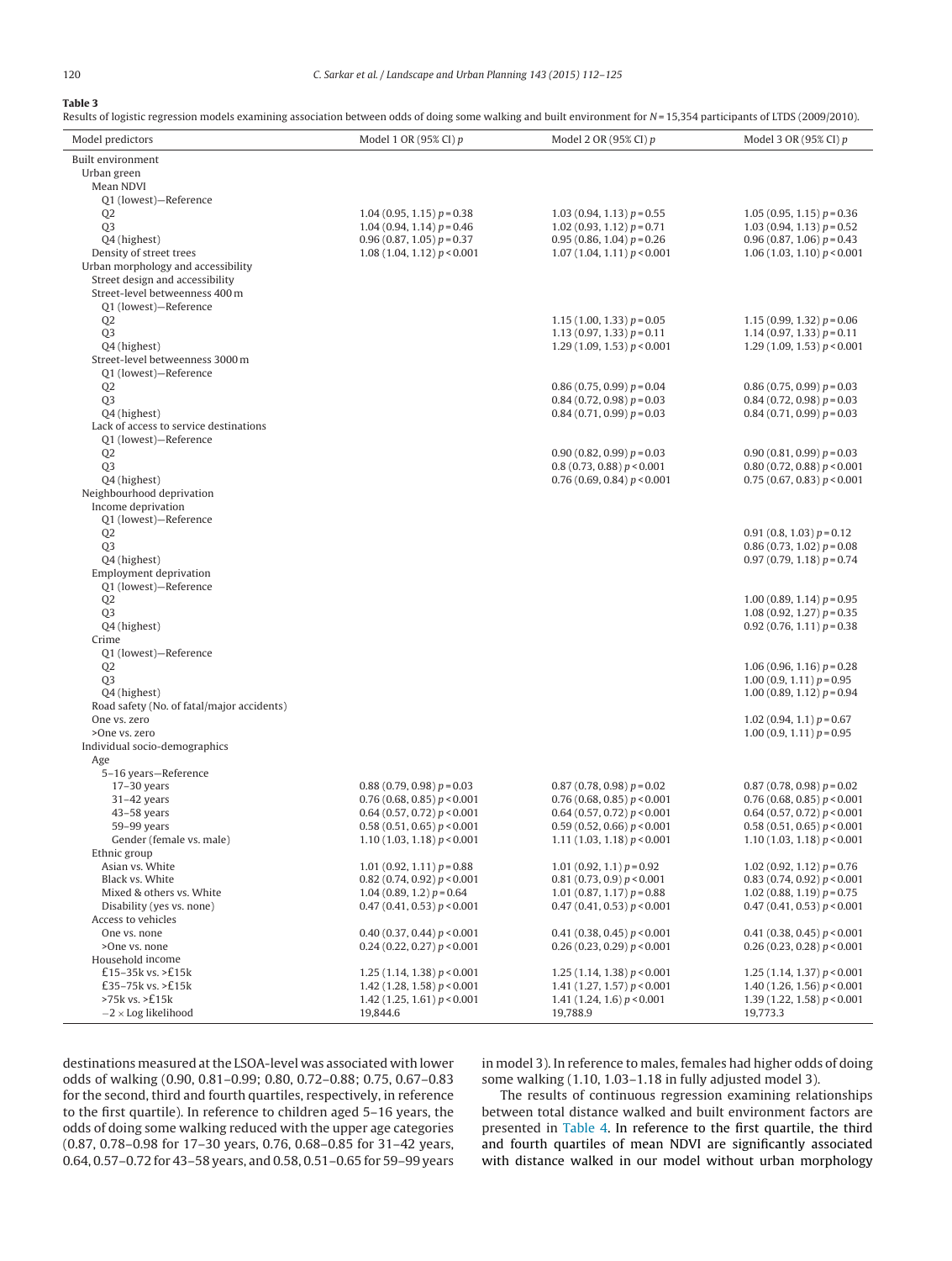# <span id="page-9-0"></span>**Table 4**

Results of continuous regression models examining association between distance walked and built environment for N=8610 participants of LTDS (2009/2010).

| Model predictors                           | Model 1 $\beta$ (95% CI) p                                                                   | Model 2 $\beta$ (95% CI) p                                                                  | Model 3 $\beta$ (95% CI) p                                                               |
|--------------------------------------------|----------------------------------------------------------------------------------------------|---------------------------------------------------------------------------------------------|------------------------------------------------------------------------------------------|
| <b>Built environment</b>                   |                                                                                              |                                                                                             |                                                                                          |
| Urban green                                |                                                                                              |                                                                                             |                                                                                          |
| Mean NDVI                                  |                                                                                              |                                                                                             |                                                                                          |
| Q1 (lowest)-Reference                      |                                                                                              |                                                                                             |                                                                                          |
| Q2<br>Q <sub>3</sub>                       | $0.017$ (-0.069, 0.104) $p = 0.691$<br>$0.093(0.006, 0.179) p = 0.036$                       | $0.015$ (-0.072, 0.101) $p = 0.735$<br>$0.093$ (0.006, 0.18) $p = 0.036$                    | $0.033 (-0.054, 0.121) p = 0.457$<br>$0.113(0.024, 0.201)p=0.013$                        |
| Q4 (highest)                               | $0.077$ (-0.008, 0.163) $p = 0.077$                                                          | $0.08$ (-0.006, 0.166) $p = 0.069$                                                          | $0.106(0.018, 0.193) p = 0.018$                                                          |
| Density of street trees                    | 0.056(0.025, 0.088)p < 0.001                                                                 | $0.055(0.024, 0.086) p = 0.001$                                                             | $0.039(0.007, 0.071)p = 0.016$                                                           |
| Urban morphology and accessibility         |                                                                                              |                                                                                             |                                                                                          |
| Street design and accessibility            |                                                                                              |                                                                                             |                                                                                          |
| Betweenness 400 m                          |                                                                                              |                                                                                             |                                                                                          |
| 01 (lowest)-Reference                      |                                                                                              |                                                                                             |                                                                                          |
| Q <sub>2</sub>                             |                                                                                              | $0.027$ (-0.112, 0.165) $p = 0.705$                                                         | $0.02$ (-0.118, 0.158) $p = 0.778$                                                       |
| Q <sub>3</sub><br>Q4 (highest)             |                                                                                              | $0.075$ (-0.075, 0.225) $p = 0.328$<br>$0.045$ (-0.114, 0.204) $p = 0.576$                  | $0.073$ (-0.077, 0.223) $p = 0.339$<br>$0.045$ (-0.114, 0.204) $p = 0.579$               |
| Betweenness 3000 m                         |                                                                                              |                                                                                             |                                                                                          |
| Q1 (lowest)-Reference                      |                                                                                              |                                                                                             |                                                                                          |
| Q <sub>2</sub>                             |                                                                                              | $-0.03$ ( $-0.165$ , 0.105) $p = 0.662$                                                     | $-0.035$ (-0.17, 0.101) $p = 0.617$                                                      |
| Q <sub>3</sub>                             |                                                                                              | $-0.015$ ( $-0.169$ , 0.139) $p = 0.847$                                                    | $-0.016$ ( $-0.17$ , 0.138) $p = 0.839$                                                  |
| Q4 (highest)                               |                                                                                              | $-0.061$ ( $-0.219$ , 0.098) $p = 0.454$                                                    | $-0.063$ ( $-0.221$ , 0.096) $p = 0.438$                                                 |
| Lack of access to service destinations     |                                                                                              |                                                                                             |                                                                                          |
| Q1 (lowest)-Reference                      |                                                                                              |                                                                                             |                                                                                          |
| Q <sub>2</sub>                             |                                                                                              | $-0.029$ ( $-0.117$ , 0.06) $p = 0.527$                                                     | $-0.039$ ( $-0.128$ , 0.05) $p = 0.394$                                                  |
| Q <sub>3</sub>                             |                                                                                              | $0.018$ (-0.071, 0.107) $p = 0.695$                                                         | $0.002$ (-0.087, 0.091) $p = 0.971$                                                      |
| Q4 (highest)<br>Neighbourhood deprivation  |                                                                                              | $-0.047$ ( $-0.136$ , 0.042) $p = 0.301$                                                    | $-0.088$ ( $-0.178$ , 0.001) $p = 0.054$                                                 |
| Income deprivation                         |                                                                                              |                                                                                             |                                                                                          |
| Q1 (lowest)-Reference                      |                                                                                              |                                                                                             |                                                                                          |
| Q <sub>2</sub>                             |                                                                                              |                                                                                             | $-0.014$ ( $-0.15$ , 0.122) $p = 0.839$                                                  |
| Q <sub>3</sub>                             |                                                                                              |                                                                                             | $-0.084$ ( $-0.242$ , 0.075) $p = 0.300$                                                 |
| Q4 (highest)                               |                                                                                              |                                                                                             | $-0.179$ ( $-0.363$ , 0.005) $p = 0.057$                                                 |
| Employment deprivation                     |                                                                                              |                                                                                             |                                                                                          |
| Q1 (lowest)-Reference                      |                                                                                              |                                                                                             |                                                                                          |
| Q <sub>2</sub>                             |                                                                                              |                                                                                             | $-0.071$ ( $-0.206$ , 0.064) $p = 0.302$                                                 |
| Q <sub>3</sub><br>Q4 (highest)             |                                                                                              |                                                                                             | $0.015 (-0.142, 0.171) p = 0.853$<br>$0.067$ (-0.122, 0.257) $p = 0.485$                 |
| Crime                                      |                                                                                              |                                                                                             |                                                                                          |
| Q1 (lowest)-Reference                      |                                                                                              |                                                                                             |                                                                                          |
| Q2                                         |                                                                                              |                                                                                             | $-0.073$ ( $-0.167$ , 0.022) $p = 0.132$                                                 |
| Q <sub>3</sub>                             |                                                                                              |                                                                                             | $-0.035$ ( $-0.136$ , 0.067) $p = 0.503$                                                 |
| Q4 (highest)                               |                                                                                              |                                                                                             | $-0.121$ ( $-0.226$ , $-0.016$ ) $p = 0.024$                                             |
| Road safety (No. of major/fatal accidents) |                                                                                              |                                                                                             |                                                                                          |
| One vs. zero                               |                                                                                              |                                                                                             | $-0.084$ ( $-0.156$ , $-0.011$ ) $p = 0.024$                                             |
| >One vs. zero                              |                                                                                              |                                                                                             | $-0.079$ ( $-0.171$ , 0.012) $p = 0.088$                                                 |
| Individual socio-demographics<br>Age       |                                                                                              |                                                                                             |                                                                                          |
| 5-16 years-Reference                       |                                                                                              |                                                                                             |                                                                                          |
| $17-30$ years                              | 0.501 (0.415, 0.587) $p < 0.001$                                                             | 0.501 (0.415, 0.587) $p < 0.001$                                                            | 0.495 (0.409, 0.582) $p < 0.001$                                                         |
| $31-42$ years                              | 0.499(0.407, 0.591)p < 0.001                                                                 | 0.498(0.405, 0.59)p < 0.001                                                                 | 0.492 (0.399, 0.584) $p < 0.001$                                                         |
| $43 - 58$ years                            | 0.361 (0.265, 0.458) $p < 0.001$                                                             | 0.361 (0.265, 0.458) $p < 0.001$                                                            | 0.354(0.257, 0.45)p < 0.001                                                              |
| $59-99$ years                              | $0.036$ (-0.051, 0.124) $p = 0.414$                                                          | $0.037 (-0.051, 0.124) p = 0.409$                                                           | $0.014 (-0.075, 0.102) p = 0.762$                                                        |
| Gender (female vs. male)                   | $-0.119$ ( $-0.181$ , $-0.057$ ) $p < 0.001$                                                 | $-0.12$ ( $-0.182$ , $-0.057$ ) $p < 0.001$                                                 | $-0.122$ ( $-0.184$ , $-0.059$ ) $p < 0.001$                                             |
| Ethnic group                               |                                                                                              |                                                                                             |                                                                                          |
| Asian vs. White<br>Black vs. White         | $-0.243$ ( $-0.323$ , $-0.162$ ) $p < 0.001$<br>$-0.237$ ( $-0.326$ , $-0.147$ ) $p < 0.001$ | $-0.245$ ( $-0.326$ , $-0.164$ ) $p < 0.001$<br>$-0.239$ ( $-0.33$ , $-0.149$ ) $p < 0.001$ | $-0.219$ ( $-0.301$ , $-0.137$ ) p < 0.001                                               |
| Mixed & others vs. White                   | $-0.079$ ( $-0.194$ , 0.035) $p = 0.174$                                                     | $-0.082$ ( $-0.197$ , 0.033) $p = 0.162$                                                    | $-0.202$ ( $-0.294$ , $-0.111$ ) $p < 0.001$<br>$-0.062$ ( $-0.178$ , 0.053) $p = 0.291$ |
| Disability (yes vs. none)                  | $-0.335$ ( $-0.438$ , $-0.231$ ) $p < 0.001$                                                 | $-0.335$ ( $-0.439$ , $-0.231$ ) $p < 0.001$                                                | $-0.331$ ( $-0.435$ , $-0.226$ ) $p < 0.001$                                             |
| Access to vehicles                         |                                                                                              |                                                                                             |                                                                                          |
| One vs. none                               | $-0.201$ ( $-0.278$ , $-0.124$ ) $p < 0.001$                                                 | $-0.199$ ( $-0.276$ , $-0.121$ ) $p < 0.001$                                                | $-0.209$ ( $-0.286$ , $-0.131$ ) $p < 0.001$                                             |
| >One vs. none                              | $-0.421$ ( $-0.516$ , $-0.325$ ) $p < 0.001$                                                 | $-0.416$ ( $-0.512$ , $-0.32$ ) $p < 0.001$                                                 | $-0.441$ ( $-0.537$ , $-0.344$ ) $p < 0.001$                                             |
| Household income                           |                                                                                              |                                                                                             |                                                                                          |
| £15-35k vs. >£15k                          | $0.081$ (-0.001, 0.163) $p = 0.053$                                                          | $0.082(0, 0.164) p = 0.051$                                                                 | $0.07$ (-0.011, 0.152) $p = 0.091$                                                       |
| £35-75 $k$ vs. >£15 $k$                    | 0.213(0.119, 0.306) p < 0.001                                                                | 0.212(0.119, 0.306) p < 0.001                                                               | 0.197(0.103, 0.291)p < 0.001                                                             |
| >75k vs. >£15k                             | 0.316(0.197, 0.435)p < 0.001                                                                 | 0.313(0.194, 0.433)p < 0.001                                                                | 0.281 (0.159, 0.403) $p < 0.001$                                                         |
| Constant                                   | 1.514(1.41, 1.617) p < 0.001                                                                 | 1.518 (1.389, 1.646) $p < 0.001$                                                            | 1.695 (1.543, 1.847) $p < 0.001$                                                         |

and neighbourhood-level deprivation factors ( $\beta$ =0.093, 95%) CI = 0.006–0.179 and  $\beta$  = 0.077, 95% CI = -0.008–0.0163 for Q3 and Q4, respectively). The associations remain robust after adjusting for urban morphology and neighbourhood-level deprivation factors (0.113, 0.024–0.201 and 0.106, 0.018–0.193 for Q3 and Q4, respectively). The density of street trees was positively associated with distance walked, being consistent in all models, subsequent to adjustment for other influences (0.056, 0.025–0.088 for model 1; 0.055, 0.024–0.086 for model 2; 0.039, 0.007–0.071 for model 3). Street-level betweenness remains non-significant with distance walked. Reduced proximity to service destination is inversely associated with distance walked; the association being significant only in the fully adjusted model (−0.088, −0.178 to −0.001 for the highest quartile in reference to the lowest quartile). Among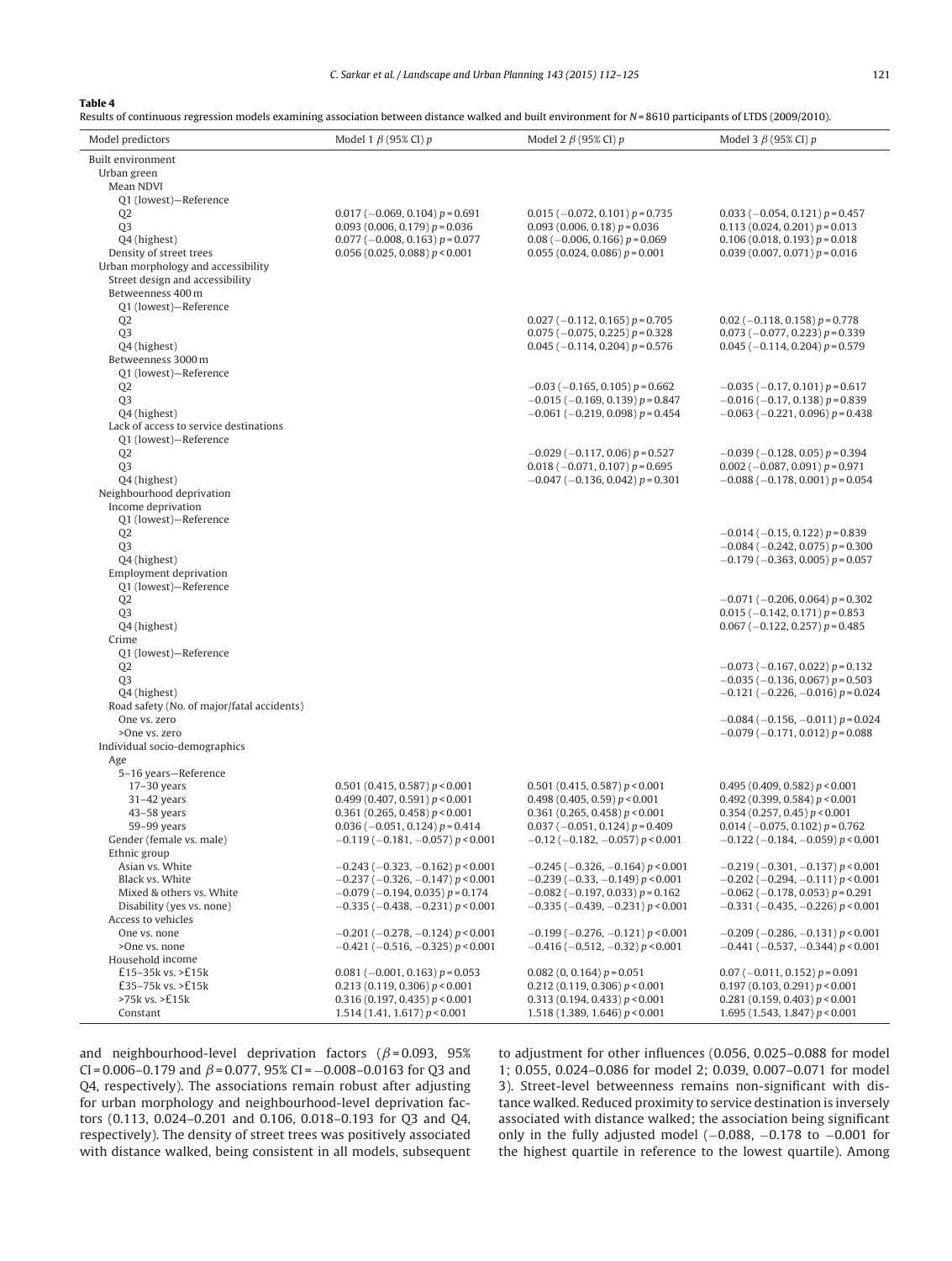the variables of neighbourhood-level deprivation, the crime subdomain is inversely associated with distance walked (−0.121, −0.226 to −0.016 for the highest quartile in reference to the lowest quartile). The index of road safety is also inversely related to distance walked; in reference to participants' LSOAs with no incidences of major/fatal accidents, having one casualty incident significant reduces distance walked, controlling for other variables (−0.084, −0.156 to −0.011).

# **4. Discussion**

The present study is the first to investigate for a large sample size, the independent associations of the behavioural outcome of walking with objectively measured urban green and street-network configuration after adjusting for neighbourhood deprivation and other covariates. Consistent with our hypothesis, both urban green as well as street-level urban design variables are found to be associated with walking, the associations being robust subsequent to adjustments for neighbourhood level deprivation and individual covariates.

Among our principal findings, the density of single street trees within a one kilometre network buffer, local level street connectivity (movement potential measured by betweenness at 400 m), and proximity to service destinations are all independently positively associated with propensity of study participants to walk. A negative association was reported between odds of walking and street level betweenness at 3000 m. Among those walking, the NDVI index of objective greenness and density of single street trees were found to be the only significant determinants of distance walked. Given the size of the sample and the design of the study, which makes it representative of the entire city of London, this is a strong result: urban design and landscaping is associated with both the propensity to walk and the distance walked.

### 4.1. Interpretation

Among urban green variables, our study supports the general hypothesis that streets lined with trees are associated with positive perceptions of greenness and street environmental quality and thereby provide an incentive to walk. Previously, street trees have been found to be associated with lower prevalence of childhood asthma ([Lovasi](#page-12-0) et [al.,](#page-12-0) [2008\),](#page-12-0) improved physical activity and weight outcomes ([Lovasi](#page-12-0) et [al.,](#page-12-0) [2011,](#page-12-0) [2013\)](#page-12-0) and enhanced longevity in older adults [\(Takano](#page-13-0) et [al.,](#page-13-0) [2002\).](#page-13-0) In our present study, the density of street trees within one kilometre street buffer was significant with both the odds of walking as well as the actual distance walked and the relationships were robust after adjusting for other factors that might influence walking behaviour. This is an important finding for the interpretation of indirect associations between greenery and health found in epidemiological studies since it evidences an intermediate stage in the hypothesised causality.

Our findings are consistent with the idea that streetscape greenery is a valued community amenity. This is a strong landscape and urban design doctrine, which our study quantifies in terms of the walking behaviour that it induces. Many studies evidence the value of street trees subjectively from stated preference data (subjects state that they prefer greener environments). Other studies have demonstrated the revealed preference for greenery as measured in the housing market: controlling for other influences on housing price, greenery commands a premium. Street trees have been shown to be a proxy for neighbourhood wealth [\(Anderson](#page-12-0) [&](#page-12-0) [Cordell,](#page-12-0) [1988;](#page-12-0) [Tyrväinen](#page-12-0) [&](#page-12-0) [Miettinen,](#page-12-0) [2000\)](#page-12-0) with a potential to spatially capture well designed neighbourhoods associated with a lower rate of incivilities. Our study quantifies a revealed value for greenery in terms of subject's preparedness to walk. The causal mechanism

is presumed to be environmental comfort (shade, shelter etc) and perceptions of greenness, environmental quality, safety, aesthetics and social capital [\(Kweon](#page-12-0) et [al.,](#page-12-0) [1998;](#page-12-0) [Sullivan,](#page-12-0) [Kuo,](#page-12-0) [&](#page-12-0) [Depooter,](#page-12-0) [2004\).](#page-12-0)

In the case of NDVI-based objective greenness, in reference to the first quartile there were higher odds of walking among respondents in the second and third quartile of NDVI index, but contrary to our expectations, the results were not significant. However, in our models for sensitivity analyses, higher NDVI(third and fourth quartile) was beneficially associated with distance walked. This implies that amongst those respondents who walk, greenness captured by NDVI is a significant predictors of distance walked. In addition to being an objective measure of greenness, NDVI also manifests some degree of general perceptual greenness, being able to measure the exposure to greenness; for example as viewed through a window. Several previous studies have reported similar beneficial relationship between greenness and physical activity ([Almanza,](#page-12-0) [Jerrett,](#page-12-0) [Dunton,](#page-12-0) [Seto,](#page-12-0) [&](#page-12-0) [Ann](#page-12-0) [Pentz,](#page-12-0) [2012;](#page-12-0) [Grigsby-Toussaint](#page-12-0) et [al.,](#page-12-0) [2011;](#page-12-0) [Tilt,](#page-12-0) [Unfried,](#page-12-0) [&](#page-12-0) [Roca,](#page-12-0) [2007\)](#page-12-0) as well as associated health outcomes [\(Bell](#page-12-0) et [al.,](#page-12-0) [2008;](#page-12-0) [Pereira](#page-12-0) et [al.,](#page-12-0) [2012,](#page-12-0) [2013.,\).](#page-12-0) Two potential mechanisms functioning at physiological and psychosocial levels may explain the reported associations between overall urban green and walking behaviour. First, is a physiological effect. Green is associated with environmental comfort. Studies on genetic biomarkers of stress (salivary cortisol, telomere length) and urban green provide evidence of lower levels of stress in green environments [\(Ward](#page-13-0) [Thompson](#page-13-0) et [al.,](#page-13-0) [2012;](#page-13-0) [Woo](#page-13-0) et [al.,](#page-13-0) [2009\).](#page-13-0) Urban green thus constitutes therapeutic stress relieving islands in an urbanscape, helping create activity-friendly environments and promoting walking. Our study suggests that people choose to walk when these therapeutic environments are suitably configured. It is not green alone that induces walking. Second is a psychological effect. The intrinsic environmental psychology of a place is a function of the objective and the subjective; the physical nature of the place and the way it is subjectively valued. The latter is a function of values that evolve over time and over a lifetime, via the diversity of landscapes one is exposed to ([Cummins,](#page-12-0) [Curtis,](#page-12-0) [Diez-Roux,](#page-12-0) [&](#page-12-0) [Macintyre,](#page-12-0) [2007;](#page-12-0) [Hale](#page-12-0) et [al.,](#page-12-0) [2011\).](#page-12-0) These experiences interact with the environmental aesthetics of any particular place ([Foster,](#page-12-0) [2009\).](#page-12-0) Urban green may be construed of as helping to create walkable places by fostering aesthetic experiences that connect individuals to places as well as nurturing social capital and a sense of belonging.

Turning to the configuration of the streets that contain the greenery, we find that streets connected by a topological and geometric pattern that raises the chance of through movement from other streets within walking distance tend to be more walked. This is an independent effect to the greenery effect. A higher local level betweenness measured at 400 m was associated with a higher odds of walking. sDNAbetweenness is an index of centrality and is a proxy of the through movement potential associated with a street link. The choice of 400 m was governed by the median distance walked in the LTDS data as well as the '400 m rule' validated from previous studies [\(Porta](#page-13-0) et [al.,](#page-13-0) [2014\).](#page-13-0) The beneficial association between local betweenness and propensity to walk further consolidates the long held belief that a spatial scale of 400 m represents the 'sanctuary areas' or the social urban sphere that constitutes local walkable neighbourhoods in close proximity to most commercial and service destinations [\(Appleyard,](#page-12-0) [1981\).](#page-12-0) Betweenness at a local scale is able to capture positive externalities of aggregated opportunities in the form of attractive destinations as well as the social capital effects of such destinations. On the contrary, the observed negative association of betweenness measured at a spatial scale of 3000 m and propensity to walk may be explained in terms of community severance ([Mindell](#page-12-0) [&](#page-12-0) [Karlsen,](#page-12-0) [2012\),](#page-12-0) combined with a road traffic congestion effect. At a scale of 3000 m, betweenness captures the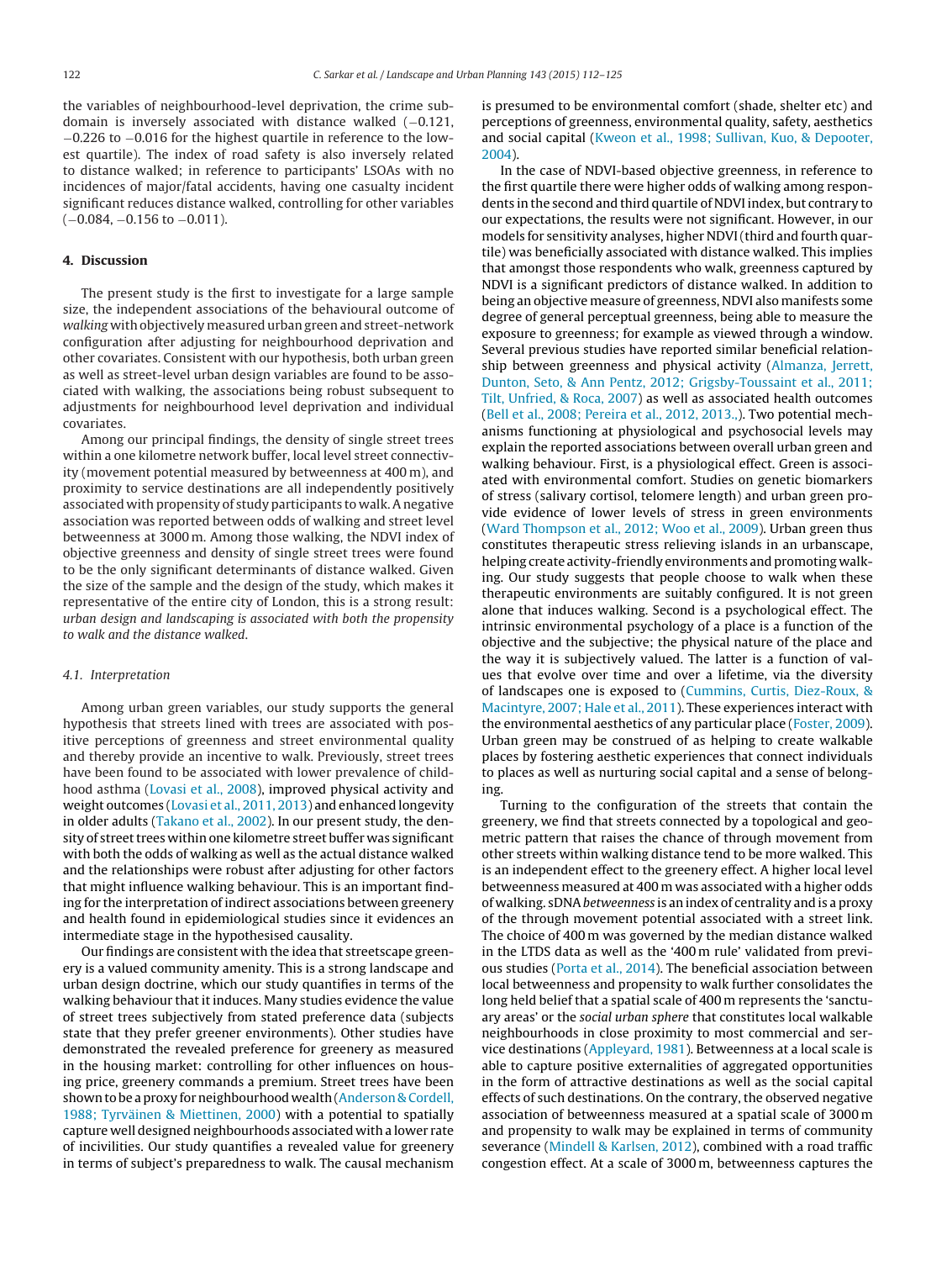negative social externality of street morphology, being a proxy of higher traffic density, pollution and reduced perception of safety from traffic.

As expected, reduced proximity to service destinations is associated with lower odds of walking. This supports current wisdom in planning and urban design doctrine: high density, mixed-use urbanism is conducive to walking; and high pedestrian flows, in turn, induce more commerce and destinations in a virtuous cycle. One of the further research questions arising from our findings that street layout and green are independent correlates of walking is to ask what, if any, joint effect do these two dimensions have on walking? This has obvious import in landscape urbanism and design.

Neither betweenness nor index of accessibility are significant in our models for absolute distance walked. It seems that these are important factors influencing an individual's decision to walk but not the distance walked per se. This is another intriguing result to be followed up in subsequent research. The implication is that the availability of accessible destination opportunities induces people to select walking as a mode of travel, but once that decision is made, they have no measurable effect on how far people walk. Green landscape features, on the other hand, do appear to induce people to walk further. This points to distinct roles of different urban design elements in supporting a walkable city. One research question to follow up is to look at the impact of walkable destination opportunities on distance walked within a walkable neighbourhood range, i.e. 400 m. It may be that betweenness (400 m) is positively associated with absolute distance walked within the 400 m range. Indeed, in retrospect, there is no a priori reason to suppose that the density of accessible local opportunities should be associated with absolute distances walked for trips that are not local. Again, this demonstrates the power of sDNA and similar network methodologies, which allows the unravelling of distinct effects at different spatial scales.

The neighbourhood deprivation sub-domains of crime and road safety are inversely associated with distance walked as expected. This is consistent with previous studies [\(Li,](#page-12-0) [Fisher,](#page-12-0) [Brownson,](#page-12-0) [&](#page-12-0) [Bosworth,](#page-12-0) [2005\)](#page-12-0) and points to the psychosocial stress associated with crime, neighbourhood decay as well as perceptions of lack of safety from traffic [\(Koohsari,](#page-12-0) [Karakiewicz,](#page-12-0) [&](#page-12-0) [Kaczynski,](#page-12-0) [2013\).](#page-12-0) A research question arising here is the interaction of greenery and fear. We are exploring this in another study, not yet published, in the context of optimal size distributions of urban green spaces. Large green spaces can be sources of negative externalities through crime and fear. At the street level, can trees be used to offset externalities of mild crime and fear? At what level of crime/fear do the positive externalities of greenery completely diminish and do they diminish linearly and gradually or suddenly and catastrophically?

Our findings may point towards the significant role of urban networks rather than destinations per se as the primary activity spaces promoting walking and physical activity behaviour in cities. This is another potentially important finding, significant enough perhaps to suggest a paradigm change in the way we think about urban greenery. This has potentially profound implications for urban design strategies and the detailed allocation of green investment in urban and landscape designs; suggesting that greater weight should be given to greening routes rather than destination spaces. As an individual navigates in an urban space, the lines of visual field are constantly updating and those associated with better perceptions of environmental quality, aesthetics, comfort, physical accessibility and density of attractive destinations act as key predictors of walkability. Further experiments are required to empirically isolate the component contributions of urban network and recreational destinations (such as parks) in promoting walking and physical activity.

#### 4.2. Strengths and limitations

The strengths of the current study include large sample size; detailed and objective measures of urban green and street morphology calculated within buffers of participants' geocoded dwellings; and statistical adjustments for a range of neighbourhood and individual-level covariates. Travel diary data from the LTDS survey enabled geocoding and integration of travel data for a large population size with multiple spatial datasets as well as adjustments for individual-level covariates. Reliance on GIS-based objective measures of greenness and a behavioural model of street-level physical design constituted a robust methodology to examine associations with walking. The application of multispectral very high resolution colour infrared imagery to model the NDVI meant overcoming the common limitations inherent in most studies employing satellite remote sensing data, whose quality is often hindered by low resolution, cloud cover and atmospheric distortions. The 0.50 m resolution Bluesky colour infrared image captured during aerial photography with the Vexcel UltraCamD and the Leica ADS4 has an accuracy of 1 m. Street network modelling with sDNA provides an innovative methodology to study the scalar and network effects of urban design and morphology upon walkability and physical activity. Compared to conventional measure of street connectivity, which is typically fixed in scale, sDNA can dynamically model urban morphometrics (morphological metrics) at multiple spatial scales, thereby capturing the impact of behaviourally-relevant spatial scales upon walkability ([Cooper,](#page-12-0) [Fone,](#page-12-0) [&](#page-12-0) [Chiaradia,](#page-12-0) [2014;](#page-12-0) [Sarkar](#page-13-0) et [al.,](#page-13-0) [2014b\).](#page-13-0) Since sDNA employs street network links as the fundamental unit of analyses, the urban morphometrics computed can be directly appended to each ITN street link which is then connected to a study participant's dwelling location through spatial GIS queries. This enables linkages betweenurbanmorphology, walking, health and other behavioural outcomes of respondents living in a geo-coded dwelling.

Limitations of our study include under-reporting of short walking trips in travel diaries. Accelerometry can be employed as a more objective method for collating walking and other physical activity data. Although NDVI constitutes a standardized and objective measure of greenness, nonetheless, at least one small-scale study has highlighted discrepancies between NDVI as an objective measure and individual perceptions of urban greenness [\(Leslie,](#page-12-0) [Sugiyama,](#page-12-0) [Ierodiaconou,](#page-12-0) [&](#page-12-0) [Kremer,](#page-12-0) [2010\).](#page-12-0) Further studies might adjust for individually perceived greenness via some survey-based instrument. In the current study the density of street trees can be taken as a proxy for perceived green. Our study uses a cross-sectional design, with attendant limitations imposed on the confidence of causal inferences. Identifying the potential of large N, prospective study designs in addressing such limitations, we are currently developing the UK Biobank Urban Morphometric Platform (UKBUMP), a high resolution spatial database of more than 750 individual-level urban morphometrics for half-a-million participants of the flagship UK Biobank Prospective study, spatially distributed across 22 UK cities [\(Sarkar,](#page-13-0) [Webster,](#page-13-0) [&](#page-13-0) [Gallacher,](#page-13-0) [2015\).](#page-13-0) The findings from the current study lead us to expect to decipher significant objective correlations between greenery and cardio-vascular and other physical activity-related health.

# **5. Conclusion**

Finally, our research implicitly contributes to the body of evidence pointing to significant health benefits of urban green via walkability and physical activity. From an urban health planner's perspective, striving towards healthy urban design, decisions on siting and optimized morphology (shape, size, intensity) of urban green in synergy with pre-existing urban configuration (both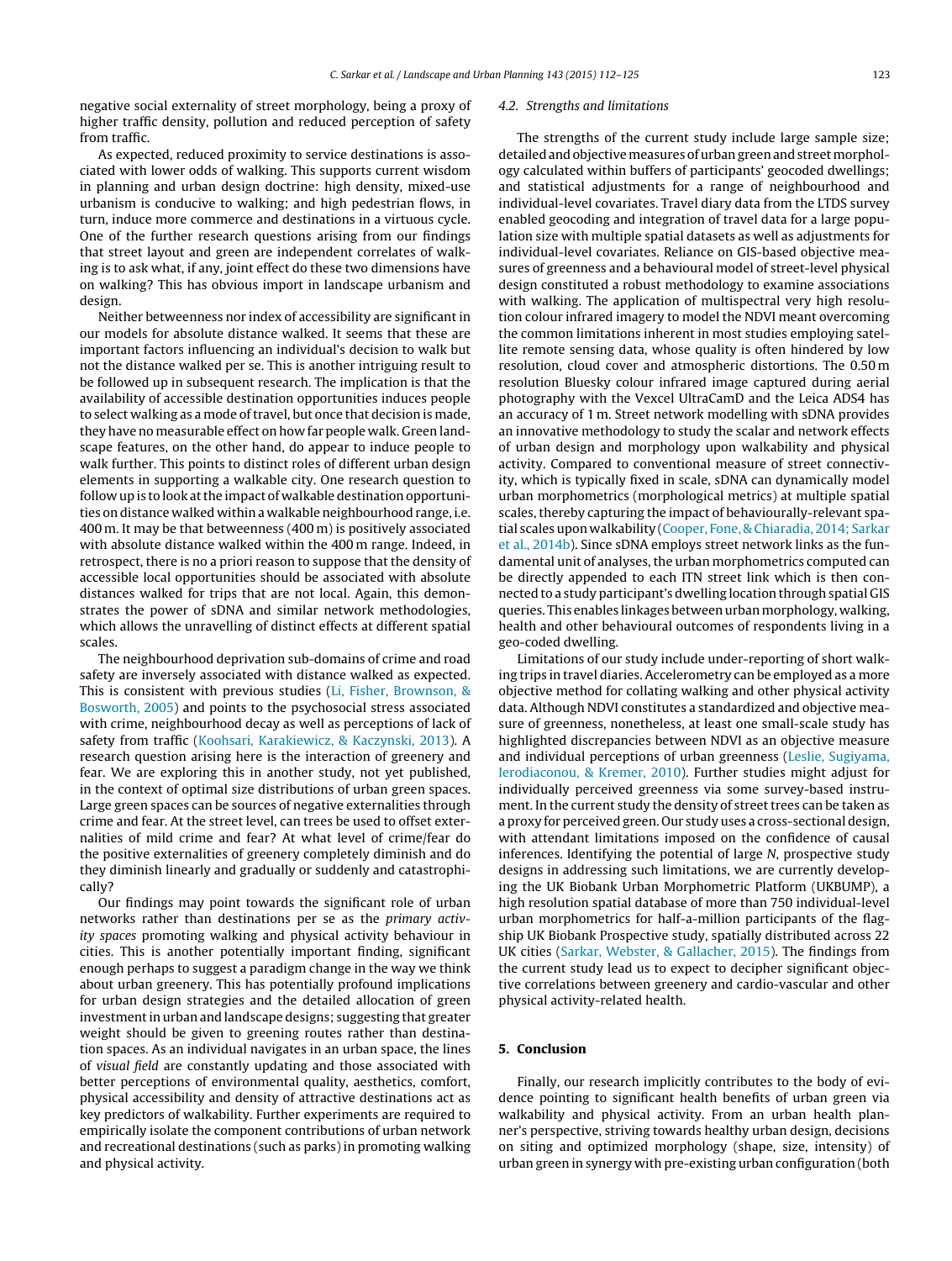<span id="page-12-0"></span>land use as well as street network topology) and social dynamics remains an important challenge. The present study highlights the role of street-level design features (streets lined with trees, high local movement potential at a scale of 400 m) in positively influencing individual decisions to walk. It also evidences the role of greenery density and individual street trees in influencing actual distance walked. Evidence presented in this study will help unravel the influences of the multiple factors affecting individuals' walking and thereby contribute to more targeted retrofitting and intervention strategies in the activity-friendly planning and design of urban built environments and micro-neighbourhoods.

# **Acknowledgement**

The study has been funded by the UK Economic and Social Research Council (ESRC, grant number ES/L003201/1) under its Transformative Research scheme. The authors wish to thank UK Ordnance Survey for supplying the OS Mastermap ITN datasets, MIMAS (University of Manchester) for providing access to CIR datasets and The GeoInformation Group for supplying the UK Map datasets.

#### **References**

- Almanza, E., Jerrett, M., Dunton, G., Seto, E., & Ann Pentz, M. (2012). [A](http://refhub.elsevier.com/S0169-2046(15)00138-3/sbref0005) [study](http://refhub.elsevier.com/S0169-2046(15)00138-3/sbref0005) [of](http://refhub.elsevier.com/S0169-2046(15)00138-3/sbref0005) [community](http://refhub.elsevier.com/S0169-2046(15)00138-3/sbref0005) [design,](http://refhub.elsevier.com/S0169-2046(15)00138-3/sbref0005) [greenness,](http://refhub.elsevier.com/S0169-2046(15)00138-3/sbref0005) [and](http://refhub.elsevier.com/S0169-2046(15)00138-3/sbref0005) [physical](http://refhub.elsevier.com/S0169-2046(15)00138-3/sbref0005) [activity](http://refhub.elsevier.com/S0169-2046(15)00138-3/sbref0005) [in](http://refhub.elsevier.com/S0169-2046(15)00138-3/sbref0005) [children](http://refhub.elsevier.com/S0169-2046(15)00138-3/sbref0005) [using](http://refhub.elsevier.com/S0169-2046(15)00138-3/sbref0005) [satellite,](http://refhub.elsevier.com/S0169-2046(15)00138-3/sbref0005) [GPS](http://refhub.elsevier.com/S0169-2046(15)00138-3/sbref0005) [and](http://refhub.elsevier.com/S0169-2046(15)00138-3/sbref0005) [accelerometer](http://refhub.elsevier.com/S0169-2046(15)00138-3/sbref0005) [data.](http://refhub.elsevier.com/S0169-2046(15)00138-3/sbref0005) [Health](http://refhub.elsevier.com/S0169-2046(15)00138-3/sbref0005) [&](http://refhub.elsevier.com/S0169-2046(15)00138-3/sbref0005) [Place](http://refhub.elsevier.com/S0169-2046(15)00138-3/sbref0005)[,](http://refhub.elsevier.com/S0169-2046(15)00138-3/sbref0005) [18](http://refhub.elsevier.com/S0169-2046(15)00138-3/sbref0005)[\(1\),](http://refhub.elsevier.com/S0169-2046(15)00138-3/sbref0005) [46–54.](http://refhub.elsevier.com/S0169-2046(15)00138-3/sbref0005)
- Anderson, L. M., & Cordell, H. K. (1988). [Influence](http://refhub.elsevier.com/S0169-2046(15)00138-3/sbref0010) [of](http://refhub.elsevier.com/S0169-2046(15)00138-3/sbref0010) [trees](http://refhub.elsevier.com/S0169-2046(15)00138-3/sbref0010) [on](http://refhub.elsevier.com/S0169-2046(15)00138-3/sbref0010) [residential](http://refhub.elsevier.com/S0169-2046(15)00138-3/sbref0010) [property](http://refhub.elsevier.com/S0169-2046(15)00138-3/sbref0010) [values](http://refhub.elsevier.com/S0169-2046(15)00138-3/sbref0010) [in](http://refhub.elsevier.com/S0169-2046(15)00138-3/sbref0010) [Athens,](http://refhub.elsevier.com/S0169-2046(15)00138-3/sbref0010) [Georgia](http://refhub.elsevier.com/S0169-2046(15)00138-3/sbref0010) [\(USA\):](http://refhub.elsevier.com/S0169-2046(15)00138-3/sbref0010) [A](http://refhub.elsevier.com/S0169-2046(15)00138-3/sbref0010) [survey](http://refhub.elsevier.com/S0169-2046(15)00138-3/sbref0010) [based](http://refhub.elsevier.com/S0169-2046(15)00138-3/sbref0010) [on](http://refhub.elsevier.com/S0169-2046(15)00138-3/sbref0010) [actual](http://refhub.elsevier.com/S0169-2046(15)00138-3/sbref0010) [sales](http://refhub.elsevier.com/S0169-2046(15)00138-3/sbref0010) [prices.](http://refhub.elsevier.com/S0169-2046(15)00138-3/sbref0010) [Landscape](http://refhub.elsevier.com/S0169-2046(15)00138-3/sbref0010) [and](http://refhub.elsevier.com/S0169-2046(15)00138-3/sbref0010) [Urban](http://refhub.elsevier.com/S0169-2046(15)00138-3/sbref0010) [Planning](http://refhub.elsevier.com/S0169-2046(15)00138-3/sbref0010)[,](http://refhub.elsevier.com/S0169-2046(15)00138-3/sbref0010) [15](http://refhub.elsevier.com/S0169-2046(15)00138-3/sbref0010)[\(1\),](http://refhub.elsevier.com/S0169-2046(15)00138-3/sbref0010) [153–164.](http://refhub.elsevier.com/S0169-2046(15)00138-3/sbref0010)
- APHA. (2012). [Promoting](http://refhub.elsevier.com/S0169-2046(15)00138-3/sbref0015) [active](http://refhub.elsevier.com/S0169-2046(15)00138-3/sbref0015) [transportation:](http://refhub.elsevier.com/S0169-2046(15)00138-3/sbref0015) [An](http://refhub.elsevier.com/S0169-2046(15)00138-3/sbref0015) [opportunity](http://refhub.elsevier.com/S0169-2046(15)00138-3/sbref0015) [for](http://refhub.elsevier.com/S0169-2046(15)00138-3/sbref0015) [public](http://refhub.elsevier.com/S0169-2046(15)00138-3/sbref0015) [health](http://refhub.elsevier.com/S0169-2046(15)00138-3/sbref0015)[.](http://refhub.elsevier.com/S0169-2046(15)00138-3/sbref0015) [Washington:](http://refhub.elsevier.com/S0169-2046(15)00138-3/sbref0015) [American](http://refhub.elsevier.com/S0169-2046(15)00138-3/sbref0015) [Public](http://refhub.elsevier.com/S0169-2046(15)00138-3/sbref0015) [Health](http://refhub.elsevier.com/S0169-2046(15)00138-3/sbref0015) [Association.](http://refhub.elsevier.com/S0169-2046(15)00138-3/sbref0015)
- Appleyard, D. (1981). [Livable](http://refhub.elsevier.com/S0169-2046(15)00138-3/sbref0020) [streets](http://refhub.elsevier.com/S0169-2046(15)00138-3/sbref0020)[.](http://refhub.elsevier.com/S0169-2046(15)00138-3/sbref0020) [London:](http://refhub.elsevier.com/S0169-2046(15)00138-3/sbref0020) [University](http://refhub.elsevier.com/S0169-2046(15)00138-3/sbref0020) [of](http://refhub.elsevier.com/S0169-2046(15)00138-3/sbref0020) [California](http://refhub.elsevier.com/S0169-2046(15)00138-3/sbref0020) [Press](http://refhub.elsevier.com/S0169-2046(15)00138-3/sbref0020) [Ltd.](http://refhub.elsevier.com/S0169-2046(15)00138-3/sbref0020) Astell-Burt, T., Mitchell, R., & Hartig, T. (2014). [The](http://refhub.elsevier.com/S0169-2046(15)00138-3/sbref0025) [association](http://refhub.elsevier.com/S0169-2046(15)00138-3/sbref0025) [between](http://refhub.elsevier.com/S0169-2046(15)00138-3/sbref0025) [green](http://refhub.elsevier.com/S0169-2046(15)00138-3/sbref0025) [space](http://refhub.elsevier.com/S0169-2046(15)00138-3/sbref0025) [and](http://refhub.elsevier.com/S0169-2046(15)00138-3/sbref0025) [mental](http://refhub.elsevier.com/S0169-2046(15)00138-3/sbref0025) [health](http://refhub.elsevier.com/S0169-2046(15)00138-3/sbref0025) [varies](http://refhub.elsevier.com/S0169-2046(15)00138-3/sbref0025) [across](http://refhub.elsevier.com/S0169-2046(15)00138-3/sbref0025) [the](http://refhub.elsevier.com/S0169-2046(15)00138-3/sbref0025) [lifecourse.](http://refhub.elsevier.com/S0169-2046(15)00138-3/sbref0025) [A](http://refhub.elsevier.com/S0169-2046(15)00138-3/sbref0025) [longitudinal](http://refhub.elsevier.com/S0169-2046(15)00138-3/sbref0025) [study.](http://refhub.elsevier.com/S0169-2046(15)00138-3/sbref0025)
- [Journal](http://refhub.elsevier.com/S0169-2046(15)00138-3/sbref0025) [of](http://refhub.elsevier.com/S0169-2046(15)00138-3/sbref0025) [Epidemiology](http://refhub.elsevier.com/S0169-2046(15)00138-3/sbref0025) [and](http://refhub.elsevier.com/S0169-2046(15)00138-3/sbref0025) [Community](http://refhub.elsevier.com/S0169-2046(15)00138-3/sbref0025) [Health](http://refhub.elsevier.com/S0169-2046(15)00138-3/sbref0025)[,](http://refhub.elsevier.com/S0169-2046(15)00138-3/sbref0025) [68](http://refhub.elsevier.com/S0169-2046(15)00138-3/sbref0025)[\(6\),](http://refhub.elsevier.com/S0169-2046(15)00138-3/sbref0025) [578](http://refhub.elsevier.com/S0169-2046(15)00138-3/sbref0025)–[583.](http://refhub.elsevier.com/S0169-2046(15)00138-3/sbref0025) Bates, A. (2006). [Methodology](http://refhub.elsevier.com/S0169-2046(15)00138-3/sbref0030) [used](http://refhub.elsevier.com/S0169-2046(15)00138-3/sbref0030) [for](http://refhub.elsevier.com/S0169-2046(15)00138-3/sbref0030) [producing](http://refhub.elsevier.com/S0169-2046(15)00138-3/sbref0030) [ONS's](http://refhub.elsevier.com/S0169-2046(15)00138-3/sbref0030) [small](http://refhub.elsevier.com/S0169-2046(15)00138-3/sbref0030) [area](http://refhub.elsevier.com/S0169-2046(15)00138-3/sbref0030) [population](http://refhub.elsevier.com/S0169-2046(15)00138-3/sbref0030)
- [estimates.](http://refhub.elsevier.com/S0169-2046(15)00138-3/sbref0030) [Population](http://refhub.elsevier.com/S0169-2046(15)00138-3/sbref0030) [Trends](http://refhub.elsevier.com/S0169-2046(15)00138-3/sbref0030), [\(125\),](http://refhub.elsevier.com/S0169-2046(15)00138-3/sbref0030) [30](http://refhub.elsevier.com/S0169-2046(15)00138-3/sbref0030)–[36.](http://refhub.elsevier.com/S0169-2046(15)00138-3/sbref0030)
- Bedimo-Rung, A. L., Mowen, A. J., & Cohen, D. A. (2005). [The](http://refhub.elsevier.com/S0169-2046(15)00138-3/sbref0035) [significance](http://refhub.elsevier.com/S0169-2046(15)00138-3/sbref0035) [of](http://refhub.elsevier.com/S0169-2046(15)00138-3/sbref0035) [parks](http://refhub.elsevier.com/S0169-2046(15)00138-3/sbref0035) [to](http://refhub.elsevier.com/S0169-2046(15)00138-3/sbref0035) [physical](http://refhub.elsevier.com/S0169-2046(15)00138-3/sbref0035) [activity](http://refhub.elsevier.com/S0169-2046(15)00138-3/sbref0035) [and](http://refhub.elsevier.com/S0169-2046(15)00138-3/sbref0035) [public](http://refhub.elsevier.com/S0169-2046(15)00138-3/sbref0035) [health:](http://refhub.elsevier.com/S0169-2046(15)00138-3/sbref0035) [A](http://refhub.elsevier.com/S0169-2046(15)00138-3/sbref0035) [conceptual](http://refhub.elsevier.com/S0169-2046(15)00138-3/sbref0035) [model.](http://refhub.elsevier.com/S0169-2046(15)00138-3/sbref0035) [American](http://refhub.elsevier.com/S0169-2046(15)00138-3/sbref0035) [Journal](http://refhub.elsevier.com/S0169-2046(15)00138-3/sbref0035) [of](http://refhub.elsevier.com/S0169-2046(15)00138-3/sbref0035) [Preventive](http://refhub.elsevier.com/S0169-2046(15)00138-3/sbref0035) [Medicine](http://refhub.elsevier.com/S0169-2046(15)00138-3/sbref0035)[,](http://refhub.elsevier.com/S0169-2046(15)00138-3/sbref0035) [28](http://refhub.elsevier.com/S0169-2046(15)00138-3/sbref0035)[\(2\),](http://refhub.elsevier.com/S0169-2046(15)00138-3/sbref0035) [159](http://refhub.elsevier.com/S0169-2046(15)00138-3/sbref0035)–[168.](http://refhub.elsevier.com/S0169-2046(15)00138-3/sbref0035)
- Bell, J. F., Wilson, J. S., & Liu, G. C. (2008). [Neighborhood](http://refhub.elsevier.com/S0169-2046(15)00138-3/sbref0040) [greenness](http://refhub.elsevier.com/S0169-2046(15)00138-3/sbref0040) [and](http://refhub.elsevier.com/S0169-2046(15)00138-3/sbref0040) [2-year](http://refhub.elsevier.com/S0169-2046(15)00138-3/sbref0040) [changes](http://refhub.elsevier.com/S0169-2046(15)00138-3/sbref0040) [in](http://refhub.elsevier.com/S0169-2046(15)00138-3/sbref0040) [body](http://refhub.elsevier.com/S0169-2046(15)00138-3/sbref0040) [mass](http://refhub.elsevier.com/S0169-2046(15)00138-3/sbref0040) [index](http://refhub.elsevier.com/S0169-2046(15)00138-3/sbref0040) [of](http://refhub.elsevier.com/S0169-2046(15)00138-3/sbref0040) [children](http://refhub.elsevier.com/S0169-2046(15)00138-3/sbref0040) [and](http://refhub.elsevier.com/S0169-2046(15)00138-3/sbref0040) [youth.](http://refhub.elsevier.com/S0169-2046(15)00138-3/sbref0040) [American](http://refhub.elsevier.com/S0169-2046(15)00138-3/sbref0040) [Journal](http://refhub.elsevier.com/S0169-2046(15)00138-3/sbref0040) [of](http://refhub.elsevier.com/S0169-2046(15)00138-3/sbref0040) [Preventive](http://refhub.elsevier.com/S0169-2046(15)00138-3/sbref0040) [Medicine](http://refhub.elsevier.com/S0169-2046(15)00138-3/sbref0040)[,](http://refhub.elsevier.com/S0169-2046(15)00138-3/sbref0040) [35](http://refhub.elsevier.com/S0169-2046(15)00138-3/sbref0040)[\(6\),](http://refhub.elsevier.com/S0169-2046(15)00138-3/sbref0040) [547](http://refhub.elsevier.com/S0169-2046(15)00138-3/sbref0040)–[553.](http://refhub.elsevier.com/S0169-2046(15)00138-3/sbref0040)
- Boer, R., Zheng, Y., Overton, A., Ridgeway, G. K., & Cohen, D. A. (2007). [Neighborhood](http://refhub.elsevier.com/S0169-2046(15)00138-3/sbref0045) [design](http://refhub.elsevier.com/S0169-2046(15)00138-3/sbref0045) [and](http://refhub.elsevier.com/S0169-2046(15)00138-3/sbref0045) [walking](http://refhub.elsevier.com/S0169-2046(15)00138-3/sbref0045) [trips](http://refhub.elsevier.com/S0169-2046(15)00138-3/sbref0045) [in](http://refhub.elsevier.com/S0169-2046(15)00138-3/sbref0045) [ten](http://refhub.elsevier.com/S0169-2046(15)00138-3/sbref0045) [US](http://refhub.elsevier.com/S0169-2046(15)00138-3/sbref0045) [metropolitan](http://refhub.elsevier.com/S0169-2046(15)00138-3/sbref0045) [areas.](http://refhub.elsevier.com/S0169-2046(15)00138-3/sbref0045) [American](http://refhub.elsevier.com/S0169-2046(15)00138-3/sbref0045)
- [Journal](http://refhub.elsevier.com/S0169-2046(15)00138-3/sbref0045) [of](http://refhub.elsevier.com/S0169-2046(15)00138-3/sbref0045) [Preventive](http://refhub.elsevier.com/S0169-2046(15)00138-3/sbref0045) [Medicine](http://refhub.elsevier.com/S0169-2046(15)00138-3/sbref0045)[,](http://refhub.elsevier.com/S0169-2046(15)00138-3/sbref0045) [32](http://refhub.elsevier.com/S0169-2046(15)00138-3/sbref0045)[\(4\),](http://refhub.elsevier.com/S0169-2046(15)00138-3/sbref0045) [298](http://refhub.elsevier.com/S0169-2046(15)00138-3/sbref0045)–[304.](http://refhub.elsevier.com/S0169-2046(15)00138-3/sbref0045) CABE. (2010). [Urban](http://refhub.elsevier.com/S0169-2046(15)00138-3/sbref0050) [green](http://refhub.elsevier.com/S0169-2046(15)00138-3/sbref0050) [nation:](http://refhub.elsevier.com/S0169-2046(15)00138-3/sbref0050) [Building](http://refhub.elsevier.com/S0169-2046(15)00138-3/sbref0050) [the](http://refhub.elsevier.com/S0169-2046(15)00138-3/sbref0050) [evidence](http://refhub.elsevier.com/S0169-2046(15)00138-3/sbref0050) [base](http://refhub.elsevier.com/S0169-2046(15)00138-3/sbref0050)[.](http://refhub.elsevier.com/S0169-2046(15)00138-3/sbref0050) [London:](http://refhub.elsevier.com/S0169-2046(15)00138-3/sbref0050) [Commission](http://refhub.elsevier.com/S0169-2046(15)00138-3/sbref0050) [for](http://refhub.elsevier.com/S0169-2046(15)00138-3/sbref0050) [Architecture](http://refhub.elsevier.com/S0169-2046(15)00138-3/sbref0050) [and](http://refhub.elsevier.com/S0169-2046(15)00138-3/sbref0050) [the](http://refhub.elsevier.com/S0169-2046(15)00138-3/sbref0050) [Built](http://refhub.elsevier.com/S0169-2046(15)00138-3/sbref0050) [Environment.](http://refhub.elsevier.com/S0169-2046(15)00138-3/sbref0050)
- Cerin, E., Leslie, E., Toit, L. D., Owen, N., & Frank, L. D. (2007). [Destinations](http://refhub.elsevier.com/S0169-2046(15)00138-3/sbref0055) [that](http://refhub.elsevier.com/S0169-2046(15)00138-3/sbref0055) [matter:](http://refhub.elsevier.com/S0169-2046(15)00138-3/sbref0055) [Associations](http://refhub.elsevier.com/S0169-2046(15)00138-3/sbref0055) [with](http://refhub.elsevier.com/S0169-2046(15)00138-3/sbref0055) [walking](http://refhub.elsevier.com/S0169-2046(15)00138-3/sbref0055) [for](http://refhub.elsevier.com/S0169-2046(15)00138-3/sbref0055) [transport.](http://refhub.elsevier.com/S0169-2046(15)00138-3/sbref0055) [Health](http://refhub.elsevier.com/S0169-2046(15)00138-3/sbref0055) [&](http://refhub.elsevier.com/S0169-2046(15)00138-3/sbref0055) [Place](http://refhub.elsevier.com/S0169-2046(15)00138-3/sbref0055)[,](http://refhub.elsevier.com/S0169-2046(15)00138-3/sbref0055) [13](http://refhub.elsevier.com/S0169-2046(15)00138-3/sbref0055)[\(3\),](http://refhub.elsevier.com/S0169-2046(15)00138-3/sbref0055) [713](http://refhub.elsevier.com/S0169-2046(15)00138-3/sbref0055)-[724.](http://refhub.elsevier.com/S0169-2046(15)00138-3/sbref0055)
- Chiaradia, A. J., Crispin, C., & Webster, C. (2012). [sDNA:](http://refhub.elsevier.com/S0169-2046(15)00138-3/sbref0060) [A](http://refhub.elsevier.com/S0169-2046(15)00138-3/sbref0060) [software](http://refhub.elsevier.com/S0169-2046(15)00138-3/sbref0060) [for](http://refhub.elsevier.com/S0169-2046(15)00138-3/sbref0060) [spatial](http://refhub.elsevier.com/S0169-2046(15)00138-3/sbref0060) [design](http://refhub.elsevier.com/S0169-2046(15)00138-3/sbref0060) [network](http://refhub.elsevier.com/S0169-2046(15)00138-3/sbref0060) [analysis.](http://refhub.elsevier.com/S0169-2046(15)00138-3/sbref0060) [Specifications](http://refhub.elsevier.com/S0169-2046(15)00138-3/sbref0060)[.](http://refhub.elsevier.com/S0169-2046(15)00138-3/sbref0060) [http://www.cardiff.ac.uk/sdna/](http://refhub.elsevier.com/S0169-2046(15)00138-3/sbref0060)
- Cooper, C. H., Fone, D. L., & Chiaradia, A. J. (2014). [Measuring](http://refhub.elsevier.com/S0169-2046(15)00138-3/sbref0065) [the](http://refhub.elsevier.com/S0169-2046(15)00138-3/sbref0065) [impact](http://refhub.elsevier.com/S0169-2046(15)00138-3/sbref0065) [of](http://refhub.elsevier.com/S0169-2046(15)00138-3/sbref0065) [spatial](http://refhub.elsevier.com/S0169-2046(15)00138-3/sbref0065) [network](http://refhub.elsevier.com/S0169-2046(15)00138-3/sbref0065) [layout](http://refhub.elsevier.com/S0169-2046(15)00138-3/sbref0065) [on](http://refhub.elsevier.com/S0169-2046(15)00138-3/sbref0065) [community](http://refhub.elsevier.com/S0169-2046(15)00138-3/sbref0065) [social](http://refhub.elsevier.com/S0169-2046(15)00138-3/sbref0065) [cohesion:](http://refhub.elsevier.com/S0169-2046(15)00138-3/sbref0065) [A](http://refhub.elsevier.com/S0169-2046(15)00138-3/sbref0065) [cross-sectional](http://refhub.elsevier.com/S0169-2046(15)00138-3/sbref0065) [study.](http://refhub.elsevier.com/S0169-2046(15)00138-3/sbref0065) [International](http://refhub.elsevier.com/S0169-2046(15)00138-3/sbref0065) [Journal](http://refhub.elsevier.com/S0169-2046(15)00138-3/sbref0065) [of](http://refhub.elsevier.com/S0169-2046(15)00138-3/sbref0065) [Health](http://refhub.elsevier.com/S0169-2046(15)00138-3/sbref0065) [Geographics](http://refhub.elsevier.com/S0169-2046(15)00138-3/sbref0065)[,](http://refhub.elsevier.com/S0169-2046(15)00138-3/sbref0065) [13](http://refhub.elsevier.com/S0169-2046(15)00138-3/sbref0065)[\(1\),](http://refhub.elsevier.com/S0169-2046(15)00138-3/sbref0065) [11.](http://refhub.elsevier.com/S0169-2046(15)00138-3/sbref0065)
- Cummins, S., Curtis, S., Diez-Roux, A. V., & Macintyre, S. (2007). [Understanding](http://refhub.elsevier.com/S0169-2046(15)00138-3/sbref0070) [and](http://refhub.elsevier.com/S0169-2046(15)00138-3/sbref0070) [representing](http://refhub.elsevier.com/S0169-2046(15)00138-3/sbref0070) ['place'](http://refhub.elsevier.com/S0169-2046(15)00138-3/sbref0070) [in](http://refhub.elsevier.com/S0169-2046(15)00138-3/sbref0070) [health](http://refhub.elsevier.com/S0169-2046(15)00138-3/sbref0070) [research:](http://refhub.elsevier.com/S0169-2046(15)00138-3/sbref0070) [A](http://refhub.elsevier.com/S0169-2046(15)00138-3/sbref0070) [relational](http://refhub.elsevier.com/S0169-2046(15)00138-3/sbref0070) [approach.](http://refhub.elsevier.com/S0169-2046(15)00138-3/sbref0070) [Social](http://refhub.elsevier.com/S0169-2046(15)00138-3/sbref0070) [Science](http://refhub.elsevier.com/S0169-2046(15)00138-3/sbref0070) [&](http://refhub.elsevier.com/S0169-2046(15)00138-3/sbref0070) [Medicine](http://refhub.elsevier.com/S0169-2046(15)00138-3/sbref0070)[,](http://refhub.elsevier.com/S0169-2046(15)00138-3/sbref0070) [65](http://refhub.elsevier.com/S0169-2046(15)00138-3/sbref0070)[\(9\),](http://refhub.elsevier.com/S0169-2046(15)00138-3/sbref0070) [1825–1838.](http://refhub.elsevier.com/S0169-2046(15)00138-3/sbref0070)
- De Vries, S., Verheij, R. A., Groenewegen, P. P., & Spreeuwenberg, P. (2003). [Natural](http://refhub.elsevier.com/S0169-2046(15)00138-3/sbref0075) [environments-healthy](http://refhub.elsevier.com/S0169-2046(15)00138-3/sbref0075) [environments?](http://refhub.elsevier.com/S0169-2046(15)00138-3/sbref0075) [An](http://refhub.elsevier.com/S0169-2046(15)00138-3/sbref0075) [exploratory](http://refhub.elsevier.com/S0169-2046(15)00138-3/sbref0075) [analysis](http://refhub.elsevier.com/S0169-2046(15)00138-3/sbref0075) [of](http://refhub.elsevier.com/S0169-2046(15)00138-3/sbref0075) [the](http://refhub.elsevier.com/S0169-2046(15)00138-3/sbref0075) [relationship](http://refhub.elsevier.com/S0169-2046(15)00138-3/sbref0075) [between](http://refhub.elsevier.com/S0169-2046(15)00138-3/sbref0075) [greenspace](http://refhub.elsevier.com/S0169-2046(15)00138-3/sbref0075) [and](http://refhub.elsevier.com/S0169-2046(15)00138-3/sbref0075) [health.](http://refhub.elsevier.com/S0169-2046(15)00138-3/sbref0075) [Environment](http://refhub.elsevier.com/S0169-2046(15)00138-3/sbref0075) [and](http://refhub.elsevier.com/S0169-2046(15)00138-3/sbref0075) [Planning](http://refhub.elsevier.com/S0169-2046(15)00138-3/sbref0075) [A](http://refhub.elsevier.com/S0169-2046(15)00138-3/sbref0075)[,](http://refhub.elsevier.com/S0169-2046(15)00138-3/sbref0075) [35](http://refhub.elsevier.com/S0169-2046(15)00138-3/sbref0075)[\(10\),](http://refhub.elsevier.com/S0169-2046(15)00138-3/sbref0075) [1717–1732.](http://refhub.elsevier.com/S0169-2046(15)00138-3/sbref0075)
- Eyler, A. A., Brownson, R. C., Bacak, S. J., & Housemann, R. A. (2003). [The](http://refhub.elsevier.com/S0169-2046(15)00138-3/sbref0080) [epidemiology](http://refhub.elsevier.com/S0169-2046(15)00138-3/sbref0080) [of](http://refhub.elsevier.com/S0169-2046(15)00138-3/sbref0080) [walking](http://refhub.elsevier.com/S0169-2046(15)00138-3/sbref0080) [for](http://refhub.elsevier.com/S0169-2046(15)00138-3/sbref0080) [physical](http://refhub.elsevier.com/S0169-2046(15)00138-3/sbref0080) [activity](http://refhub.elsevier.com/S0169-2046(15)00138-3/sbref0080) [in](http://refhub.elsevier.com/S0169-2046(15)00138-3/sbref0080) [the](http://refhub.elsevier.com/S0169-2046(15)00138-3/sbref0080) [United](http://refhub.elsevier.com/S0169-2046(15)00138-3/sbref0080) [States.](http://refhub.elsevier.com/S0169-2046(15)00138-3/sbref0080) [Medicine](http://refhub.elsevier.com/S0169-2046(15)00138-3/sbref0080) [and](http://refhub.elsevier.com/S0169-2046(15)00138-3/sbref0080) [Science](http://refhub.elsevier.com/S0169-2046(15)00138-3/sbref0080) [in](http://refhub.elsevier.com/S0169-2046(15)00138-3/sbref0080) [Sports](http://refhub.elsevier.com/S0169-2046(15)00138-3/sbref0080) [and](http://refhub.elsevier.com/S0169-2046(15)00138-3/sbref0080) [Exercise](http://refhub.elsevier.com/S0169-2046(15)00138-3/sbref0080)[,](http://refhub.elsevier.com/S0169-2046(15)00138-3/sbref0080) [35](http://refhub.elsevier.com/S0169-2046(15)00138-3/sbref0080)[\(9\),](http://refhub.elsevier.com/S0169-2046(15)00138-3/sbref0080) [1529–1536.](http://refhub.elsevier.com/S0169-2046(15)00138-3/sbref0080)
- Flint, E., Cummins, S., & Sacker, A. (2014). [Associations](http://refhub.elsevier.com/S0169-2046(15)00138-3/sbref0085) [between](http://refhub.elsevier.com/S0169-2046(15)00138-3/sbref0085) [active](http://refhub.elsevier.com/S0169-2046(15)00138-3/sbref0085) [commuting,](http://refhub.elsevier.com/S0169-2046(15)00138-3/sbref0085) [body](http://refhub.elsevier.com/S0169-2046(15)00138-3/sbref0085) [fat,](http://refhub.elsevier.com/S0169-2046(15)00138-3/sbref0085) [and](http://refhub.elsevier.com/S0169-2046(15)00138-3/sbref0085) [body](http://refhub.elsevier.com/S0169-2046(15)00138-3/sbref0085) [mass](http://refhub.elsevier.com/S0169-2046(15)00138-3/sbref0085) [index:](http://refhub.elsevier.com/S0169-2046(15)00138-3/sbref0085) [Population](http://refhub.elsevier.com/S0169-2046(15)00138-3/sbref0085) [based,](http://refhub.elsevier.com/S0169-2046(15)00138-3/sbref0085) [cross](http://refhub.elsevier.com/S0169-2046(15)00138-3/sbref0085) [sectional](http://refhub.elsevier.com/S0169-2046(15)00138-3/sbref0085) [study](http://refhub.elsevier.com/S0169-2046(15)00138-3/sbref0085) [in](http://refhub.elsevier.com/S0169-2046(15)00138-3/sbref0085) [the](http://refhub.elsevier.com/S0169-2046(15)00138-3/sbref0085) [United](http://refhub.elsevier.com/S0169-2046(15)00138-3/sbref0085) [Kingdom.](http://refhub.elsevier.com/S0169-2046(15)00138-3/sbref0085) [British](http://refhub.elsevier.com/S0169-2046(15)00138-3/sbref0085) [Medical](http://refhub.elsevier.com/S0169-2046(15)00138-3/sbref0085) [Journal](http://refhub.elsevier.com/S0169-2046(15)00138-3/sbref0085)[,](http://refhub.elsevier.com/S0169-2046(15)00138-3/sbref0085) [349](http://refhub.elsevier.com/S0169-2046(15)00138-3/sbref0085)[,](http://refhub.elsevier.com/S0169-2046(15)00138-3/sbref0085) [g4887.](http://refhub.elsevier.com/S0169-2046(15)00138-3/sbref0085)
- Forsyth, A., Hearst, M., Oakes, J. M., & Schmitz, K. H. (2008). [Design](http://refhub.elsevier.com/S0169-2046(15)00138-3/sbref0090) [and](http://refhub.elsevier.com/S0169-2046(15)00138-3/sbref0090) [destinations:](http://refhub.elsevier.com/S0169-2046(15)00138-3/sbref0090) [Factors](http://refhub.elsevier.com/S0169-2046(15)00138-3/sbref0090) [influencing](http://refhub.elsevier.com/S0169-2046(15)00138-3/sbref0090) [walking](http://refhub.elsevier.com/S0169-2046(15)00138-3/sbref0090) [and](http://refhub.elsevier.com/S0169-2046(15)00138-3/sbref0090) [total](http://refhub.elsevier.com/S0169-2046(15)00138-3/sbref0090) [physical](http://refhub.elsevier.com/S0169-2046(15)00138-3/sbref0090) [activity.](http://refhub.elsevier.com/S0169-2046(15)00138-3/sbref0090) [Urban](http://refhub.elsevier.com/S0169-2046(15)00138-3/sbref0090) [Studies](http://refhub.elsevier.com/S0169-2046(15)00138-3/sbref0090)[,](http://refhub.elsevier.com/S0169-2046(15)00138-3/sbref0090) [45](http://refhub.elsevier.com/S0169-2046(15)00138-3/sbref0090)[\(9\),](http://refhub.elsevier.com/S0169-2046(15)00138-3/sbref0090) [1973](http://refhub.elsevier.com/S0169-2046(15)00138-3/sbref0090)–[1996.](http://refhub.elsevier.com/S0169-2046(15)00138-3/sbref0090)
- Foster, J. (2009). [Environmental](http://refhub.elsevier.com/S0169-2046(15)00138-3/sbref0095) [aesthetics,](http://refhub.elsevier.com/S0169-2046(15)00138-3/sbref0095) [ecological](http://refhub.elsevier.com/S0169-2046(15)00138-3/sbref0095) [action](http://refhub.elsevier.com/S0169-2046(15)00138-3/sbref0095) [and](http://refhub.elsevier.com/S0169-2046(15)00138-3/sbref0095) [social](http://refhub.elsevier.com/S0169-2046(15)00138-3/sbref0095) [justice.](http://refhub.elsevier.com/S0169-2046(15)00138-3/sbref0095) [In](http://refhub.elsevier.com/S0169-2046(15)00138-3/sbref0095) [M.](http://refhub.elsevier.com/S0169-2046(15)00138-3/sbref0095) [Smith,](http://refhub.elsevier.com/S0169-2046(15)00138-3/sbref0095) [J.](http://refhub.elsevier.com/S0169-2046(15)00138-3/sbref0095) [Davidson,](http://refhub.elsevier.com/S0169-2046(15)00138-3/sbref0095) [L.](http://refhub.elsevier.com/S0169-2046(15)00138-3/sbref0095) [Cameron,](http://refhub.elsevier.com/S0169-2046(15)00138-3/sbref0095) [&](http://refhub.elsevier.com/S0169-2046(15)00138-3/sbref0095) [L.](http://refhub.elsevier.com/S0169-2046(15)00138-3/sbref0095) [Bondi](http://refhub.elsevier.com/S0169-2046(15)00138-3/sbref0095) [\(Eds.\),](http://refhub.elsevier.com/S0169-2046(15)00138-3/sbref0095) [Emotion,](http://refhub.elsevier.com/S0169-2046(15)00138-3/sbref0095) [place](http://refhub.elsevier.com/S0169-2046(15)00138-3/sbref0095) [and](http://refhub.elsevier.com/S0169-2046(15)00138-3/sbref0095) [culture](http://refhub.elsevier.com/S0169-2046(15)00138-3/sbref0095)[.](http://refhub.elsevier.com/S0169-2046(15)00138-3/sbref0095) [Farnham,](http://refhub.elsevier.com/S0169-2046(15)00138-3/sbref0095) [Surrey:](http://refhub.elsevier.com/S0169-2046(15)00138-3/sbref0095) [Ashgate.](http://refhub.elsevier.com/S0169-2046(15)00138-3/sbref0095)
- Giles-Corti, B., & Donovan, R. J. (2002). [The](http://refhub.elsevier.com/S0169-2046(15)00138-3/sbref0100) [relative](http://refhub.elsevier.com/S0169-2046(15)00138-3/sbref0100) [influence](http://refhub.elsevier.com/S0169-2046(15)00138-3/sbref0100) [of](http://refhub.elsevier.com/S0169-2046(15)00138-3/sbref0100) [individual,](http://refhub.elsevier.com/S0169-2046(15)00138-3/sbref0100) [social](http://refhub.elsevier.com/S0169-2046(15)00138-3/sbref0100) [and](http://refhub.elsevier.com/S0169-2046(15)00138-3/sbref0100) [physical](http://refhub.elsevier.com/S0169-2046(15)00138-3/sbref0100) [environment](http://refhub.elsevier.com/S0169-2046(15)00138-3/sbref0100) [determinants](http://refhub.elsevier.com/S0169-2046(15)00138-3/sbref0100) [of](http://refhub.elsevier.com/S0169-2046(15)00138-3/sbref0100) [physical](http://refhub.elsevier.com/S0169-2046(15)00138-3/sbref0100) [activity.](http://refhub.elsevier.com/S0169-2046(15)00138-3/sbref0100) [Social](http://refhub.elsevier.com/S0169-2046(15)00138-3/sbref0100) [Science](http://refhub.elsevier.com/S0169-2046(15)00138-3/sbref0100) [&](http://refhub.elsevier.com/S0169-2046(15)00138-3/sbref0100) [Medicine](http://refhub.elsevier.com/S0169-2046(15)00138-3/sbref0100)[,](http://refhub.elsevier.com/S0169-2046(15)00138-3/sbref0100) [54](http://refhub.elsevier.com/S0169-2046(15)00138-3/sbref0100)[\(12\),](http://refhub.elsevier.com/S0169-2046(15)00138-3/sbref0100) [1793](http://refhub.elsevier.com/S0169-2046(15)00138-3/sbref0100)–[1812.](http://refhub.elsevier.com/S0169-2046(15)00138-3/sbref0100)
- Gómez, L. F., Parra, D. C., Buchner, D., Brownson, R. C., Sarmiento, O. L., Pinzón, J. D., et al. (2010). [Built](http://refhub.elsevier.com/S0169-2046(15)00138-3/sbref0105) [environment](http://refhub.elsevier.com/S0169-2046(15)00138-3/sbref0105) [attributes](http://refhub.elsevier.com/S0169-2046(15)00138-3/sbref0105) [and](http://refhub.elsevier.com/S0169-2046(15)00138-3/sbref0105) [walking](http://refhub.elsevier.com/S0169-2046(15)00138-3/sbref0105) [patterns](http://refhub.elsevier.com/S0169-2046(15)00138-3/sbref0105) [among](http://refhub.elsevier.com/S0169-2046(15)00138-3/sbref0105) [the](http://refhub.elsevier.com/S0169-2046(15)00138-3/sbref0105) [elderly](http://refhub.elsevier.com/S0169-2046(15)00138-3/sbref0105) [population](http://refhub.elsevier.com/S0169-2046(15)00138-3/sbref0105) [in](http://refhub.elsevier.com/S0169-2046(15)00138-3/sbref0105) [Bogotá.](http://refhub.elsevier.com/S0169-2046(15)00138-3/sbref0105) [American](http://refhub.elsevier.com/S0169-2046(15)00138-3/sbref0105) [Journal](http://refhub.elsevier.com/S0169-2046(15)00138-3/sbref0105) [of](http://refhub.elsevier.com/S0169-2046(15)00138-3/sbref0105) [Preventive](http://refhub.elsevier.com/S0169-2046(15)00138-3/sbref0105) [Medicine](http://refhub.elsevier.com/S0169-2046(15)00138-3/sbref0105)[,](http://refhub.elsevier.com/S0169-2046(15)00138-3/sbref0105) [38](http://refhub.elsevier.com/S0169-2046(15)00138-3/sbref0105)[\(6\),](http://refhub.elsevier.com/S0169-2046(15)00138-3/sbref0105) [592](http://refhub.elsevier.com/S0169-2046(15)00138-3/sbref0105)–[599.](http://refhub.elsevier.com/S0169-2046(15)00138-3/sbref0105)
- Grahn, P., & Stigsdotter, U. A. (2003). [Landscape](http://refhub.elsevier.com/S0169-2046(15)00138-3/sbref0110) [planning](http://refhub.elsevier.com/S0169-2046(15)00138-3/sbref0110) [and](http://refhub.elsevier.com/S0169-2046(15)00138-3/sbref0110) [stress.](http://refhub.elsevier.com/S0169-2046(15)00138-3/sbref0110) [Urban](http://refhub.elsevier.com/S0169-2046(15)00138-3/sbref0110) [Forestry](http://refhub.elsevier.com/S0169-2046(15)00138-3/sbref0110) [&](http://refhub.elsevier.com/S0169-2046(15)00138-3/sbref0110) [Urban](http://refhub.elsevier.com/S0169-2046(15)00138-3/sbref0110) [Greening](http://refhub.elsevier.com/S0169-2046(15)00138-3/sbref0110), [2](http://refhub.elsevier.com/S0169-2046(15)00138-3/sbref0110)[\(1\),](http://refhub.elsevier.com/S0169-2046(15)00138-3/sbref0110) [1](http://refhub.elsevier.com/S0169-2046(15)00138-3/sbref0110)–[18.](http://refhub.elsevier.com/S0169-2046(15)00138-3/sbref0110)
- Grey, G. W., & Deneke, F. J. (1986). [Urban](http://refhub.elsevier.com/S0169-2046(15)00138-3/sbref0115) [forestry](http://refhub.elsevier.com/S0169-2046(15)00138-3/sbref0115)[.](http://refhub.elsevier.com/S0169-2046(15)00138-3/sbref0115) [New](http://refhub.elsevier.com/S0169-2046(15)00138-3/sbref0115) [York,](http://refhub.elsevier.com/S0169-2046(15)00138-3/sbref0115) [NY:](http://refhub.elsevier.com/S0169-2046(15)00138-3/sbref0115) [John](http://refhub.elsevier.com/S0169-2046(15)00138-3/sbref0115) [Wiley.](http://refhub.elsevier.com/S0169-2046(15)00138-3/sbref0115)
- Grigsby-Toussaint, D. S., Chi, S.-H., & Fiese, B. H. (2011). [Where](http://refhub.elsevier.com/S0169-2046(15)00138-3/sbref0120) [they](http://refhub.elsevier.com/S0169-2046(15)00138-3/sbref0120) [live](http://refhub.elsevier.com/S0169-2046(15)00138-3/sbref0120) [how](http://refhub.elsevier.com/S0169-2046(15)00138-3/sbref0120) [they](http://refhub.elsevier.com/S0169-2046(15)00138-3/sbref0120) [play:](http://refhub.elsevier.com/S0169-2046(15)00138-3/sbref0120) [Neighborhood](http://refhub.elsevier.com/S0169-2046(15)00138-3/sbref0120) [greenness](http://refhub.elsevier.com/S0169-2046(15)00138-3/sbref0120) [and](http://refhub.elsevier.com/S0169-2046(15)00138-3/sbref0120) [outdoor](http://refhub.elsevier.com/S0169-2046(15)00138-3/sbref0120) [physical](http://refhub.elsevier.com/S0169-2046(15)00138-3/sbref0120) [activity](http://refhub.elsevier.com/S0169-2046(15)00138-3/sbref0120) [among](http://refhub.elsevier.com/S0169-2046(15)00138-3/sbref0120) [preschoolers.](http://refhub.elsevier.com/S0169-2046(15)00138-3/sbref0120) [International](http://refhub.elsevier.com/S0169-2046(15)00138-3/sbref0120) [Journal](http://refhub.elsevier.com/S0169-2046(15)00138-3/sbref0120) [of](http://refhub.elsevier.com/S0169-2046(15)00138-3/sbref0120) [Health](http://refhub.elsevier.com/S0169-2046(15)00138-3/sbref0120) [Geographics](http://refhub.elsevier.com/S0169-2046(15)00138-3/sbref0120), [10](http://refhub.elsevier.com/S0169-2046(15)00138-3/sbref0120)[,](http://refhub.elsevier.com/S0169-2046(15)00138-3/sbref0120) [66.](http://refhub.elsevier.com/S0169-2046(15)00138-3/sbref0120)
- Hale, J., Knapp, C., Bardwell, L., Buchenau, M., Marshall, J., Sancar, F., et al. (2011). [Connecting](http://refhub.elsevier.com/S0169-2046(15)00138-3/sbref0125) [food](http://refhub.elsevier.com/S0169-2046(15)00138-3/sbref0125) [environments](http://refhub.elsevier.com/S0169-2046(15)00138-3/sbref0125) [and](http://refhub.elsevier.com/S0169-2046(15)00138-3/sbref0125) [health](http://refhub.elsevier.com/S0169-2046(15)00138-3/sbref0125) [through](http://refhub.elsevier.com/S0169-2046(15)00138-3/sbref0125) [the](http://refhub.elsevier.com/S0169-2046(15)00138-3/sbref0125) [relational](http://refhub.elsevier.com/S0169-2046(15)00138-3/sbref0125) [nature](http://refhub.elsevier.com/S0169-2046(15)00138-3/sbref0125) [of](http://refhub.elsevier.com/S0169-2046(15)00138-3/sbref0125) [aesthetics:](http://refhub.elsevier.com/S0169-2046(15)00138-3/sbref0125) [Gaining](http://refhub.elsevier.com/S0169-2046(15)00138-3/sbref0125) [insight](http://refhub.elsevier.com/S0169-2046(15)00138-3/sbref0125) [through](http://refhub.elsevier.com/S0169-2046(15)00138-3/sbref0125) [the](http://refhub.elsevier.com/S0169-2046(15)00138-3/sbref0125) [community](http://refhub.elsevier.com/S0169-2046(15)00138-3/sbref0125) [gardening](http://refhub.elsevier.com/S0169-2046(15)00138-3/sbref0125) [experience.](http://refhub.elsevier.com/S0169-2046(15)00138-3/sbref0125) [Social](http://refhub.elsevier.com/S0169-2046(15)00138-3/sbref0125) [Science](http://refhub.elsevier.com/S0169-2046(15)00138-3/sbref0125) [&](http://refhub.elsevier.com/S0169-2046(15)00138-3/sbref0125) [Medicine](http://refhub.elsevier.com/S0169-2046(15)00138-3/sbref0125)[,](http://refhub.elsevier.com/S0169-2046(15)00138-3/sbref0125) [72](http://refhub.elsevier.com/S0169-2046(15)00138-3/sbref0125)[\(11\),](http://refhub.elsevier.com/S0169-2046(15)00138-3/sbref0125) [1853–1863.](http://refhub.elsevier.com/S0169-2046(15)00138-3/sbref0125)
- Hartig, T., Evans, G. W., Jamner, L. D., Davis, D. S., & Gärling, T. (2003). [Tracking](http://refhub.elsevier.com/S0169-2046(15)00138-3/sbref0130) [restoration](http://refhub.elsevier.com/S0169-2046(15)00138-3/sbref0130) [in](http://refhub.elsevier.com/S0169-2046(15)00138-3/sbref0130) [natural](http://refhub.elsevier.com/S0169-2046(15)00138-3/sbref0130) [and](http://refhub.elsevier.com/S0169-2046(15)00138-3/sbref0130) [urban](http://refhub.elsevier.com/S0169-2046(15)00138-3/sbref0130) [field](http://refhub.elsevier.com/S0169-2046(15)00138-3/sbref0130) [settings.](http://refhub.elsevier.com/S0169-2046(15)00138-3/sbref0130) [Journal](http://refhub.elsevier.com/S0169-2046(15)00138-3/sbref0130) [of](http://refhub.elsevier.com/S0169-2046(15)00138-3/sbref0130) [Environmental](http://refhub.elsevier.com/S0169-2046(15)00138-3/sbref0130) [Psychology](http://refhub.elsevier.com/S0169-2046(15)00138-3/sbref0130)[,](http://refhub.elsevier.com/S0169-2046(15)00138-3/sbref0130) [23](http://refhub.elsevier.com/S0169-2046(15)00138-3/sbref0130)[\(2\),](http://refhub.elsevier.com/S0169-2046(15)00138-3/sbref0130) [109–123.](http://refhub.elsevier.com/S0169-2046(15)00138-3/sbref0130)
- Hartig, T., Mitchell, R., De Vries, S., & Frumkin, H. (2014). [Nature](http://refhub.elsevier.com/S0169-2046(15)00138-3/sbref0135) [and](http://refhub.elsevier.com/S0169-2046(15)00138-3/sbref0135) [health.](http://refhub.elsevier.com/S0169-2046(15)00138-3/sbref0135) [Annual](http://refhub.elsevier.com/S0169-2046(15)00138-3/sbref0135) [Review](http://refhub.elsevier.com/S0169-2046(15)00138-3/sbref0135) [of](http://refhub.elsevier.com/S0169-2046(15)00138-3/sbref0135) [Public](http://refhub.elsevier.com/S0169-2046(15)00138-3/sbref0135) [Health](http://refhub.elsevier.com/S0169-2046(15)00138-3/sbref0135)[,](http://refhub.elsevier.com/S0169-2046(15)00138-3/sbref0135) [35](http://refhub.elsevier.com/S0169-2046(15)00138-3/sbref0135)[,](http://refhub.elsevier.com/S0169-2046(15)00138-3/sbref0135) [207–228.](http://refhub.elsevier.com/S0169-2046(15)00138-3/sbref0135)
- Hillier, B., & Iida, S. (2005). [Network](http://refhub.elsevier.com/S0169-2046(15)00138-3/sbref0140) [and](http://refhub.elsevier.com/S0169-2046(15)00138-3/sbref0140) [psychological](http://refhub.elsevier.com/S0169-2046(15)00138-3/sbref0140) [effects](http://refhub.elsevier.com/S0169-2046(15)00138-3/sbref0140) [in](http://refhub.elsevier.com/S0169-2046(15)00138-3/sbref0140) [urban](http://refhub.elsevier.com/S0169-2046(15)00138-3/sbref0140) [movement.](http://refhub.elsevier.com/S0169-2046(15)00138-3/sbref0140) [Lecture](http://refhub.elsevier.com/S0169-2046(15)00138-3/sbref0140) [Notes](http://refhub.elsevier.com/S0169-2046(15)00138-3/sbref0140) [in](http://refhub.elsevier.com/S0169-2046(15)00138-3/sbref0140) [Computer](http://refhub.elsevier.com/S0169-2046(15)00138-3/sbref0140) [Science](http://refhub.elsevier.com/S0169-2046(15)00138-3/sbref0140)[,](http://refhub.elsevier.com/S0169-2046(15)00138-3/sbref0140) [3693](http://refhub.elsevier.com/S0169-2046(15)00138-3/sbref0140)[,](http://refhub.elsevier.com/S0169-2046(15)00138-3/sbref0140) [553–564.](http://refhub.elsevier.com/S0169-2046(15)00138-3/sbref0140)
- Hillsdon, M., Jones, A., & Coombes, E. (2011). [Green](http://refhub.elsevier.com/S0169-2046(15)00138-3/sbref0145) [space](http://refhub.elsevier.com/S0169-2046(15)00138-3/sbref0145) [access,](http://refhub.elsevier.com/S0169-2046(15)00138-3/sbref0145) [green](http://refhub.elsevier.com/S0169-2046(15)00138-3/sbref0145) [space](http://refhub.elsevier.com/S0169-2046(15)00138-3/sbref0145) [use,](http://refhub.elsevier.com/S0169-2046(15)00138-3/sbref0145) [physical](http://refhub.elsevier.com/S0169-2046(15)00138-3/sbref0145) [activity](http://refhub.elsevier.com/S0169-2046(15)00138-3/sbref0145) [and](http://refhub.elsevier.com/S0169-2046(15)00138-3/sbref0145) [overweight.](http://refhub.elsevier.com/S0169-2046(15)00138-3/sbref0145) [In](http://refhub.elsevier.com/S0169-2046(15)00138-3/sbref0145) [Natural](http://refhub.elsevier.com/S0169-2046(15)00138-3/sbref0145) [England](http://refhub.elsevier.com/S0169-2046(15)00138-3/sbref0145) [Commissioned](http://refhub.elsevier.com/S0169-2046(15)00138-3/sbref0145) [reports,](http://refhub.elsevier.com/S0169-2046(15)00138-3/sbref0145) [number](http://refhub.elsevier.com/S0169-2046(15)00138-3/sbref0145) [067](http://refhub.elsevier.com/S0169-2046(15)00138-3/sbref0145)[.](http://refhub.elsevier.com/S0169-2046(15)00138-3/sbref0145)
- Jarrett, J., Woodcock, J., Griffiths, U. K., Chalabi, Z., Edwards, P., Roberts, I., et al. (2012). [Effect](http://refhub.elsevier.com/S0169-2046(15)00138-3/sbref0150) [of](http://refhub.elsevier.com/S0169-2046(15)00138-3/sbref0150) [increasing](http://refhub.elsevier.com/S0169-2046(15)00138-3/sbref0150) [active](http://refhub.elsevier.com/S0169-2046(15)00138-3/sbref0150) [travel](http://refhub.elsevier.com/S0169-2046(15)00138-3/sbref0150) [in](http://refhub.elsevier.com/S0169-2046(15)00138-3/sbref0150) [urban](http://refhub.elsevier.com/S0169-2046(15)00138-3/sbref0150) [England](http://refhub.elsevier.com/S0169-2046(15)00138-3/sbref0150) [and](http://refhub.elsevier.com/S0169-2046(15)00138-3/sbref0150) [Wales](http://refhub.elsevier.com/S0169-2046(15)00138-3/sbref0150) [on](http://refhub.elsevier.com/S0169-2046(15)00138-3/sbref0150) [costs](http://refhub.elsevier.com/S0169-2046(15)00138-3/sbref0150) [to](http://refhub.elsevier.com/S0169-2046(15)00138-3/sbref0150) [the](http://refhub.elsevier.com/S0169-2046(15)00138-3/sbref0150) [National](http://refhub.elsevier.com/S0169-2046(15)00138-3/sbref0150) [Health](http://refhub.elsevier.com/S0169-2046(15)00138-3/sbref0150) [Service.](http://refhub.elsevier.com/S0169-2046(15)00138-3/sbref0150) [Lancet](http://refhub.elsevier.com/S0169-2046(15)00138-3/sbref0150)[,](http://refhub.elsevier.com/S0169-2046(15)00138-3/sbref0150) [379](http://refhub.elsevier.com/S0169-2046(15)00138-3/sbref0150)[\(9832\),](http://refhub.elsevier.com/S0169-2046(15)00138-3/sbref0150) [2198](http://refhub.elsevier.com/S0169-2046(15)00138-3/sbref0150)–[2205.](http://refhub.elsevier.com/S0169-2046(15)00138-3/sbref0150)
- King, W. C., Brach, J. S., Belle, S., Killingsworth, R., Fenton, M., & Kriska, A. M. (2003). [The](http://refhub.elsevier.com/S0169-2046(15)00138-3/sbref0155) [relationship](http://refhub.elsevier.com/S0169-2046(15)00138-3/sbref0155) [between](http://refhub.elsevier.com/S0169-2046(15)00138-3/sbref0155) [convenience](http://refhub.elsevier.com/S0169-2046(15)00138-3/sbref0155) [of](http://refhub.elsevier.com/S0169-2046(15)00138-3/sbref0155) [destinations](http://refhub.elsevier.com/S0169-2046(15)00138-3/sbref0155) [and](http://refhub.elsevier.com/S0169-2046(15)00138-3/sbref0155) [walking](http://refhub.elsevier.com/S0169-2046(15)00138-3/sbref0155) [levels](http://refhub.elsevier.com/S0169-2046(15)00138-3/sbref0155) [in](http://refhub.elsevier.com/S0169-2046(15)00138-3/sbref0155) [older](http://refhub.elsevier.com/S0169-2046(15)00138-3/sbref0155) [women.](http://refhub.elsevier.com/S0169-2046(15)00138-3/sbref0155) [American](http://refhub.elsevier.com/S0169-2046(15)00138-3/sbref0155) [Journal](http://refhub.elsevier.com/S0169-2046(15)00138-3/sbref0155) [of](http://refhub.elsevier.com/S0169-2046(15)00138-3/sbref0155) [Health](http://refhub.elsevier.com/S0169-2046(15)00138-3/sbref0155) [Promotion](http://refhub.elsevier.com/S0169-2046(15)00138-3/sbref0155)[,](http://refhub.elsevier.com/S0169-2046(15)00138-3/sbref0155) [18](http://refhub.elsevier.com/S0169-2046(15)00138-3/sbref0155)[\(1\),](http://refhub.elsevier.com/S0169-2046(15)00138-3/sbref0155) [74](http://refhub.elsevier.com/S0169-2046(15)00138-3/sbref0155)–[82.](http://refhub.elsevier.com/S0169-2046(15)00138-3/sbref0155)
- Koohsari, M. J., Karakiewicz, J. A., & Kaczynski, A. T. (2013). [Public](http://refhub.elsevier.com/S0169-2046(15)00138-3/sbref0160) [open](http://refhub.elsevier.com/S0169-2046(15)00138-3/sbref0160) [space](http://refhub.elsevier.com/S0169-2046(15)00138-3/sbref0160) [and](http://refhub.elsevier.com/S0169-2046(15)00138-3/sbref0160) [walking](http://refhub.elsevier.com/S0169-2046(15)00138-3/sbref0160) [the](http://refhub.elsevier.com/S0169-2046(15)00138-3/sbref0160) [role](http://refhub.elsevier.com/S0169-2046(15)00138-3/sbref0160) [of](http://refhub.elsevier.com/S0169-2046(15)00138-3/sbref0160) [proximity,](http://refhub.elsevier.com/S0169-2046(15)00138-3/sbref0160) [perceptual](http://refhub.elsevier.com/S0169-2046(15)00138-3/sbref0160) [qualities](http://refhub.elsevier.com/S0169-2046(15)00138-3/sbref0160) [of](http://refhub.elsevier.com/S0169-2046(15)00138-3/sbref0160) [the](http://refhub.elsevier.com/S0169-2046(15)00138-3/sbref0160) [surrounding](http://refhub.elsevier.com/S0169-2046(15)00138-3/sbref0160) [built](http://refhub.elsevier.com/S0169-2046(15)00138-3/sbref0160) [environment,](http://refhub.elsevier.com/S0169-2046(15)00138-3/sbref0160) [and](http://refhub.elsevier.com/S0169-2046(15)00138-3/sbref0160) [street](http://refhub.elsevier.com/S0169-2046(15)00138-3/sbref0160) [configuration.](http://refhub.elsevier.com/S0169-2046(15)00138-3/sbref0160) [Environment](http://refhub.elsevier.com/S0169-2046(15)00138-3/sbref0160) [and](http://refhub.elsevier.com/S0169-2046(15)00138-3/sbref0160) [Behavior](http://refhub.elsevier.com/S0169-2046(15)00138-3/sbref0160)[,](http://refhub.elsevier.com/S0169-2046(15)00138-3/sbref0160) [45](http://refhub.elsevier.com/S0169-2046(15)00138-3/sbref0160)[\(6\),](http://refhub.elsevier.com/S0169-2046(15)00138-3/sbref0160) [706–736.](http://refhub.elsevier.com/S0169-2046(15)00138-3/sbref0160)
- Kweon, B.-S., Sullivan, W. C., & Wiley, A. R. (1998). [Green](http://refhub.elsevier.com/S0169-2046(15)00138-3/sbref0165) [common](http://refhub.elsevier.com/S0169-2046(15)00138-3/sbref0165) [spaces](http://refhub.elsevier.com/S0169-2046(15)00138-3/sbref0165) [and](http://refhub.elsevier.com/S0169-2046(15)00138-3/sbref0165) [the](http://refhub.elsevier.com/S0169-2046(15)00138-3/sbref0165) [social](http://refhub.elsevier.com/S0169-2046(15)00138-3/sbref0165) [integration](http://refhub.elsevier.com/S0169-2046(15)00138-3/sbref0165) [of](http://refhub.elsevier.com/S0169-2046(15)00138-3/sbref0165) [inner-city](http://refhub.elsevier.com/S0169-2046(15)00138-3/sbref0165) [older](http://refhub.elsevier.com/S0169-2046(15)00138-3/sbref0165) [adults.](http://refhub.elsevier.com/S0169-2046(15)00138-3/sbref0165) [Environment](http://refhub.elsevier.com/S0169-2046(15)00138-3/sbref0165) [and](http://refhub.elsevier.com/S0169-2046(15)00138-3/sbref0165) [Behavior](http://refhub.elsevier.com/S0169-2046(15)00138-3/sbref0165)[,](http://refhub.elsevier.com/S0169-2046(15)00138-3/sbref0165) [30](http://refhub.elsevier.com/S0169-2046(15)00138-3/sbref0165)[\(6\),](http://refhub.elsevier.com/S0169-2046(15)00138-3/sbref0165) [832](http://refhub.elsevier.com/S0169-2046(15)00138-3/sbref0165)–[858.](http://refhub.elsevier.com/S0169-2046(15)00138-3/sbref0165)
- Länsstyrelsen. (1996). [\(](http://refhub.elsevier.com/S0169-2046(15)00138-3/sbref0170)[Environmental](http://refhub.elsevier.com/S0169-2046(15)00138-3/sbref0170) [analysis](http://refhub.elsevier.com/S0169-2046(15)00138-3/sbref0170) [1996](http://refhub.elsevier.com/S0169-2046(15)00138-3/sbref0170) [Stockholm](http://refhub.elsevier.com/S0169-2046(15)00138-3/sbref0170) [County\)](http://refhub.elsevier.com/S0169-2046(15)00138-3/sbref0170)[\)](http://refhub.elsevier.com/S0169-2046(15)00138-3/sbref0170) [Miljöanalys](http://refhub.elsevier.com/S0169-2046(15)00138-3/sbref0170) [1996](http://refhub.elsevier.com/S0169-2046(15)00138-3/sbref0170) [Stockholms](http://refhub.elsevier.com/S0169-2046(15)00138-3/sbref0170) [län](http://refhub.elsevier.com/S0169-2046(15)00138-3/sbref0170)[.](http://refhub.elsevier.com/S0169-2046(15)00138-3/sbref0170) [Stokholm:](http://refhub.elsevier.com/S0169-2046(15)00138-3/sbref0170) [Länsstyrelsen](http://refhub.elsevier.com/S0169-2046(15)00138-3/sbref0170) [i](http://refhub.elsevier.com/S0169-2046(15)00138-3/sbref0170) [Stockholms](http://refhub.elsevier.com/S0169-2046(15)00138-3/sbref0170) [Län](http://refhub.elsevier.com/S0169-2046(15)00138-3/sbref0170) [\(in](http://refhub.elsevier.com/S0169-2046(15)00138-3/sbref0170) [Swedish\).](http://refhub.elsevier.com/S0169-2046(15)00138-3/sbref0170)
- Lawrence, H. W. (2008). [City](http://refhub.elsevier.com/S0169-2046(15)00138-3/sbref0175) [trees:](http://refhub.elsevier.com/S0169-2046(15)00138-3/sbref0175) [A](http://refhub.elsevier.com/S0169-2046(15)00138-3/sbref0175) [historical](http://refhub.elsevier.com/S0169-2046(15)00138-3/sbref0175) [geography](http://refhub.elsevier.com/S0169-2046(15)00138-3/sbref0175) [from](http://refhub.elsevier.com/S0169-2046(15)00138-3/sbref0175) [the](http://refhub.elsevier.com/S0169-2046(15)00138-3/sbref0175) [Renaissance](http://refhub.elsevier.com/S0169-2046(15)00138-3/sbref0175) [through](http://refhub.elsevier.com/S0169-2046(15)00138-3/sbref0175) [the](http://refhub.elsevier.com/S0169-2046(15)00138-3/sbref0175) [nineteenth](http://refhub.elsevier.com/S0169-2046(15)00138-3/sbref0175) [century](http://refhub.elsevier.com/S0169-2046(15)00138-3/sbref0175)[.](http://refhub.elsevier.com/S0169-2046(15)00138-3/sbref0175) [Charlottesville,](http://refhub.elsevier.com/S0169-2046(15)00138-3/sbref0175) [VA:](http://refhub.elsevier.com/S0169-2046(15)00138-3/sbref0175) [University](http://refhub.elsevier.com/S0169-2046(15)00138-3/sbref0175) [of](http://refhub.elsevier.com/S0169-2046(15)00138-3/sbref0175) [Virginia](http://refhub.elsevier.com/S0169-2046(15)00138-3/sbref0175) [Press.](http://refhub.elsevier.com/S0169-2046(15)00138-3/sbref0175)
- Lee, A. C. K., & Maheswaran, R. (2011). [The](http://refhub.elsevier.com/S0169-2046(15)00138-3/sbref0180) [health](http://refhub.elsevier.com/S0169-2046(15)00138-3/sbref0180) [benefits](http://refhub.elsevier.com/S0169-2046(15)00138-3/sbref0180) [of](http://refhub.elsevier.com/S0169-2046(15)00138-3/sbref0180) [urban](http://refhub.elsevier.com/S0169-2046(15)00138-3/sbref0180) [green](http://refhub.elsevier.com/S0169-2046(15)00138-3/sbref0180) [spaces:](http://refhub.elsevier.com/S0169-2046(15)00138-3/sbref0180) [A](http://refhub.elsevier.com/S0169-2046(15)00138-3/sbref0180) [review](http://refhub.elsevier.com/S0169-2046(15)00138-3/sbref0180) [of](http://refhub.elsevier.com/S0169-2046(15)00138-3/sbref0180) [the](http://refhub.elsevier.com/S0169-2046(15)00138-3/sbref0180) [evidence.](http://refhub.elsevier.com/S0169-2046(15)00138-3/sbref0180) [Journal](http://refhub.elsevier.com/S0169-2046(15)00138-3/sbref0180) [of](http://refhub.elsevier.com/S0169-2046(15)00138-3/sbref0180) [Public](http://refhub.elsevier.com/S0169-2046(15)00138-3/sbref0180) [Health](http://refhub.elsevier.com/S0169-2046(15)00138-3/sbref0180)[,](http://refhub.elsevier.com/S0169-2046(15)00138-3/sbref0180) [33](http://refhub.elsevier.com/S0169-2046(15)00138-3/sbref0180)[\(2\),](http://refhub.elsevier.com/S0169-2046(15)00138-3/sbref0180) [212–222.](http://refhub.elsevier.com/S0169-2046(15)00138-3/sbref0180)
- Lee, C., & Moudon, A. V. (2006). [The](http://refhub.elsevier.com/S0169-2046(15)00138-3/sbref0185) [3Ds+](http://refhub.elsevier.com/S0169-2046(15)00138-3/sbref0185) [R:](http://refhub.elsevier.com/S0169-2046(15)00138-3/sbref0185) [Quantifying](http://refhub.elsevier.com/S0169-2046(15)00138-3/sbref0185) [land](http://refhub.elsevier.com/S0169-2046(15)00138-3/sbref0185) [use](http://refhub.elsevier.com/S0169-2046(15)00138-3/sbref0185) [and](http://refhub.elsevier.com/S0169-2046(15)00138-3/sbref0185) [urban](http://refhub.elsevier.com/S0169-2046(15)00138-3/sbref0185) [form](http://refhub.elsevier.com/S0169-2046(15)00138-3/sbref0185) [correlates](http://refhub.elsevier.com/S0169-2046(15)00138-3/sbref0185) [of](http://refhub.elsevier.com/S0169-2046(15)00138-3/sbref0185) [walking.](http://refhub.elsevier.com/S0169-2046(15)00138-3/sbref0185) [Transportation](http://refhub.elsevier.com/S0169-2046(15)00138-3/sbref0185) [Research,](http://refhub.elsevier.com/S0169-2046(15)00138-3/sbref0185) [D:](http://refhub.elsevier.com/S0169-2046(15)00138-3/sbref0185) [Transport](http://refhub.elsevier.com/S0169-2046(15)00138-3/sbref0185) [and](http://refhub.elsevier.com/S0169-2046(15)00138-3/sbref0185) [Environment](http://refhub.elsevier.com/S0169-2046(15)00138-3/sbref0185)[,](http://refhub.elsevier.com/S0169-2046(15)00138-3/sbref0185) [11](http://refhub.elsevier.com/S0169-2046(15)00138-3/sbref0185)[\(3\),](http://refhub.elsevier.com/S0169-2046(15)00138-3/sbref0185) [204–215.](http://refhub.elsevier.com/S0169-2046(15)00138-3/sbref0185)
- Lee, I.-M., & Buchner, D. M. (2008). [The](http://refhub.elsevier.com/S0169-2046(15)00138-3/sbref0190) [importance](http://refhub.elsevier.com/S0169-2046(15)00138-3/sbref0190) [of](http://refhub.elsevier.com/S0169-2046(15)00138-3/sbref0190) [walking](http://refhub.elsevier.com/S0169-2046(15)00138-3/sbref0190) [to](http://refhub.elsevier.com/S0169-2046(15)00138-3/sbref0190) [public](http://refhub.elsevier.com/S0169-2046(15)00138-3/sbref0190) [health.](http://refhub.elsevier.com/S0169-2046(15)00138-3/sbref0190) [Medicine](http://refhub.elsevier.com/S0169-2046(15)00138-3/sbref0190) [and](http://refhub.elsevier.com/S0169-2046(15)00138-3/sbref0190) [Science](http://refhub.elsevier.com/S0169-2046(15)00138-3/sbref0190) [in](http://refhub.elsevier.com/S0169-2046(15)00138-3/sbref0190) [Sports](http://refhub.elsevier.com/S0169-2046(15)00138-3/sbref0190) [and](http://refhub.elsevier.com/S0169-2046(15)00138-3/sbref0190) [Exercise](http://refhub.elsevier.com/S0169-2046(15)00138-3/sbref0190)[,](http://refhub.elsevier.com/S0169-2046(15)00138-3/sbref0190) [40](http://refhub.elsevier.com/S0169-2046(15)00138-3/sbref0190)[\(7](http://refhub.elsevier.com/S0169-2046(15)00138-3/sbref0190) [Suppl\),](http://refhub.elsevier.com/S0169-2046(15)00138-3/sbref0190) [S512–S518.](http://refhub.elsevier.com/S0169-2046(15)00138-3/sbref0190)
- Leslie, E., Sugiyama, T., Ierodiaconou, D., & Kremer, P. (2010). [Perceived](http://refhub.elsevier.com/S0169-2046(15)00138-3/sbref0195) [and](http://refhub.elsevier.com/S0169-2046(15)00138-3/sbref0195) [objectively](http://refhub.elsevier.com/S0169-2046(15)00138-3/sbref0195) [measured](http://refhub.elsevier.com/S0169-2046(15)00138-3/sbref0195) [greenness](http://refhub.elsevier.com/S0169-2046(15)00138-3/sbref0195) [of](http://refhub.elsevier.com/S0169-2046(15)00138-3/sbref0195) [neighbourhoods:](http://refhub.elsevier.com/S0169-2046(15)00138-3/sbref0195) [Are](http://refhub.elsevier.com/S0169-2046(15)00138-3/sbref0195) [they](http://refhub.elsevier.com/S0169-2046(15)00138-3/sbref0195) [measuring](http://refhub.elsevier.com/S0169-2046(15)00138-3/sbref0195) [the](http://refhub.elsevier.com/S0169-2046(15)00138-3/sbref0195) [same](http://refhub.elsevier.com/S0169-2046(15)00138-3/sbref0195) [thing?](http://refhub.elsevier.com/S0169-2046(15)00138-3/sbref0195) [Landscape](http://refhub.elsevier.com/S0169-2046(15)00138-3/sbref0195) [and](http://refhub.elsevier.com/S0169-2046(15)00138-3/sbref0195) [Urban](http://refhub.elsevier.com/S0169-2046(15)00138-3/sbref0195) [Planning](http://refhub.elsevier.com/S0169-2046(15)00138-3/sbref0195)[,](http://refhub.elsevier.com/S0169-2046(15)00138-3/sbref0195) [95](http://refhub.elsevier.com/S0169-2046(15)00138-3/sbref0195)[\(1\),](http://refhub.elsevier.com/S0169-2046(15)00138-3/sbref0195) [28–33.](http://refhub.elsevier.com/S0169-2046(15)00138-3/sbref0195)
- Li, F., Fisher, K. J., Brownson, R. C., & Bosworth, M. (2005). [Multilevel](http://refhub.elsevier.com/S0169-2046(15)00138-3/sbref0200) [modelling](http://refhub.elsevier.com/S0169-2046(15)00138-3/sbref0200) [of](http://refhub.elsevier.com/S0169-2046(15)00138-3/sbref0200) [built](http://refhub.elsevier.com/S0169-2046(15)00138-3/sbref0200) [environment](http://refhub.elsevier.com/S0169-2046(15)00138-3/sbref0200) [characteristics](http://refhub.elsevier.com/S0169-2046(15)00138-3/sbref0200) [related](http://refhub.elsevier.com/S0169-2046(15)00138-3/sbref0200) [to](http://refhub.elsevier.com/S0169-2046(15)00138-3/sbref0200) [neighbourhood](http://refhub.elsevier.com/S0169-2046(15)00138-3/sbref0200) [walking](http://refhub.elsevier.com/S0169-2046(15)00138-3/sbref0200) [activity](http://refhub.elsevier.com/S0169-2046(15)00138-3/sbref0200) [in](http://refhub.elsevier.com/S0169-2046(15)00138-3/sbref0200) [older](http://refhub.elsevier.com/S0169-2046(15)00138-3/sbref0200) [adults.](http://refhub.elsevier.com/S0169-2046(15)00138-3/sbref0200) [Journal](http://refhub.elsevier.com/S0169-2046(15)00138-3/sbref0200) [of](http://refhub.elsevier.com/S0169-2046(15)00138-3/sbref0200) [Epidemiology](http://refhub.elsevier.com/S0169-2046(15)00138-3/sbref0200) [and](http://refhub.elsevier.com/S0169-2046(15)00138-3/sbref0200) [Community](http://refhub.elsevier.com/S0169-2046(15)00138-3/sbref0200) [Health](http://refhub.elsevier.com/S0169-2046(15)00138-3/sbref0200)[,](http://refhub.elsevier.com/S0169-2046(15)00138-3/sbref0200) [59](http://refhub.elsevier.com/S0169-2046(15)00138-3/sbref0200)[\(7\),](http://refhub.elsevier.com/S0169-2046(15)00138-3/sbref0200) [558–564.](http://refhub.elsevier.com/S0169-2046(15)00138-3/sbref0200)
- Liu, G. C., Wilson, J. S., Qi, R., & Ying, J. (2007). [Green](http://refhub.elsevier.com/S0169-2046(15)00138-3/sbref0205) [neighborhoods,](http://refhub.elsevier.com/S0169-2046(15)00138-3/sbref0205) [food](http://refhub.elsevier.com/S0169-2046(15)00138-3/sbref0205) [retail](http://refhub.elsevier.com/S0169-2046(15)00138-3/sbref0205) [and](http://refhub.elsevier.com/S0169-2046(15)00138-3/sbref0205) [childhood](http://refhub.elsevier.com/S0169-2046(15)00138-3/sbref0205) [overweight:](http://refhub.elsevier.com/S0169-2046(15)00138-3/sbref0205) [Differences](http://refhub.elsevier.com/S0169-2046(15)00138-3/sbref0205) [by](http://refhub.elsevier.com/S0169-2046(15)00138-3/sbref0205) [population](http://refhub.elsevier.com/S0169-2046(15)00138-3/sbref0205) [density.](http://refhub.elsevier.com/S0169-2046(15)00138-3/sbref0205) [American](http://refhub.elsevier.com/S0169-2046(15)00138-3/sbref0205) [Journal](http://refhub.elsevier.com/S0169-2046(15)00138-3/sbref0205) [of](http://refhub.elsevier.com/S0169-2046(15)00138-3/sbref0205) [Health](http://refhub.elsevier.com/S0169-2046(15)00138-3/sbref0205) [Promotion](http://refhub.elsevier.com/S0169-2046(15)00138-3/sbref0205)[,](http://refhub.elsevier.com/S0169-2046(15)00138-3/sbref0205) [21](http://refhub.elsevier.com/S0169-2046(15)00138-3/sbref0205)[\(4s\),](http://refhub.elsevier.com/S0169-2046(15)00138-3/sbref0205) [317–325.](http://refhub.elsevier.com/S0169-2046(15)00138-3/sbref0205)
- Loughner, C. P., Allen, D. J., Zhang, D.-L., Pickering, K. E., Dickerson, R. R., & Landry, L. (2012). [Roles](http://refhub.elsevier.com/S0169-2046(15)00138-3/sbref0210) [of](http://refhub.elsevier.com/S0169-2046(15)00138-3/sbref0210) [urban](http://refhub.elsevier.com/S0169-2046(15)00138-3/sbref0210) [tree](http://refhub.elsevier.com/S0169-2046(15)00138-3/sbref0210) [canopy](http://refhub.elsevier.com/S0169-2046(15)00138-3/sbref0210) [and](http://refhub.elsevier.com/S0169-2046(15)00138-3/sbref0210) [buildings](http://refhub.elsevier.com/S0169-2046(15)00138-3/sbref0210) [in](http://refhub.elsevier.com/S0169-2046(15)00138-3/sbref0210) [urban](http://refhub.elsevier.com/S0169-2046(15)00138-3/sbref0210) [heat](http://refhub.elsevier.com/S0169-2046(15)00138-3/sbref0210) [island](http://refhub.elsevier.com/S0169-2046(15)00138-3/sbref0210) [effects:](http://refhub.elsevier.com/S0169-2046(15)00138-3/sbref0210) [Parameterization](http://refhub.elsevier.com/S0169-2046(15)00138-3/sbref0210) [and](http://refhub.elsevier.com/S0169-2046(15)00138-3/sbref0210) [preliminary](http://refhub.elsevier.com/S0169-2046(15)00138-3/sbref0210) [results.](http://refhub.elsevier.com/S0169-2046(15)00138-3/sbref0210) [Journal](http://refhub.elsevier.com/S0169-2046(15)00138-3/sbref0210) [of](http://refhub.elsevier.com/S0169-2046(15)00138-3/sbref0210) [Applied](http://refhub.elsevier.com/S0169-2046(15)00138-3/sbref0210) [Meteorology](http://refhub.elsevier.com/S0169-2046(15)00138-3/sbref0210) [and](http://refhub.elsevier.com/S0169-2046(15)00138-3/sbref0210) [Climatology](http://refhub.elsevier.com/S0169-2046(15)00138-3/sbref0210), [51](http://refhub.elsevier.com/S0169-2046(15)00138-3/sbref0210)[,](http://refhub.elsevier.com/S0169-2046(15)00138-3/sbref0210) [1775](http://refhub.elsevier.com/S0169-2046(15)00138-3/sbref0210)–[1793.](http://refhub.elsevier.com/S0169-2046(15)00138-3/sbref0210)
- Lovasi, G. S., Jacobson, J. S., Quinn, J. W., Neckerman, K. M., Ashby-Thompson, M. N., & Rundle, A. (2011). [Is](http://refhub.elsevier.com/S0169-2046(15)00138-3/sbref0215) [the](http://refhub.elsevier.com/S0169-2046(15)00138-3/sbref0215) [environment](http://refhub.elsevier.com/S0169-2046(15)00138-3/sbref0215) [near](http://refhub.elsevier.com/S0169-2046(15)00138-3/sbref0215) [home](http://refhub.elsevier.com/S0169-2046(15)00138-3/sbref0215) [and](http://refhub.elsevier.com/S0169-2046(15)00138-3/sbref0215) [school](http://refhub.elsevier.com/S0169-2046(15)00138-3/sbref0215) [associated](http://refhub.elsevier.com/S0169-2046(15)00138-3/sbref0215) [with](http://refhub.elsevier.com/S0169-2046(15)00138-3/sbref0215) [physical](http://refhub.elsevier.com/S0169-2046(15)00138-3/sbref0215) [activity](http://refhub.elsevier.com/S0169-2046(15)00138-3/sbref0215) [and](http://refhub.elsevier.com/S0169-2046(15)00138-3/sbref0215) [adiposity](http://refhub.elsevier.com/S0169-2046(15)00138-3/sbref0215) [of](http://refhub.elsevier.com/S0169-2046(15)00138-3/sbref0215) [urban](http://refhub.elsevier.com/S0169-2046(15)00138-3/sbref0215) [preschool](http://refhub.elsevier.com/S0169-2046(15)00138-3/sbref0215) [children?](http://refhub.elsevier.com/S0169-2046(15)00138-3/sbref0215) [Journal](http://refhub.elsevier.com/S0169-2046(15)00138-3/sbref0215) [of](http://refhub.elsevier.com/S0169-2046(15)00138-3/sbref0215) [Urban](http://refhub.elsevier.com/S0169-2046(15)00138-3/sbref0215) [Health](http://refhub.elsevier.com/S0169-2046(15)00138-3/sbref0215)[,](http://refhub.elsevier.com/S0169-2046(15)00138-3/sbref0215) [88](http://refhub.elsevier.com/S0169-2046(15)00138-3/sbref0215)[\(6\),](http://refhub.elsevier.com/S0169-2046(15)00138-3/sbref0215) [1143](http://refhub.elsevier.com/S0169-2046(15)00138-3/sbref0215)–[1157.](http://refhub.elsevier.com/S0169-2046(15)00138-3/sbref0215)
- Lovasi, G. S., Quinn, J. W., Neckerman, K. M., Perzanowski, M. S., & Rundle, A. (2008). [Children](http://refhub.elsevier.com/S0169-2046(15)00138-3/sbref0220) [living](http://refhub.elsevier.com/S0169-2046(15)00138-3/sbref0220) [in](http://refhub.elsevier.com/S0169-2046(15)00138-3/sbref0220) [areas](http://refhub.elsevier.com/S0169-2046(15)00138-3/sbref0220) [with](http://refhub.elsevier.com/S0169-2046(15)00138-3/sbref0220) [more](http://refhub.elsevier.com/S0169-2046(15)00138-3/sbref0220) [street](http://refhub.elsevier.com/S0169-2046(15)00138-3/sbref0220) [trees](http://refhub.elsevier.com/S0169-2046(15)00138-3/sbref0220) [have](http://refhub.elsevier.com/S0169-2046(15)00138-3/sbref0220) [lower](http://refhub.elsevier.com/S0169-2046(15)00138-3/sbref0220) [prevalence](http://refhub.elsevier.com/S0169-2046(15)00138-3/sbref0220) [of](http://refhub.elsevier.com/S0169-2046(15)00138-3/sbref0220) [asthma.](http://refhub.elsevier.com/S0169-2046(15)00138-3/sbref0220) [Journal](http://refhub.elsevier.com/S0169-2046(15)00138-3/sbref0220) [of](http://refhub.elsevier.com/S0169-2046(15)00138-3/sbref0220) [Epidemiology](http://refhub.elsevier.com/S0169-2046(15)00138-3/sbref0220) [and](http://refhub.elsevier.com/S0169-2046(15)00138-3/sbref0220) [Community](http://refhub.elsevier.com/S0169-2046(15)00138-3/sbref0220) [Health](http://refhub.elsevier.com/S0169-2046(15)00138-3/sbref0220)[,](http://refhub.elsevier.com/S0169-2046(15)00138-3/sbref0220) [62](http://refhub.elsevier.com/S0169-2046(15)00138-3/sbref0220)[\(7\),](http://refhub.elsevier.com/S0169-2046(15)00138-3/sbref0220) [647–649.](http://refhub.elsevier.com/S0169-2046(15)00138-3/sbref0220)
- Lovasi, G. S., Schwartz-Soicher, O., Quinn, J. W., Berger, D. K., Neckerman, K. M., Jaslow, R., et al. (2013). [Neighborhood](http://refhub.elsevier.com/S0169-2046(15)00138-3/sbref0225) [safety](http://refhub.elsevier.com/S0169-2046(15)00138-3/sbref0225) [and](http://refhub.elsevier.com/S0169-2046(15)00138-3/sbref0225) [green](http://refhub.elsevier.com/S0169-2046(15)00138-3/sbref0225) [space](http://refhub.elsevier.com/S0169-2046(15)00138-3/sbref0225) [as](http://refhub.elsevier.com/S0169-2046(15)00138-3/sbref0225) [predictors](http://refhub.elsevier.com/S0169-2046(15)00138-3/sbref0225) [of](http://refhub.elsevier.com/S0169-2046(15)00138-3/sbref0225) [obesity](http://refhub.elsevier.com/S0169-2046(15)00138-3/sbref0225) [among](http://refhub.elsevier.com/S0169-2046(15)00138-3/sbref0225) [preschool](http://refhub.elsevier.com/S0169-2046(15)00138-3/sbref0225) [children](http://refhub.elsevier.com/S0169-2046(15)00138-3/sbref0225) [from](http://refhub.elsevier.com/S0169-2046(15)00138-3/sbref0225) [low-income](http://refhub.elsevier.com/S0169-2046(15)00138-3/sbref0225) [families](http://refhub.elsevier.com/S0169-2046(15)00138-3/sbref0225) [in](http://refhub.elsevier.com/S0169-2046(15)00138-3/sbref0225) [New](http://refhub.elsevier.com/S0169-2046(15)00138-3/sbref0225) [York](http://refhub.elsevier.com/S0169-2046(15)00138-3/sbref0225) [City.](http://refhub.elsevier.com/S0169-2046(15)00138-3/sbref0225) [Preventive](http://refhub.elsevier.com/S0169-2046(15)00138-3/sbref0225) [Medicine](http://refhub.elsevier.com/S0169-2046(15)00138-3/sbref0225), [57](http://refhub.elsevier.com/S0169-2046(15)00138-3/sbref0225)[\(3\),](http://refhub.elsevier.com/S0169-2046(15)00138-3/sbref0225) [189](http://refhub.elsevier.com/S0169-2046(15)00138-3/sbref0225)–[193.](http://refhub.elsevier.com/S0169-2046(15)00138-3/sbref0225)
- Maas, J., Van Dillen, S. M., Verheij, R. A., & Groenewegen, P. P. (2009). [Social](http://refhub.elsevier.com/S0169-2046(15)00138-3/sbref0230) [contacts](http://refhub.elsevier.com/S0169-2046(15)00138-3/sbref0230) [as](http://refhub.elsevier.com/S0169-2046(15)00138-3/sbref0230) [a](http://refhub.elsevier.com/S0169-2046(15)00138-3/sbref0230) [possible](http://refhub.elsevier.com/S0169-2046(15)00138-3/sbref0230) [mechanism](http://refhub.elsevier.com/S0169-2046(15)00138-3/sbref0230) [behind](http://refhub.elsevier.com/S0169-2046(15)00138-3/sbref0230) [the](http://refhub.elsevier.com/S0169-2046(15)00138-3/sbref0230) [relation](http://refhub.elsevier.com/S0169-2046(15)00138-3/sbref0230) [between](http://refhub.elsevier.com/S0169-2046(15)00138-3/sbref0230) [green](http://refhub.elsevier.com/S0169-2046(15)00138-3/sbref0230) [space](http://refhub.elsevier.com/S0169-2046(15)00138-3/sbref0230) [and](http://refhub.elsevier.com/S0169-2046(15)00138-3/sbref0230) [health.](http://refhub.elsevier.com/S0169-2046(15)00138-3/sbref0230) [Health](http://refhub.elsevier.com/S0169-2046(15)00138-3/sbref0230) [&](http://refhub.elsevier.com/S0169-2046(15)00138-3/sbref0230) [Place](http://refhub.elsevier.com/S0169-2046(15)00138-3/sbref0230)[,](http://refhub.elsevier.com/S0169-2046(15)00138-3/sbref0230) [15](http://refhub.elsevier.com/S0169-2046(15)00138-3/sbref0230)[\(2\),](http://refhub.elsevier.com/S0169-2046(15)00138-3/sbref0230) 586-595.
- Maas, J., Verheij, R. A., Spreeuwenberg, P., & Groenewegen, P. P. (2008). [Physical](http://refhub.elsevier.com/S0169-2046(15)00138-3/sbref0235) [activity](http://refhub.elsevier.com/S0169-2046(15)00138-3/sbref0235) [as](http://refhub.elsevier.com/S0169-2046(15)00138-3/sbref0235) [a](http://refhub.elsevier.com/S0169-2046(15)00138-3/sbref0235) [possible](http://refhub.elsevier.com/S0169-2046(15)00138-3/sbref0235) [mechanism](http://refhub.elsevier.com/S0169-2046(15)00138-3/sbref0235) [behind](http://refhub.elsevier.com/S0169-2046(15)00138-3/sbref0235) [the](http://refhub.elsevier.com/S0169-2046(15)00138-3/sbref0235) [relationship](http://refhub.elsevier.com/S0169-2046(15)00138-3/sbref0235) [between](http://refhub.elsevier.com/S0169-2046(15)00138-3/sbref0235) [green](http://refhub.elsevier.com/S0169-2046(15)00138-3/sbref0235) [space](http://refhub.elsevier.com/S0169-2046(15)00138-3/sbref0235) [and](http://refhub.elsevier.com/S0169-2046(15)00138-3/sbref0235) [health:](http://refhub.elsevier.com/S0169-2046(15)00138-3/sbref0235) [A](http://refhub.elsevier.com/S0169-2046(15)00138-3/sbref0235) [multilevel](http://refhub.elsevier.com/S0169-2046(15)00138-3/sbref0235) [analysis.](http://refhub.elsevier.com/S0169-2046(15)00138-3/sbref0235) [BMC](http://refhub.elsevier.com/S0169-2046(15)00138-3/sbref0235) [Public](http://refhub.elsevier.com/S0169-2046(15)00138-3/sbref0235) [Health](http://refhub.elsevier.com/S0169-2046(15)00138-3/sbref0235), [8](http://refhub.elsevier.com/S0169-2046(15)00138-3/sbref0235)[\(1\),](http://refhub.elsevier.com/S0169-2046(15)00138-3/sbref0235) [206.](http://refhub.elsevier.com/S0169-2046(15)00138-3/sbref0235)
- Mayor of London. (2008). [Open](http://refhub.elsevier.com/S0169-2046(15)00138-3/sbref0240) [space](http://refhub.elsevier.com/S0169-2046(15)00138-3/sbref0240) [strategies](http://refhub.elsevier.com/S0169-2046(15)00138-3/sbref0240) [best](http://refhub.elsevier.com/S0169-2046(15)00138-3/sbref0240) [practice](http://refhub.elsevier.com/S0169-2046(15)00138-3/sbref0240) [guidance:](http://refhub.elsevier.com/S0169-2046(15)00138-3/sbref0240) [A](http://refhub.elsevier.com/S0169-2046(15)00138-3/sbref0240) [joint](http://refhub.elsevier.com/S0169-2046(15)00138-3/sbref0240) [consultation](http://refhub.elsevier.com/S0169-2046(15)00138-3/sbref0240) [draft](http://refhub.elsevier.com/S0169-2046(15)00138-3/sbref0240) [by](http://refhub.elsevier.com/S0169-2046(15)00138-3/sbref0240) [the](http://refhub.elsevier.com/S0169-2046(15)00138-3/sbref0240) [Mayor](http://refhub.elsevier.com/S0169-2046(15)00138-3/sbref0240) [of](http://refhub.elsevier.com/S0169-2046(15)00138-3/sbref0240) [London](http://refhub.elsevier.com/S0169-2046(15)00138-3/sbref0240) [and](http://refhub.elsevier.com/S0169-2046(15)00138-3/sbref0240) [CABE](http://refhub.elsevier.com/S0169-2046(15)00138-3/sbref0240) [Space](http://refhub.elsevier.com/S0169-2046(15)00138-3/sbref0240). [London:](http://refhub.elsevier.com/S0169-2046(15)00138-3/sbref0240) [Greater](http://refhub.elsevier.com/S0169-2046(15)00138-3/sbref0240) [London](http://refhub.elsevier.com/S0169-2046(15)00138-3/sbref0240) [Authority.](http://refhub.elsevier.com/S0169-2046(15)00138-3/sbref0240)
- Mindell, J. S., & Karlsen, S. (2012). [Community](http://refhub.elsevier.com/S0169-2046(15)00138-3/sbref0245) [severance](http://refhub.elsevier.com/S0169-2046(15)00138-3/sbref0245) [and](http://refhub.elsevier.com/S0169-2046(15)00138-3/sbref0245) [health:](http://refhub.elsevier.com/S0169-2046(15)00138-3/sbref0245) [What](http://refhub.elsevier.com/S0169-2046(15)00138-3/sbref0245) [do](http://refhub.elsevier.com/S0169-2046(15)00138-3/sbref0245) [we](http://refhub.elsevier.com/S0169-2046(15)00138-3/sbref0245) [actually](http://refhub.elsevier.com/S0169-2046(15)00138-3/sbref0245) [know?](http://refhub.elsevier.com/S0169-2046(15)00138-3/sbref0245) [Journal](http://refhub.elsevier.com/S0169-2046(15)00138-3/sbref0245) [of](http://refhub.elsevier.com/S0169-2046(15)00138-3/sbref0245) [Urban](http://refhub.elsevier.com/S0169-2046(15)00138-3/sbref0245) [Health:](http://refhub.elsevier.com/S0169-2046(15)00138-3/sbref0245) [Bulletin](http://refhub.elsevier.com/S0169-2046(15)00138-3/sbref0245) [of](http://refhub.elsevier.com/S0169-2046(15)00138-3/sbref0245) [the](http://refhub.elsevier.com/S0169-2046(15)00138-3/sbref0245) [New](http://refhub.elsevier.com/S0169-2046(15)00138-3/sbref0245) [York](http://refhub.elsevier.com/S0169-2046(15)00138-3/sbref0245) [Academy](http://refhub.elsevier.com/S0169-2046(15)00138-3/sbref0245) [of](http://refhub.elsevier.com/S0169-2046(15)00138-3/sbref0245) [Medicine](http://refhub.elsevier.com/S0169-2046(15)00138-3/sbref0245)[,](http://refhub.elsevier.com/S0169-2046(15)00138-3/sbref0245) [89](http://refhub.elsevier.com/S0169-2046(15)00138-3/sbref0245)[\(2\),](http://refhub.elsevier.com/S0169-2046(15)00138-3/sbref0245) [232–246.](http://refhub.elsevier.com/S0169-2046(15)00138-3/sbref0245)